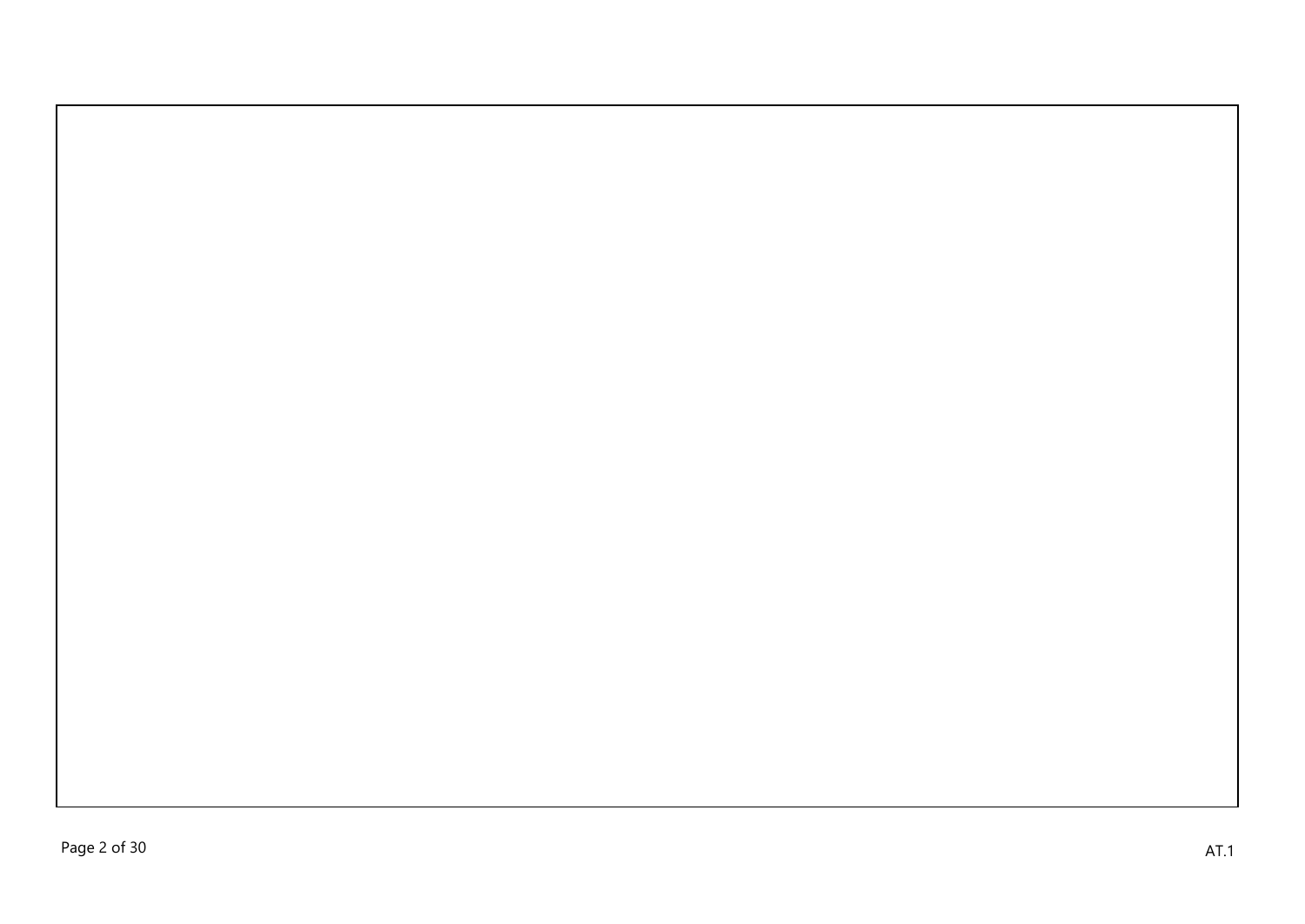| #                | Island         | House Name        | Name                    | Sex         | National ID | ، ه ، ره<br>مر، مر                     | ىئرىتر                                              |
|------------------|----------------|-------------------|-------------------------|-------------|-------------|----------------------------------------|-----------------------------------------------------|
|                  | HA. Hoarafushi |                   |                         |             |             |                                        |                                                     |
|                  | HA. Hoarafushi | Aabahaaruge       | Ali Shareef             | M           | A045919     | ه ربو د ،<br>د ځار بر د                | ړې خومړينې<br>مړينې                                 |
| $\overline{c}$   | HA. Hoarafushi | Aabahaaruge       | Shafeega Ibrahim        | $\mathsf F$ | A260636     | پر پر و ،<br>د ځار مرد                 | برە ئۆرۈ<br>  شَرَوٍ تَرُ                           |
| 3                | HA. Hoarafushi | Aabahaaruge       | Naseema Ibrahim         | F           | A260637     | ه ربو د ،<br>د ځار بر د                | دە ئەرد<br>لترسوقه                                  |
| 4                | HA. Hoarafushi | Aafaluge          | Ibrahim Rasheed         | M           | A033246     | ه ر و ،<br>پروڅر                       | وە ئەربە                                            |
| 5                | HA. Hoarafushi | Aafaluge          | Shamsiyya               | F           | A101742     | ه ر د ،<br>پرونور                      | أينوع سورة                                          |
| $\sqrt{6}$       | HA. Hoarafushi | Aafaluge          | Ibrahim Shaheen         | M           | A259815     | ەر د ،<br>پەنوى                        | رە ئەر ۋ<br>ر                                       |
| $\overline{7}$   | HA. Hoarafushi | Aafiyaa           | Ahumadh Ali             | ${\sf M}$   | A073873     | وترويثر                                | برە رىچە بەيد                                       |
| 8                | HA. Hoarafushi | Aafiyaa           | Aminath Ali             | $\mathsf F$ | A101828     | پر<br>پروگر                            | أأترسكم أأتمني                                      |
| $\boldsymbol{9}$ | HA. Hoarafushi | Aafiyaa           | Ahlam Ali               | $\mathsf F$ | A150225     | وتوديحه                                | رە ۋە كەپ                                           |
| 10               | HA. Hoarafushi | Aaroa             | Ahmed Mamdhooh          | ${\sf M}$   | A144190     | $\overline{\mathcal{L}}$               | ر ه ر د<br>م <i>رگ</i> تر<br>ر ه دوه<br>تر تر تر بر |
| 11               | HA. Hoarafushi | Aaroa             | Mariyam Anwari          | F           | A259457     | پر جر                                  | و دره دره در پر                                     |
| 12               | HA. Hoarafushi | Aaroa             | Niyaasha Mohamed        | F           | A259463     | پرمحه                                  | سرگر در در در                                       |
| 13               | HA. Hoarafushi | Aasthana          | Ahmed Siyam             | ${\sf M}$   | A154871     | ۇ ھۇبۇ                                 | أرەر دەرە                                           |
| 14               | HA. Hoarafushi | Aasthana          | Ibrahim Basshaar Hameed | ${\sf M}$   | A260329     | ۇ ھۇ ئىر                               |                                                     |
| 15               | HA. Hoarafushi | Aasthana          | Khaleela Mohamed        | F           | A260754     | ۇ ھۇبىر                                | كزموقر وبره برو                                     |
| 16               | HA. Hoarafushi | Aavehi            | Ali Waheed Usman        | M           | A120565     | ومحوسه                                 | ړی وَړیز ووځنر                                      |
| 17               | HA. Hoarafushi | Aavehi            | Amaan Ali               | M           | A261445     | ةعمر                                   | ړ وي په کړې                                         |
| 18               | HA. Hoarafushi | Aavehi            | Aiman Ali               | M           | A261448     | پژځر                                   | أأرده أأدر                                          |
| 19               | HA. Hoarafushi | Ahmadhee Aabaadhu | Ibrahim Nafiu           | M           | A262625     | ر ه ر په و د<br><i>ډ بر د پر م</i> څنر | وەتزرو<br>سَّرُو پُر                                |
| 20               | HA. Hoarafushi | Ahmadhee Aabaadhu | Mariyam Thooba          | F           | A305980     | پره تر پرځ تر<br>  پر ټر تر پر ځانگر   | وبروه<br>دونج<br>جي                                 |
| 21               | HA. Hoarafushi | Ahmadhee Manzil   | Ahmed Mueen             | M           | A055644     | ر <i>و د د پرځ</i> شر <sub>م</sub> و څ | خەمپىر<br>بر 2 د تر<br>م <i>ر</i> کوتر              |
| 22               | HA. Hoarafushi | Ahmadhee Manzil   | Aminath Saamiya         | F           | A120699     | <br>  دېر د پر د شيو د                 | ستسجد متر<br>أثر حريره                              |
| 23               | HA. Hoarafushi | Ahmadhee Manzil   | Hussain Mueen           | M           | A157228     | ر <i>و د پرځ</i> شر <sub>و</sub> و     | برسكهاش التحمياش                                    |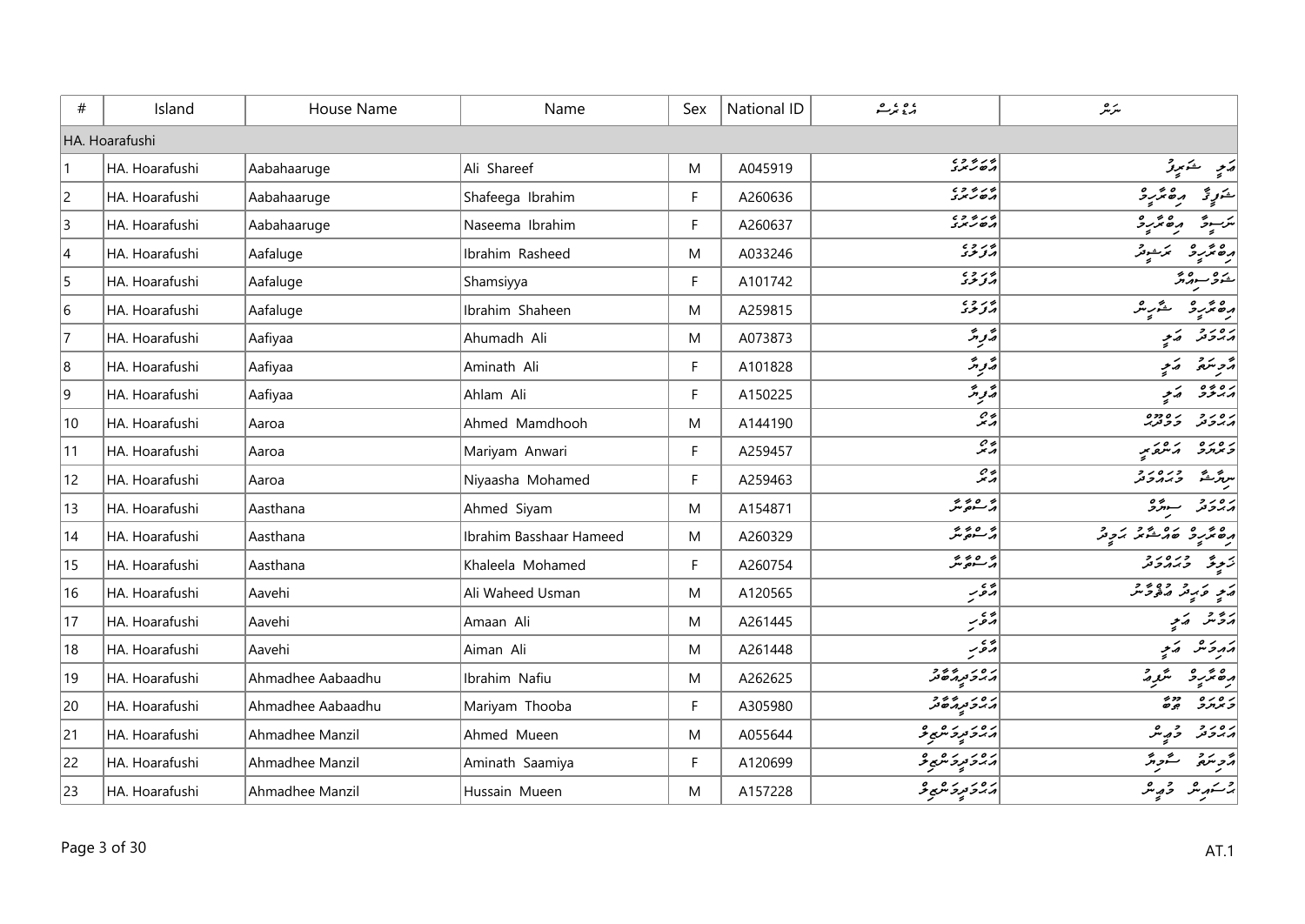| 24 | HA. Hoarafushi | Ahmadhee Manzil | Fathimath Sariya     | F         | A157229 | ئەر ئەر ئەسىر ئە                                            | ۇ بەر ئەرگە<br>ئۇيۇر ئەرگەر                 |
|----|----------------|-----------------|----------------------|-----------|---------|-------------------------------------------------------------|---------------------------------------------|
| 25 | HA. Hoarafushi | Aivan House     | Aminath Shana        | F         | A263220 | أر أمر و مرد حد                                             | أروبترة فتقتر                               |
| 26 | HA. Hoarafushi | Alafaru         | Ahmed Waheed Mohamed | M         | A023530 | برىزىر                                                      | גפגב גגב בגםגב<br>הגבע פֿגַע בגרכע          |
| 27 | HA. Hoarafushi | Alafaru         | Mohamed Bashsham     | M         | A262663 | بزىزىر                                                      | وره رو ده دو                                |
| 28 | HA. Hoarafushi | Alafaru         | Ibrahim Bishaar      | M         | A262664 | پرنز پر                                                     | رەترىر ھىشتر                                |
| 29 | HA. Hoarafushi | Alanaasige      | Waheedha Hussain     | F         | A070890 | ئە ئەنگەرىسى ئى                                             | ەر يۇ سىسىر بىر                             |
| 30 | HA. Hoarafushi | Alanaasige      | Haseena Hussain      | F         | A093690 | رَ ئَوَ مَدَّر ۖ وَ حَ                                      | ىر سەمگە برگە كەرلىر<br>ئەسمىگە برگە كەرلىر |
| 31 | HA. Hoarafushi | Alanaasige      | Aminath              | F         | A113085 | ىر ئەنگەر ي <sup>ى</sup>                                    | أأروشي                                      |
| 32 | HA. Hoarafushi | Alanaasige      | Fathimath Azheema    | F         | A120661 | ئەقەتتىرىكى                                                 | ۇيوۋە مەنى بە                               |
| 33 | HA. Hoarafushi | Alanaasige      | Aishath Amaal        | F         | A121559 | ئەئەتىرىدى                                                  |                                             |
| 34 | HA. Hoarafushi | Alanaasige      | Khadeeja Shama       | F         | A259999 | رَ ئَەسْرىپ                                                 | ر<br>ترميعًا الشرق                          |
| 35 | HA. Hoarafushi | Alifaru         | Ameer Faisal         | M         | A261022 | پروژنډ                                                      | أزويز أوربنانى                              |
| 36 | HA. Hoarafushi | Alihandhuvaruge | Ahmed Naufal         | M         | A263755 | پر بر سرچر دی <del>.</del><br>  پر بر سرچر <sub>ی مرب</sub> | رەرد شەدرە                                  |
| 37 | HA. Hoarafushi | Alires          | Maryam Eema Ali      | F         | A158232 | رئبر پر م                                                   | גם גם הבי הב                                |
| 38 | HA. Hoarafushi | Alivaage        | Fathimath Moosa      | F         | A261569 | پر وي                                                       | أو رو دونو                                  |
| 39 | HA. Hoarafushi | Aman            | Abdul Razzag Mohamed | ${\sf M}$ | A093797 | برىر ھ                                                      | נס כס נס שב פנסג כ<br>גם נגד בריך באירי     |
| 40 | HA. Hoarafushi | Aman            | Hafeeza Hussain      | F         | A261618 | برىر ھ                                                      | يروپچر بر مسكور مر                          |
| 41 | HA. Hoarafushi | Aman            | Mohamed Shahid       | M         | A263604 | برىر ھ                                                      | ورەرو ئەرو                                  |
| 42 | HA. Hoarafushi | Aman            | Hussain Shahid       | M         | A263607 | برىر ھ                                                      | جرسكور مشرقه                                |
| 43 | HA. Hoarafushi | Anbumaage       | Saara Abdulla        | F         | A260691 | بر بر دی.<br>مرس شر                                         | تحتم مَدْ مَدَاللّه                         |
| 44 | HA. Hoarafushi | Andhaleebuge    | Aminath Zumree       | F         | A122645 | پر مرکز پر دی<br>  پر مرکز پر دی                            | أأرمز الملحم المعجم والمحمد                 |
| 45 | HA. Hoarafushi | Andhaleebuge    | Azeeza Aboobakuru    | F         | A260315 | پر ټر پر دی<br>  پر ټر ټر پر دی                             | 77/2000                                     |
| 46 | HA. Hoarafushi | Andhaleebuge    | Ibrahim Hafeez       | ${\sf M}$ | A260327 | ر مرتز پر د <sup>ه</sup>                                    | ەھترىر ئىرى<br>رەترىر ئىرى                  |
| 47 | HA. Hoarafushi | Andhaleebuge    | Mariyam Qisama       | F         | A260328 | پر عربر دی                                                  | رەرە پەشۇ                                   |
| 48 | HA. Hoarafushi | Annaarumaage    | Mohamed Shakir       | M         | A078888 | ر ه و و و ،<br>مرس پر د د                                   | ورەرو شەرو                                  |
| 49 | HA. Hoarafushi | Asmaan Villa    | Ahmed Asraaru        | ${\sf M}$ | A259470 | رم مشرقه عرو                                                | رەرد رەپر                                   |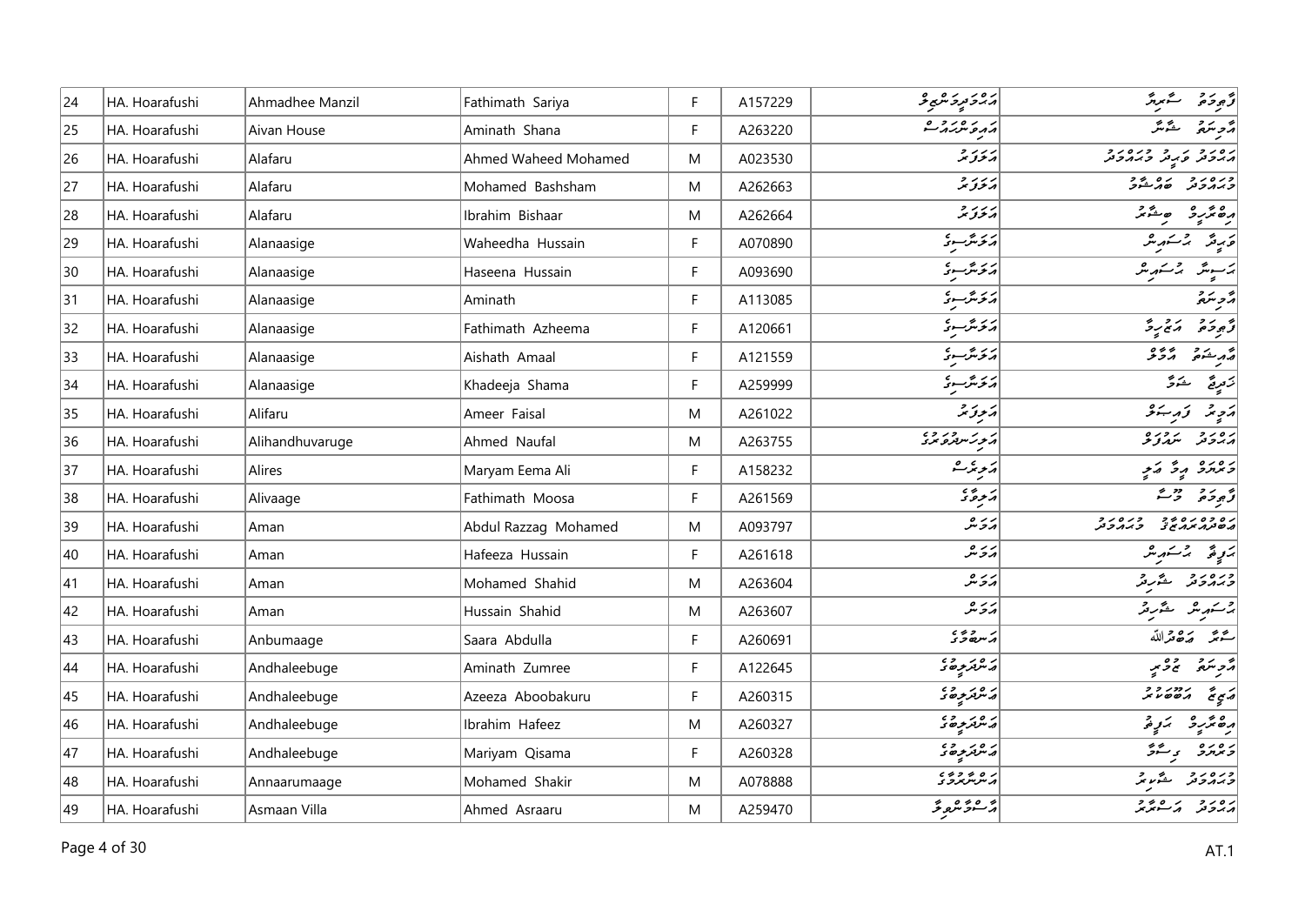| 50 | HA. Hoarafushi | Asmaan Villa        | Fathimath Shahufa    | F  | A259475 | ۇ مۇھ بۇ                               | $rac{22}{5}$ $rac{2}{5}$ $rac{2}{5}$                                   |
|----|----------------|---------------------|----------------------|----|---------|----------------------------------------|------------------------------------------------------------------------|
| 51 | HA. Hoarafushi | Asmaan Villa        | Aishath Samra        | F  | A259479 | پ <sub>ر ۱</sub> ۴۵ په مخ              | لقرمر ينموهم                                                           |
| 52 | HA. Hoarafushi | Asmaan Villa        | Mohamed Shafeeq      | M  | A261919 | ۇ مەم <sup>ە</sup> ھېرىگە              | ورەرو ئىرو                                                             |
| 53 | HA. Hoarafushi | Asrafeege           | Mohamed Ahmed        | M  | A097131 | ىز سەنىزى <sub>رى</sub> ئ              | כנסנכ נסנכ<br>כ <i>ג</i> ונכנ וגבנ                                     |
| 54 | HA. Hoarafushi | Asrafeege           | Zunaira Mohamed      | F. | A260134 | ىز س <sup>ە</sup> ئىرى <sub>ر</sub> ،  | و ره ر د<br>ر <i>د د</i> در<br> خ سَمَ <i>ر مَدَّ</i>                  |
| 55 | HA. Hoarafushi | Asrafeege           | Naufal Ahmed         | M  | A260141 | ىز س <sup>9</sup> ىخرى <sub>مى</sub> ئ | يروره ده دو                                                            |
| 56 | HA. Hoarafushi | Asuru               | Nazima Abdul Rahman  | F  | A010257 | ەرىيە                                  | ره وه ره ده ه<br>پره تربر تر تر تر<br>سَّنْجِ رَّ                      |
| 57 | HA. Hoarafushi | Asuru               | Abdul Rahman Hassan  | M  | A051914 | ەرىيەتە                                | ره ده ره د د پر کرد.<br>پره تربر بربر تر بر کرک                        |
| 58 | HA. Hoarafushi | Asuru               | Mariyam Abdul Rahman | F  | A085893 | ەرىسىتىر                               | ر ه د ه د ه د ه<br>پره تربر تربر و س<br>ر ه ر ه<br><del>ر</del> بربر و |
| 59 | HA. Hoarafushi | Azum                | Mariyam Azuma        | F. | A158772 | ر و ه<br>در پار                        | ر ه ر ه<br><del>ر</del> بربرگ<br>پر وي.<br>پر پنج                      |
| 60 | HA. Hoarafushi | Azum                | Athifa Hassan        | F  | A261127 | ر و ه<br>در پار                        | ا پر چوڙ<br>برسەمىر                                                    |
| 61 | HA. Hoarafushi | Azum                | Hassan Azzam Ali     | M  | A262598 | ر و ه<br>در پر ژ                       |                                                                        |
| 62 | HA. Hoarafushi | Azum                | Hawwa Suman Ali      | F. | A262599 | ر و ه<br>در پار                        | ره و دره در                                                            |
| 63 | HA. Hoarafushi | Baani               | Ahmed Faisal         | M  | A152602 | ځ سر<br>م                              | أرەر وربىر                                                             |
| 64 | HA. Hoarafushi | Baani               | Mahamood Faisal      | M  | A259677 | ہ سر<br>➢.                             | وردود وَمسكو                                                           |
| 65 | HA. Hoarafushi | Baani               | Aishath Zahwaa       | F  | A260290 | ە<br>قاس                               |                                                                        |
| 66 | HA. Hoarafushi | Babukeyogasdhoshuge | Aishath Amanee       | F  | A157226 | ر و ، پر د ه پر و ،<br>ن ن د در ک      | أقهر شدة أتركس                                                         |
| 67 | HA. Hoarafushi | Babukeyogasdhoshuge | Ahmed Maaniu         | M  | A157227 | ر و ، پر د ه پر د ،<br>ن ن د در ر      | גפנ בית                                                                |
| 68 | HA. Hoarafushi | Babuna              | Khadeeja Hassan      | F  | A080408 | ەھىر                                   | زَمِرِيحَ   بَرَسَرْسُ                                                 |
| 69 | HA. Hoarafushi | Babuna              | Amjad Waheed         | M  | A105022 | ە ئەسىر                                | رەر ئەرگە                                                              |
| 70 | HA. Hoarafushi | Berebedhimaage      | Ibrahim Yoosuf       | M  | A055413 | ، ، ، ، ، ،<br>حەرھ                    | دەندىر ھەمزىق                                                          |
| 71 | HA. Hoarafushi | <b>Bless</b>        | Ahmed Shihad         | M  | A163261 | ەپرم                                   | رەر دەر ھەر<br>مەرومىي ھەرقى                                           |
| 72 | HA. Hoarafushi | <b>Bless</b>        | Waheedha Ibrahim     | F. | A260481 | ەپرىيە                                 | أوربقر مرەمۇرى                                                         |
| 73 | HA. Hoarafushi | <b>Blue Heaven</b>  | Mauroofa Mohamed     | F. | A111353 | و دو ، ر ه<br>ن موره مگر               | و ر ه ر و<br>تر پر تر تر<br>ر و دور<br>تر پر تر                        |
| 74 | HA. Hoarafushi | <b>Blue Heaven</b>  | Mamdhooh Mohamed     | M  | A286585 | و دو پر رہ<br>ح <i>ور و</i> س          | ر ه دوه<br>تر تر بر<br>و رە ر د<br><i>د ب</i> رگرىز                    |
| 75 | HA. Hoarafushi | Bonthi              | Mohamed Razaan Ahmed | M  | A272572 | قاسرم                                  | وره رو دره ۵ د ۵ د و<br>د بر دونډ نري س د برونډ                        |
|    |                |                     |                      |    |         |                                        |                                                                        |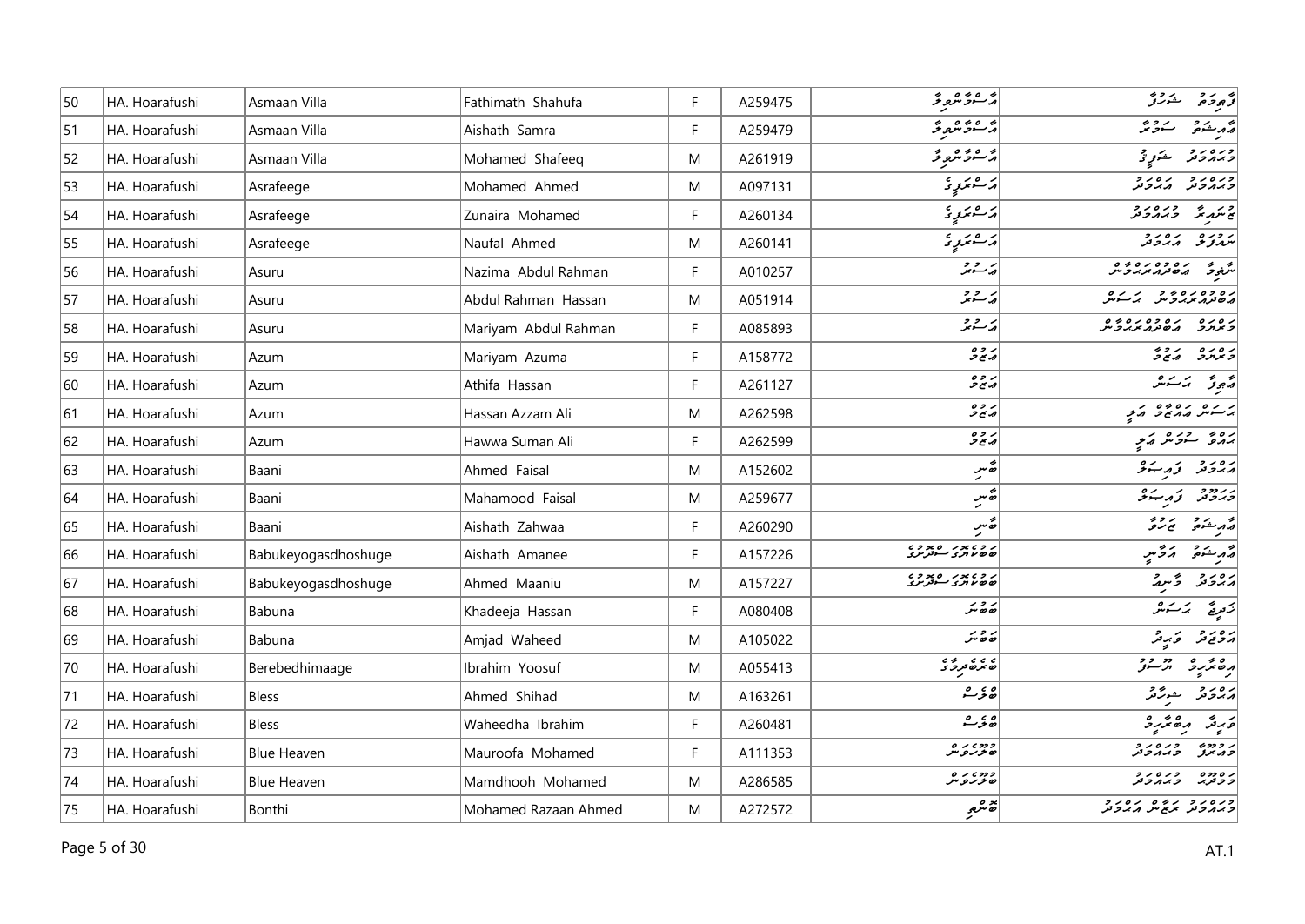| 76           | HA. Hoarafushi | <b>Bulbulge</b>  | Hassan Maalik                    | ${\sf M}$ | A260716 |                                           | ۇىر<br>برسەيىتە                                     |
|--------------|----------------|------------------|----------------------------------|-----------|---------|-------------------------------------------|-----------------------------------------------------|
| 77           | HA. Hoarafushi | Bulbulge         | Mahmoodh Mauroof                 | ${\sf M}$ | A260719 | وه وه ء<br><b>ن</b> عربي                  | ر ه دو و<br>تربر تر<br>ر و دوه<br>تر <i>ه بو</i> تو |
| 78           | HA. Hoarafushi | Busthaan         | Ibrahim Shareef                  | M         | A094066 | و مۇمۇمىر                                 | دە ئەرد<br>ے مور <sup>9</sup>                       |
| 79           | HA. Hoarafushi | Busthaan         | Ali Shareef                      | M         | A261114 | ە مەمۇمىر                                 | أركمني المستورين                                    |
| 80           | HA. Hoarafushi | Camiliya         | Mariyam Mirusha                  | F         | A260301 | تأج موجز                                  | رەرە دېرىشى                                         |
| 81           | HA. Hoarafushi | Chandhanee Villa | Moosa Mohamed                    | M         | A065952 | ڭۇستىرسرە ئە                              | و رە ر د<br><i>د بە</i> گەر<br>دين شر               |
| 82           | HA. Hoarafushi | Chandhanee Villa | Sara Ali                         | F         | A093813 | ڭۇسىترسرە ئە                              | الشقر الأمج                                         |
| 83           | HA. Hoarafushi | Chandhanee Villa | Fathimath Leena                  | F         | A159321 | ڭۇستىرسرە ئە                              | ژُودَهُ دِیْر                                       |
| 84           | HA. Hoarafushi | Chandhanee Villa | Maryam Shazna                    | F         | A262580 | ڭۇستىر سرەپە ق                            | ر ه ر ه<br>د بربر د<br>ے بچے س <i>گر</i>            |
| 85           | HA. Hoarafushi | Chandhanee Villa | Ahmed Firdhos                    | M         | A264086 | ڭۇستىرسرە ئە                              | ەرەر ۋ<br>و برْدَر ۾ ٿ                              |
| 86           | HA. Hoarafushi | Chandhanee Villa | Aminath Fazeela                  | F         | A264087 | ڭۇسىترسرە ئە                              | أزويتم ترجو                                         |
| 87           | HA. Hoarafushi | Chandhanee Villa | Ismail Fathhy                    | M         | A264088 | ڭۇسىترسمبرىتى                             | برڪوڻي وڻي                                          |
| 88           | HA. Hoarafushi | Crown Garden     | Nazima Gasim                     | F         | A076094 | د <i>0 0 مېر</i> ئامر                     | مترورة<br>تۇسىۋ                                     |
| 89           | HA. Hoarafushi | Crown Garden     | Asiyath Rihla                    | F         | A085891 | د ۵ ه و مړي<br>پرېدرۍ مړي مګر             | ة سورة برردة<br>مسورة برردة                         |
| $ 90\rangle$ | HA. Hoarafushi | Crown Garden     | Raziyya Ibrahim                  | F         | A098432 | د <i>0 ە</i> ئەيدى<br>بىر ئىرىگە ئىرى ئىر | ג׳ייחית תפיציב                                      |
| 91           | HA. Hoarafushi | Crown Garden     | Salma Gasim                      | F         | A258896 | د ۵ ه و مړي<br>پرېدرۍ مړي مګر             | سەۋىۋ<br>تۇسىۋ                                      |
| 92           | HA. Hoarafushi | Dhethandimaage   | Mohamed Riluvaan                 | M         | A342539 | ے پر ہیں گئی تھی۔<br>توجو سرچ گئی         | و ره ر و<br>تر پر ژنر<br>ىر سىرە تەر                |
| 93           | HA. Hoarafushi | Dhethandimaage   | Ahmed Raihaan                    | M         | A358584 | <br> مریر سوځ د                           | رەرد ئەرگە                                          |
| 94           | HA. Hoarafushi | Dhilbahaaruge    | Aminath Fazla                    | F         | A260437 | و د بر و ،<br>درمون تر بر <sub>ک</sub>    | أزجا سكافة الأنجافر                                 |
| 95           | HA. Hoarafushi | Dhilbahaaruge    | Mohamed Fazeel                   | M         | A261134 | و د بر و د<br>ترنژه ر بو د                | ورەرو كەنبى                                         |
| 96           | HA. Hoarafushi | Dhilbahaaruge    | Ameen Faisal                     | M         | A261136 | دره در و د                                | أتزيرها الترميني                                    |
| 97           | HA. Hoarafushi | Dhilbahaaruge    | Fathimath Faruzaana              | F         | A306557 | ه در ۶ و ۷<br>درگر <i>ه ر</i> برو         | قرودة وتروهم                                        |
| 98           | HA. Hoarafushi | Dhileyreege      | Mohamed Yoosuf                   | ${\sf M}$ | A260865 | ىرى<br>ئىرقىزىمى                          | כנסני - הכי<br><i>כג</i> ובי - יול                  |
| 99           | HA. Hoarafushi | Dhiyadhoo        | Ibrahim Ali Didi                 | M         | A026581 | وريزود                                    | برەتزرۇ كەبەيدىر<br>رەتزرۇ كەبەيد                   |
| 100          | HA. Hoarafushi | <b>Dhoores</b>   | Mohamed Junaid Abdulla<br>Saleem | M         | A128441 | دد ،<br>تربر ک                            | ورەرو وىرود رەۋاللە سەرو                            |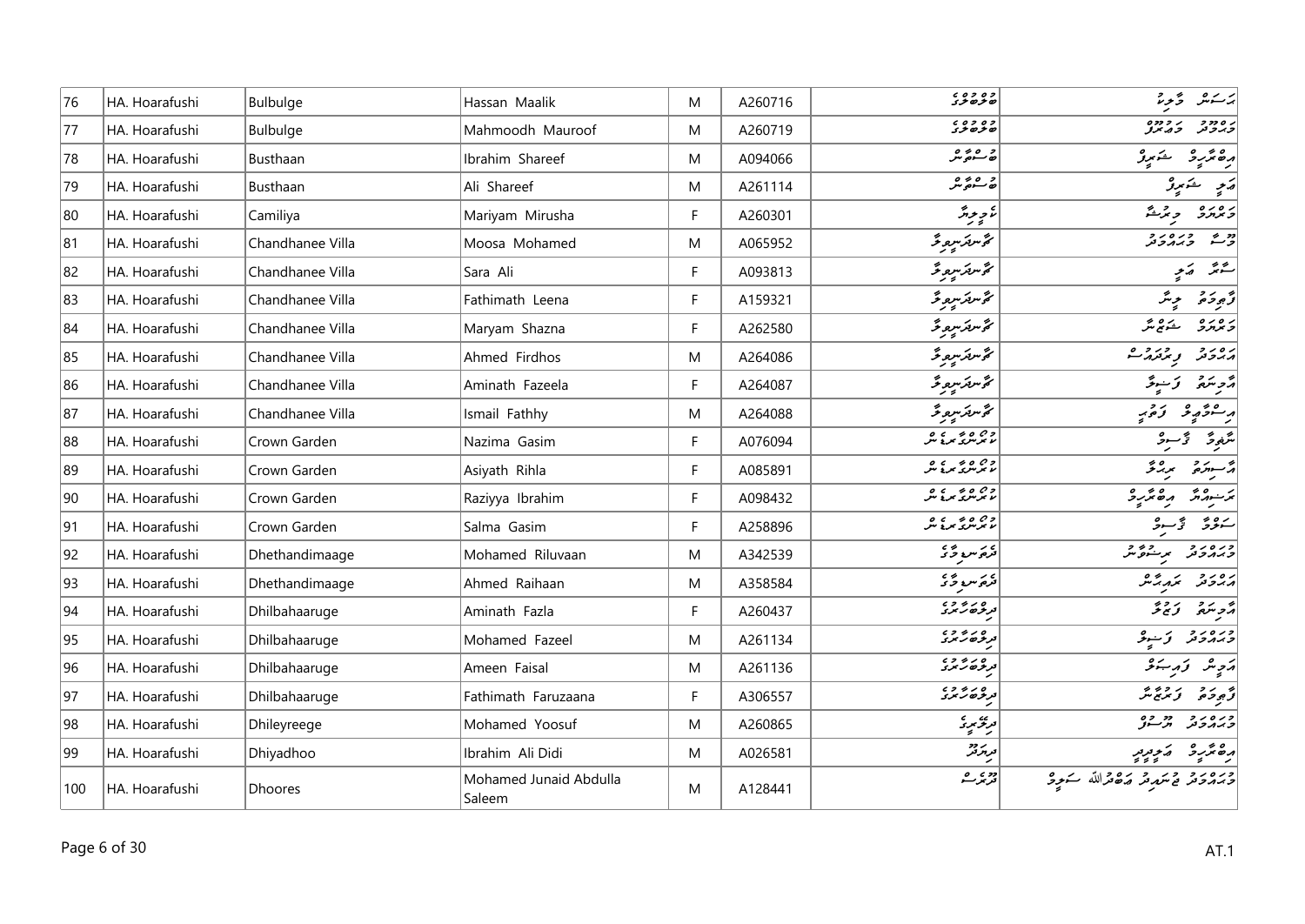| 101 | HA. Hoarafushi | <b>Dhoores</b>    | Zeeba Abdulla Saleem    | F  | A263894 | دد ،<br>تربر ک                                     | بِيرَةَ رَءَ تَرَاللّهَ سَوَرِدْ                       |
|-----|----------------|-------------------|-------------------------|----|---------|----------------------------------------------------|--------------------------------------------------------|
| 102 | HA. Hoarafushi | Eenash Vaadhee    | Mohamed Anas            | M  | A261508 | پرسَرَڪْوَ پرِ                                     | ورەرو كەك                                              |
| 103 | HA. Hoarafushi | Evening Happy     | Khalida Jaufar          | F. | A101384 | رو سر مر محد که پر                                 | أرَّحِيْرٌ - يَأْثُرُ مِرْ                             |
| 104 | HA. Hoarafushi | Evening Happy     | Mariyam Ibrahim         | F  | A102251 | ر ۋېرىش <sub>ى</sub> ر ئ <sub>ې</sub> ر            | ەھ ترىرى<br>ر ه ر ه<br><del>ر</del> بربرگ              |
| 105 | HA. Hoarafushi | Faahi             | Aminath Nahula          | F  | A157199 | أقرس                                               | أأدبتكم التردقه                                        |
| 106 | HA. Hoarafushi | Faiykoani         | Mohamed Zaki            | M  | A056421 | ازه چمیر                                           | כנסנכ בע                                               |
| 107 | HA. Hoarafushi | Faiykoani         | Ahmed Nishan            | M  | A124554 | اؤه چمېر                                           | رەرد سىشەر<br>مەردىر سىشەر                             |
| 108 | HA. Hoarafushi | Falhoamaage       | Munawwar Ibrahim        | M  | A156351 | ر 0 ء ،<br>و رو د                                  |                                                        |
| 109 | HA. Hoarafushi | Fareedhee Manzil  | NAFIZA IBRAHIM          | F  | A070656 | زَ برِ برِ برَ شَهْ بِهِ وَ                        | شرقه رەتمەر                                            |
| 110 | HA. Hoarafushi | Fareedhee Manzil  | Aminath Yumna           | F  | A104789 | زَ پرِ پرِ دَ سُمبِ وَ                             | لمجمعبه حميحه<br>پرونگر                                |
| 111 | HA. Hoarafushi | Fareedheenooru    | Ahmed Akram             | M  | A085303 | ۇ پرېږىترىر                                        | גם גם גם גם<br>הגבה העינב                              |
| 112 | HA. Hoarafushi | Fareedheenooru    | Fathimath Nazleen       | F  | A101040 | د برمرمتر پر<br>  د برمرمتر پر                     | أزُّهِ دَءُ سُنَّجِ مِسْر                              |
| 113 | HA. Hoarafushi | Fareedheenooru    | Mariyam Dhauha Ashraf   | F  | A161464 | ئەبەبەر «?<br> - ئەبەبەر                           |                                                        |
| 114 | HA. Hoarafushi | Fareedheenooru    | Mariyam Fareedha        | F  | A258941 | ۇ برىرىترىر<br>ئ                                   | د ۱۵ د و مړيگر                                         |
| 115 | HA. Hoarafushi | Fareedheenooru    | Aminath Raufa           | F  | A259402 | ئۈپرىترىترىتر                                      | أأزوبتره بمدرق                                         |
| 116 | HA. Hoarafushi | Fareedheenooru    | Fathimath Dhahau Ashraf | F  | A382277 | ئەبىر بىر بىر<br> - ئەس                            | تحجيجة والمرجع المراجع والمحمدة                        |
| 117 | HA. Hoarafushi | Farivaage         | Ali Waheed              | M  | A148056 | ر<br>توموڅ ت                                       | أەسمج المحاسقر                                         |
| 118 | HA. Hoarafushi | Farivaage         | Ahmed Shafiu            | M  | A261084 | تر بردم د<br>تر بردگا                              | رەرد شرور                                              |
| 119 | HA. Hoarafushi | Fathaha           | Dhiyana Nasir           | F. | A023704 | ترەپر                                              | ا پروگرمگر گرگر برگر<br>مروگرمگر گرگر برگر             |
| 120 | HA. Hoarafushi | Fathishadhuvaruge | Ali Saeed               | M  | A066527 | کړه د سر د د د د د د                               | ړې خپه تر                                              |
| 121 | HA. Hoarafushi | Fathishadhuvaruge | Asma Haroon             | F  | A148313 | تو جو سور در در در در در حراجه<br>  تو جو سور تعری | ړ ده و ووه                                             |
| 122 | HA. Hoarafushi | Fathishadhuvaruge | Abdul Ganee Mohamed     | M  | A259496 | ن و رور و د<br>اق و سور ترو بر د                   | גפינקית בג'וניק                                        |
| 123 | HA. Hoarafushi | Fathishadhuvaruge | Mariyam Samaahath       | F  | A259501 | ر م رور و ،<br>د ه سورتره مرد                      | ر بر در د<br>سوزېره<br>ر ه بر ه<br><del>د</del> بربر د |
| 124 | HA. Hoarafushi | Fenfinige         | Aminath Waheeda         | F  | A089561 | ئۇ يى <sub>مە</sub> يەرى<br>                       | تزجر تكتم وأباقر                                       |
| 125 | HA. Hoarafushi | Fenfinige         | Mariyam Waheeda         | F. | A093789 | ڈیٹرویریڈ                                          | ر ه ر ه<br>د بربرگ<br>ءَ ٻرِ تَرُ                      |
| 126 | HA. Hoarafushi | Fenfinige         | Fathimath Zakariyya     | F  | A093791 | ۇيموسۇ                                             | توجدة بمكتبره                                          |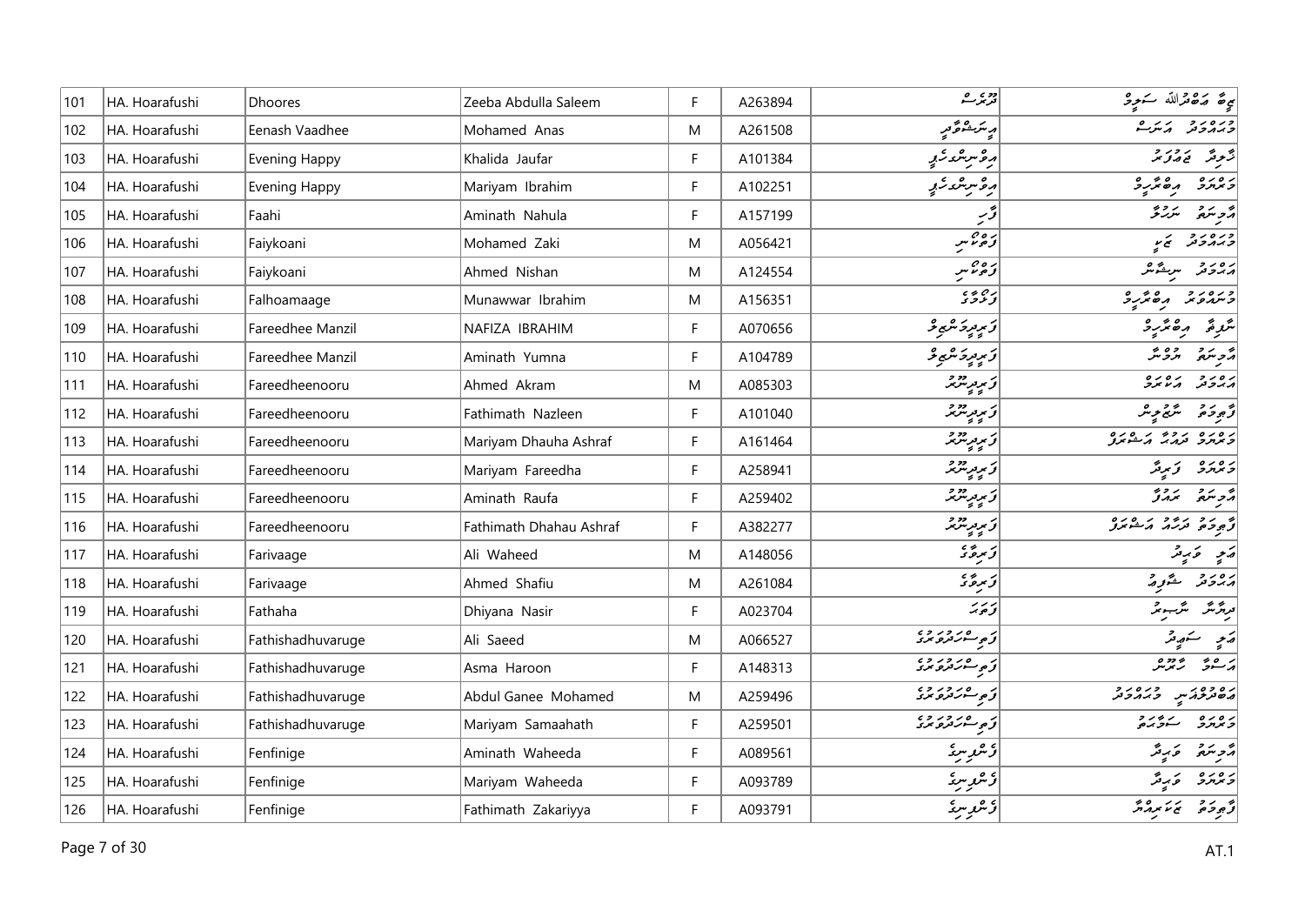| 127 | HA. Hoarafushi | Fenfinige    | Abdulla Waheed               | M         | A125314 | ئۇيتروپىرى<br>                                     | أشكام متراكله أتحرير                        |
|-----|----------------|--------------|------------------------------|-----------|---------|----------------------------------------------------|---------------------------------------------|
| 128 | HA. Hoarafushi | Fenfinige    | Mohamed Ayash Ali            | M         | A158535 | ڈیٹربوریڈ                                          | وره رو رو ه کو                              |
| 129 | HA. Hoarafushi | Fenfiyaazge  | Aminath Shaba                | F         | A260400 | ء عرو پر ہ                                         |                                             |
| 130 | HA. Hoarafushi | Fenfiyaazge  | Mariyam Shiba                | F         | A260401 | ع عروج ء ۽<br><mark>ز</mark> سربر پنج <sub>ت</sub> | تره ره شودهٔ                                |
| 131 | HA. Hoarafushi | Fenfiyaazge  | Fathimath Shuba Ahmed        | F         | A332067 | ئۇ شرىر شەھ ئ                                      | تحديدة بده بره برويد                        |
| 132 | HA. Hoarafushi | Fine Park    | Hussain Farish               | M         | A259538 | أؤرغونه                                            | رحم المرسم ومحرجة                           |
| 133 | HA. Hoarafushi | Fithuroanuge | Moosa Ibrahim                | M         | A012871 | وه وه<br>د وړند                                    | 5, 2, 0, 2, 3                               |
| 134 | HA. Hoarafushi | Fithuroanuge | Ali Waheed                   | ${\sf M}$ | A127690 | و ۵ و ۵<br>و ه مرس                                 | أەسم وكرو                                   |
| 135 | HA. Hoarafushi | Fithuroanuge | Adnan Gasim                  | M         | A138848 | وه وه وه                                           | روموير ويجاره                               |
| 136 | HA. Hoarafushi | Fithuroanuge | Fathimath Aroosha            | F         | A258725 | وه وه<br>د مرس                                     | و و د در در د                               |
| 137 | HA. Hoarafushi | Freesia      | Aishath Maeesha Abdul Gafoor | F.        | A264067 | و <sub>مو</sub> سوړم<br>په سر                      |                                             |
| 138 | HA. Hoarafushi | Frenzy       | Mariyam Saana                | F         | A093815 | و بر مربي                                          | ره ره شهر                                   |
| 139 | HA. Hoarafushi | Frizone      | Ibrahim Rasheed              | M         | A260180 | ە مرى<br>ئو <sub>مىرى</sub> ن مىر                  | رەترىرۇ ترىنونر                             |
| 140 | HA. Hoarafushi | Frizone      | Mohamed Salik                | M         | A260182 | ومرجمثر                                            | ورەرو ئىور                                  |
| 141 | HA. Hoarafushi | Frizone      | Fathimath Saaliya            | F         | A260183 | ومرجمر                                             | رًّمُودَةً سُنْرِيزً                        |
| 142 | HA. Hoarafushi | Frizone      | Mahaasin Rasheed             | M         | A260645 | ۇىرىمىگە                                           | كالأرسوش الكرسوفر                           |
| 143 | HA. Hoarafushi | Funvilu      | Abdulla Amir                 | M         | A259719 | ۇ ئىرو ئى                                          | ح قوم الله ح قرحه                           |
| 144 | HA. Hoarafushi | Gaathugiri   | Adam Naseer Abdulla          | M         | A069576 | ۶ و<br>  د حو د مر                                 | أزمره ترجع وكامرالله                        |
| 145 | HA. Hoarafushi | Gaathugiri   | Azmiralda Abdulla            | F.        | A085895 | ء و<br>ترخی تر سر<br>سر ر                          | ويحو يحرفونش وكالهي الله                    |
| 146 | HA. Hoarafushi | Gaathugiri   | Hussain Athif                | M         | A259179 | الحقور مر<br>الحقور مر                             | جاسكهر شرقه ومجمور                          |
| 147 | HA. Hoarafushi | Gaathugiri   | Mohamed Shahid               | M         | A259189 | ائینی<br>  دیگری مر                                | ورەر دەر ئەر                                |
| 148 | HA. Hoarafushi | Gaathugiri   | Ismail Husham Mohamed        | M         | A393869 | ء و<br>گھىمى مر                                    | د صغر و دره دره در در د                     |
| 149 | HA. Hoarafushi | Gaskara      | Gamaruddeen Fahumee          | M         | A038419 | ر ھ.<br>ئەسىرىمە                                   | ر ده د شهر و د د د<br>د د برو د شهر و د د د |
| 150 | HA. Hoarafushi | Gaskara      | Mariyam Hirufa               | F         | A346946 | ىر ھەيزىر                                          | ره ده ود                                    |
| 151 | HA. Hoarafushi | Golden Star  | Aishath Mohamed              | F.        | A148312 | ە دېر ھ <sub>ر</sub> ھەتھ <sub>ى</sub> ر           | وكرشن وره دو                                |
| 152 | HA. Hoarafushi | Golden Star  | Hussain Faisal               | M         | A152604 | <i>? و ري ه ع</i> تو                               | يزخيرند أوربتك                              |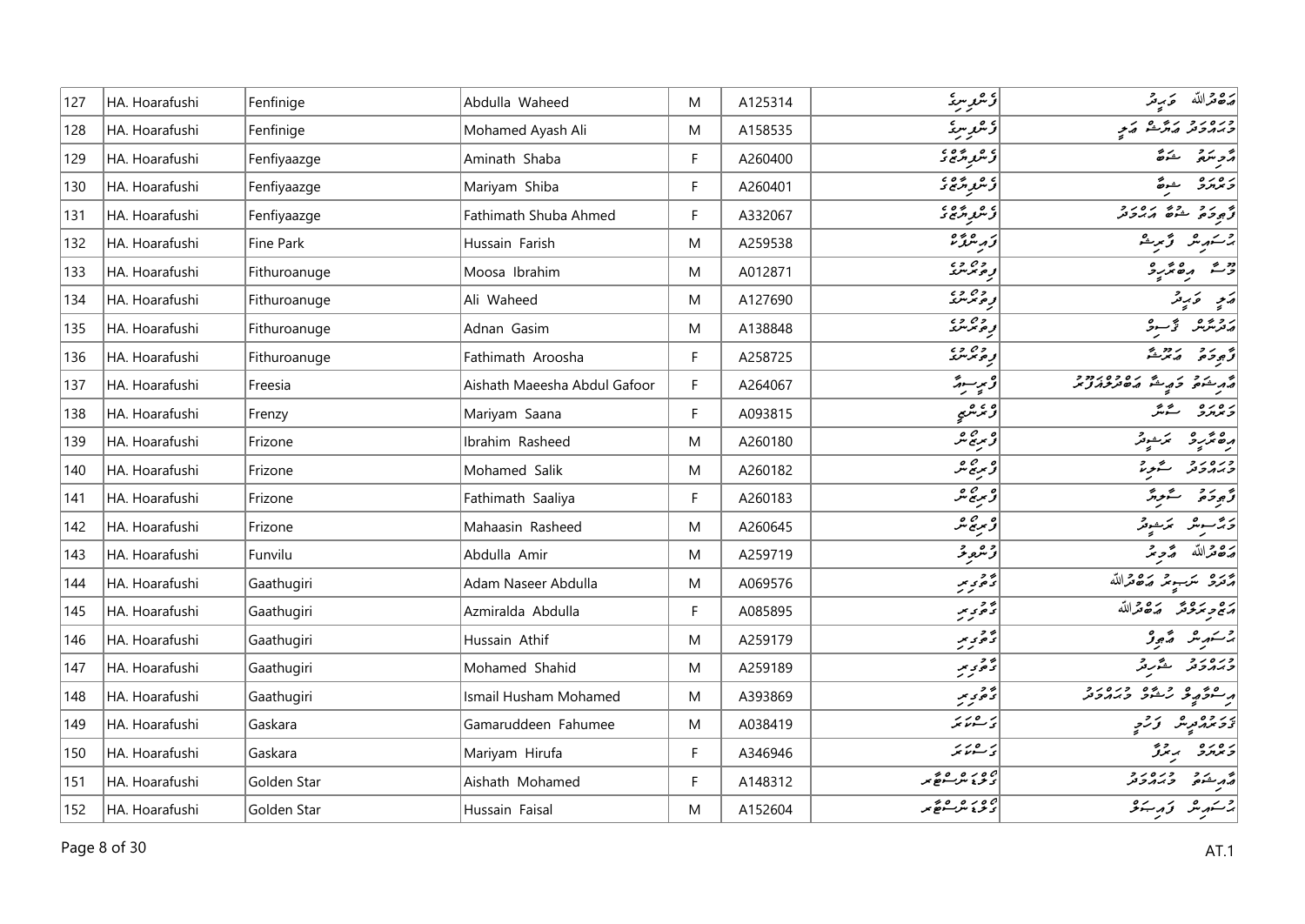| 153 | HA. Hoarafushi | Golden Star        | Ahmed Faisal             | M         | A264015 | 2010 م شرعي تيم تيم تيم السياسي<br> توخر <u>۽</u> شرڪ شرڪ تيم | أرجود وكرجو                                                   |
|-----|----------------|--------------------|--------------------------|-----------|---------|---------------------------------------------------------------|---------------------------------------------------------------|
| 154 | HA. Hoarafushi | <b>Green Grass</b> | Ahmed Ash-had            | M         | A079747 | ە يەر مۇرگە                                                   | رەرد كەشرىر                                                   |
| 155 | HA. Hoarafushi | <b>Green Grass</b> | Zeeniya Mohamed          | F         | A152519 | <sub>ئە مو</sub> روپۇرىيە                                     | و رە ر د<br>تر پر تر تر<br>  پې سرچګر                         |
| 156 | HA. Hoarafushi | <b>Green Grass</b> | Mariyam Eeva             | F         | A166230 | ە بەيرى <i>گەنگە</i> گ                                        | د ه ده د و گ                                                  |
| 157 | HA. Hoarafushi | <b>Green Grass</b> | Guraisha Mohamed         | F         | A259741 | <sub>2 مو</sub> يدى تر ے                                      | و ره ر و<br><i>و ټ</i> ه و تر<br>چ ئى <sub>رىم</sub> ىشە<br>ئ |
| 158 | HA. Hoarafushi | <b>Green Grass</b> | Mariyam Nishafa          | F         | A259742 | <sub>ئە مو</sub> رمۇ ئ <sup>ۇر م</sup>                        | رەرە سەمۇم<br>تەيرىرى سىشۇر                                   |
| 159 | HA. Hoarafushi | Green Heaven       | Aishath Mohamed          | F         | A082179 | دېمپرېږي په کلي<br>  دېمپرېږي پېړ                             | ه دره دره در د                                                |
| 160 | HA. Hoarafushi | Green Heaven       | Mohamed Firag            | ${\sf M}$ | A131792 | ە <sub>مو</sub> بۇرى ئە                                       | ورەر دېگر                                                     |
| 161 | HA. Hoarafushi | Green Land         | Khadheeja Suma           | F         | A229287 | ئەسپەرتۇشقا                                                   | زَمِرِيَّ سُرْرَّ                                             |
| 162 | HA. Hoarafushi | Green Land         | Mariyam Sahufa           | F         | A267194 | ئ <sub>ە مە</sub> ر ئۇيدى<br>                                 | رەرە سەدۇ                                                     |
| 163 | HA. Hoarafushi | Green Villa        | Ibrahim Riffath          | M         | A158172 | <sup>ە</sup> بې <sup>تر</sup> بۇ                              | ەر ھەتمەر 2<br>ر<br>برودة                                     |
| 164 | HA. Hoarafushi | Green Villa        | Afeefa Ahmed             | F         | A261025 | ە بېرى <sup>ر</sup> ىدۇ.<br>ئ                                 | أمار والمرد والمرد                                            |
| 165 | HA. Hoarafushi | Green World        | Haajaru Mohamed          | F         | A120554 | <br>  د سر سره و و و                                          | به در وره د و.<br>رقع بر المرکزار                             |
| 166 | HA. Hoarafushi | Green World        | Ibrahim Muiz             | M         | A264547 | ه پر پر ۱۳۵۴ و                                                | תפתק כתחי                                                     |
| 167 | HA. Hoarafushi | Green World        | Aminath Liusha           | F         | A264551 | ه پر پر ۱۳۶۴ و                                                | أأزجر سترقه ويرفسه                                            |
| 168 | HA. Hoarafushi | Gulbakaage         | Abdulla Shaheen          | M         | A260634 | وه ر د د<br>د <del>گر</del> ه مړ                              | بر25 اللّه<br>- مقربر مر                                      |
| 169 | HA. Hoarafushi | Gulchanpaa         | Thorig Rasheed           | M         | A140835 | د وه پر ۱۳۵۵ کر                                               | جومرتى مكرشونر                                                |
| 170 | HA. Hoarafushi | Gulchanpaa         | Mariyam Shabaanaa Yoosuf | F         | A345170 | <i>د وي شرگ</i> ر                                             | ره ره د د ده د وه<br>د بربرد شوځش بر سور                      |
| 171 | HA. Hoarafushi | Gulchanpaage       | Abdulla Zubairu          | M         | A065488 | و ه پر ۵ پر پ<br>پر <del>ن</del> وکتی سرتی ت                  | مەھىراللە مەم مە                                              |
| 172 | HA. Hoarafushi | Gulchanpaage       | Aminath Mohamed          | F         | A093687 | و ہ پر ہ د د ،<br>پر <del>ن</del> وکھ سرتی پر                 | הכיתם במסגב                                                   |
| 173 | HA. Hoarafushi | Gulchanpaage       | Mohamed Munthasiru       | M         | A259879 | و ەر مەر ،<br>ئەنزى سرتى                                      | כנסני כסנה ב                                                  |
| 174 | HA. Hoarafushi | Guldhamuge         | Aminath Naseer           | F         | A081966 | و ه ر و ،<br>د نوترو د                                        | مەھ سىر سىر يىلىمى ئىستىدىكى ئىس                              |
| 175 | HA. Hoarafushi | Guldhamuge         | Fathimath Naseer         | F         | A091827 | و ه ر و ،<br>د نوترو د                                        | أقهوحكم الترسونمر                                             |
| 176 | HA. Hoarafushi | Guldhamuge         | Aishath Naseer           | F         | A163259 | و ه ر و ،<br>د نوترو د                                        | وكرم شكوم الكرسومر                                            |
| 177 | HA. Hoarafushi | Gulfaamuge         | Mohamed Irfaan Umar      | M         | A260425 | وه و و ء<br>  <mark>ۍ نوگر</mark> تر ي                        | כנים ניבי השנצית הכיב                                         |
| 178 | HA. Hoarafushi | Gulshaneege        | Shamila Mohamed          | F         | A094736 | و و شر سر <sup>ج</sup>                                        | شورق وبرەرو                                                   |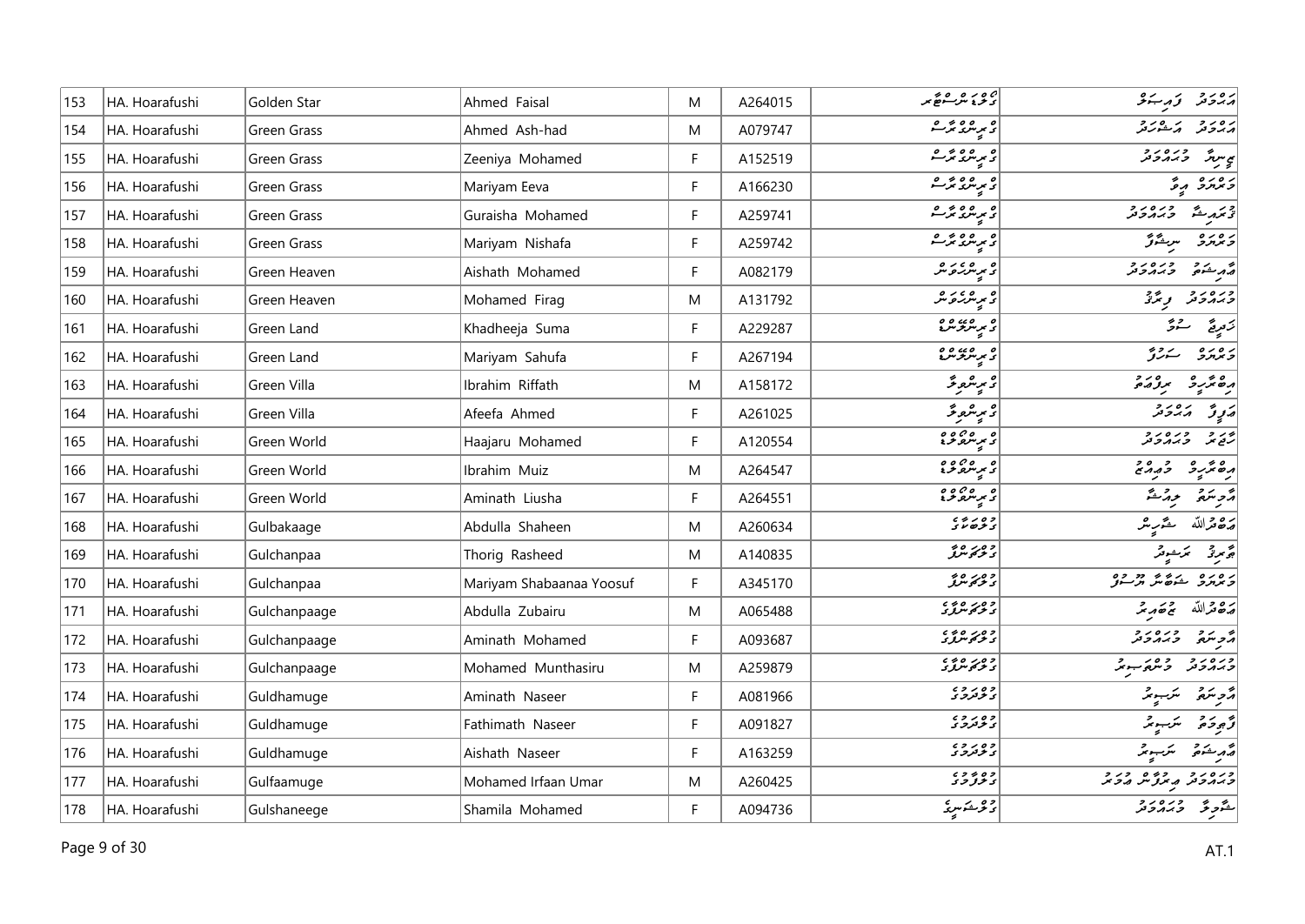| 179 | HA. Hoarafushi | Gulshaneege     | Mohamed Nooraddeen     | M           | A155478 | ئۇغۇمبر <sup>ى</sup>               | وره رو معرد مهره<br><i>وبرو</i> وتر سربروترین                  |
|-----|----------------|-----------------|------------------------|-------------|---------|------------------------------------|----------------------------------------------------------------|
| 180 | HA. Hoarafushi | Gulshaneege     | Ibrahim Aneel          | M           | A261183 | <br>  د قرشه سره                   | ە ھەترىر <sup>ە</sup><br>ە ئىبرىتر                             |
| 181 | HA. Hoarafushi | Habaruge        | Aminath Mueena         | F           | A093689 | ر ر و ،<br>رەبور                   | أأرمده                                                         |
| 182 | HA. Hoarafushi | Habaruge        | Madheeha Zakariyya     | F           | A259894 | ر ر و ،<br>رَ@ىرى                  | ئە تەرىبە<br>ئ<br>ى ئەسىرە بىر                                 |
| 183 | HA. Hoarafushi | Habaruge        | Abdulla Naeem          | M           | A259977 | ر ر د ،<br>ره بر <u>،</u>          | ەھىراللە<br>سكەپە                                              |
| 184 | HA. Hoarafushi | Habaruge        | Hussain Ismail         | M           | A259986 | ر ر و ،<br>رَ@ىوی                  | برسكريش وستوكيو                                                |
| 185 | HA. Hoarafushi | Habeebu Manzil  | Hasan Habyb            | M           | A069854 | ر<br>پەھەر سىبى ئە                 | بُرَسَسٌ بَرَهِ جُ                                             |
| 186 | HA. Hoarafushi | Habeebu Manzil  | Aminath Shifau         | F           | A159968 | ر<br>پەھەر ئىرى <sub>ب</sub>       | ۇ ئەسكە<br>شەۋكە                                               |
| 187 | HA. Hoarafushi | Habeebu Manzil  | Husna Shareef          | F           | A260107 | ر<br>پەھەر تىرى بى                 | ر مار<br>بر مارگر<br>ے مور                                     |
| 188 | HA. Hoarafushi | Habeebu Manzil  | Mariyam Shareef        | F           | A260110 | ئەھۇشبو ۋ                          | ر ه بر ه<br><del>د</del> بربرگ<br>ے مور                        |
| 189 | HA. Hoarafushi | Hadhuvarudheyge | Aminath Waheeda        | $\mathsf F$ | A048765 | ر و ر وړ، ،<br>رتوبو بوتو ت        | ړ ځې سرچ<br>ءَ ٻرقر                                            |
| 190 | HA. Hoarafushi | Hadhuvarudheyge | Saudiyya Moosa         | F           | A080409 | ر و ر ود، ء<br>رتوح بوتوى          | سەدەرە «ئ                                                      |
| 191 | HA. Hoarafushi | Hadhuvarudheyge | Ibrahim Azaan Rasheed  | M           | A159070 | ر و ر ود، ،<br>رتوح بوتوی          | رە ئەر ئەر ئەس ئە                                              |
| 192 | HA. Hoarafushi | Hadhuvarudheyge | Mohamed Zayan Rasheed  | M           | A260314 | ر و ر وړ، ،<br>رتوح بوتوی          | وره رو برنور برشوتر<br><i>وبرو</i> وتر برش <sup>0</sup> برشوتر |
| 193 | HA. Hoarafushi | Happy Night     | Khadeeja Abdul Latheef | F           | A051147 | ر و پر پر مح<br>مربع مربع          | ر ده ده ده د مختبر د کلیدان<br>منظم د منظم در در د             |
| 194 | HA. Hoarafushi | Happy Night     | Mohamed Hameed         | M           | A070844 | <sup>ي</sup> پ <sub>و</sub> سَرە ھ | وره رو برود                                                    |
| 195 | HA. Hoarafushi | Happy Night     | Mariyam Siusha         | F           | A093802 | ر و پرې <i>د</i> غ                 | ويوره سورية                                                    |
| 196 | HA. Hoarafushi | Harumalge       | Hamid Faisal           | M           | A261109 | ر وره ،<br>ربرونور                 | يحوقر أأوجدهم                                                  |
| 197 | HA. Hoarafushi | Harumalge       | Liusha Mohamed Rasheed | F           | A261117 | ر وره ،<br>ر <del>ب</del> رونوی    | وارث وبرودو برجود                                              |
| 198 | HA. Hoarafushi | Hathihaa        | Hassan Faisal          | M           | A093820 | ئەموش                              | برسكش قرمر يرو                                                 |
| 199 | HA. Hoarafushi | Havaas          | Raafiu Ahmed           | M           | A099055 | ئەۋىشە                             | بمرورة الماردور                                                |
| 200 | HA. Hoarafushi | Havaas          | Anfaal Ahmed           | M           | A260561 | رۇپ                                | ر ه و د بر د د                                                 |
| 201 | HA. Hoarafushi | Haveyli         | Badheeuddeen Ali       | M           | A078424 | ريحو                               | פ <sub>ונמ</sub> ת מית הי                                      |
| 202 | HA. Hoarafushi | Haveyli         | Moosa Mazuharudeen     | M           | A158457 | ريمو                               | دو م ده د وه ره<br>د سه د <i>نور برو در ش</i>                  |
| 203 | HA. Hoarafushi | Haveyli         | Ibrahim Majid          | M           | A263906 | رَءَ م                             | رە ئەر ئىمى                                                    |
| 204 | HA. Hoarafushi | Haveyli         | Fathimath Neesha       | E           | A263910 | رەيە<br>رەبىر                      | وَّأُمُّ وَحَمْدٍ سَرِيشٌ                                      |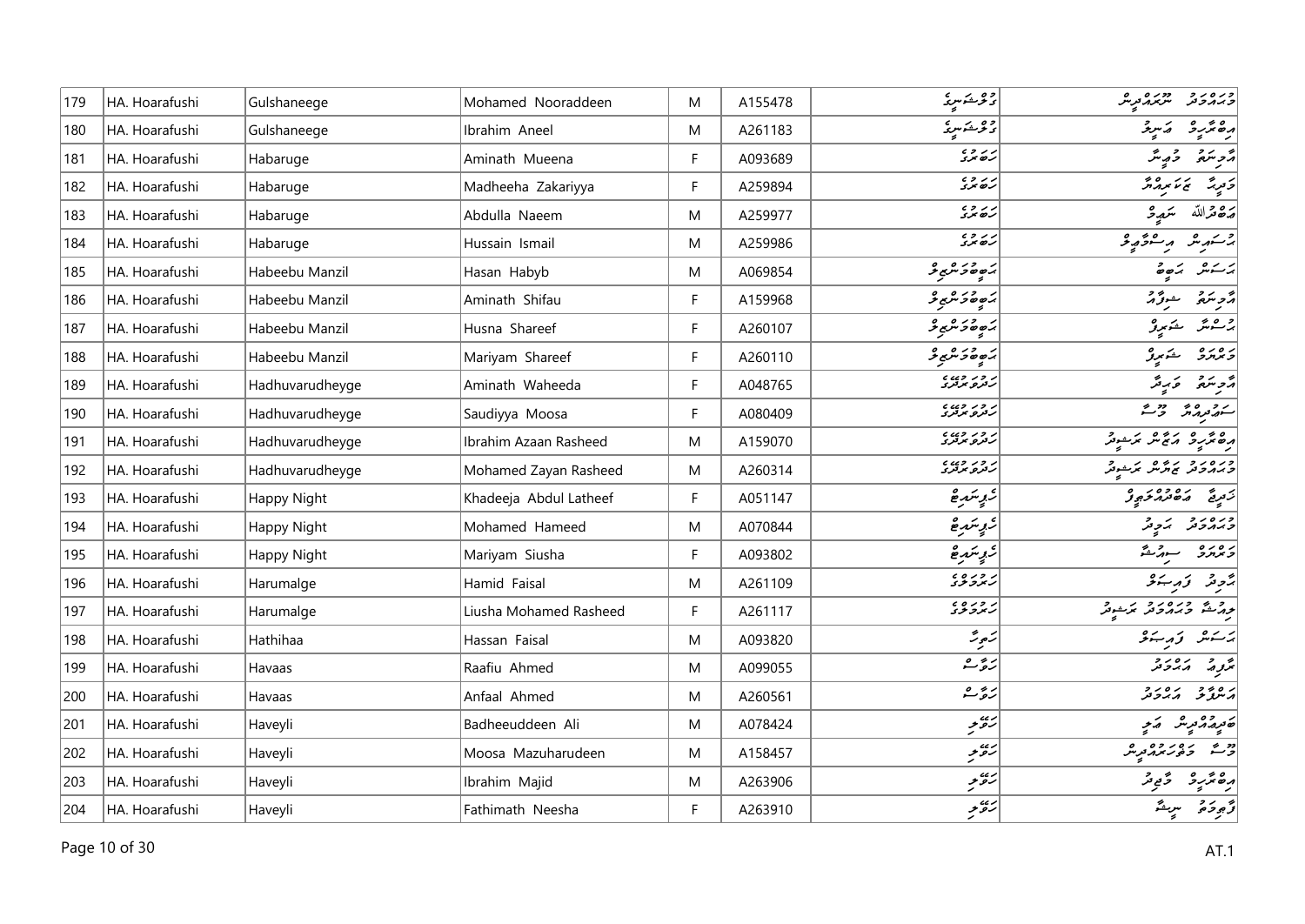| 205 | HA. Hoarafushi | Hazaarumaage  | Aminath Nafees         | F  | A055560 | ر ۶ و ۶ ی<br>رسخ بوری             | سَموٍے<br>أرمحه سنبتي                                                                                     |
|-----|----------------|---------------|------------------------|----|---------|-----------------------------------|-----------------------------------------------------------------------------------------------------------|
| 206 | HA. Hoarafushi | Hazaarumaage  | Maimoona Shakir        | F. | A080385 | ر ۶ و ۶ ه<br>رسخ مور د            | ىشەرىر<br>ىر دەمئە<br>ئ                                                                                   |
| 207 | HA. Hoarafushi | Hazaarumaage  | Ibrahim Shakir         | M  | A082685 | ر بر و بر ،<br>رسخ بوری           | دە ئەرد<br>ىشەر بر                                                                                        |
| 208 | HA. Hoarafushi | Hazaarumaage  | Mohamed Shakir         | M  | A120916 | ر پر و د ،<br>رسخ برو د           | و ر ه ر د<br>تر پر ژ تر<br>شقەر جە                                                                        |
| 209 | HA. Hoarafushi | Hazaarumaage  | Ali Riyaz              | M  | A163262 | ر ۶ و ۶ ی<br>رسخ مرو ی            | ړې برېژن <sup>ه</sup>                                                                                     |
| 210 | HA. Hoarafushi | Hazaarumaage  | Fareedha Nafees        | F  | A260619 | ر ۶ و ۶ ء<br>رسخ مور د            | ۇي <sub>و</sub> نڈ شموٍے                                                                                  |
| 211 | HA. Hoarafushi | Hazaarumaage  | Nafeesa Nafees         | F  | A260622 | ر بر و بر ،<br>رسخ بوری           | شموٍے سموے                                                                                                |
| 212 | HA. Hoarafushi | Hazaarumaage  | Ahmed Eaman            | M  | A260628 | ر ۶ و ۶ ء<br>رسم مرو ی            | ړه د پرځنگر                                                                                               |
| 213 | HA. Hoarafushi | Hazaarumaage  | Mariyam Ishana         | F. | A260629 | ر پر و د ،<br>رسخ مرو د           | رەرە مىشەگ                                                                                                |
| 214 | HA. Hoarafushi | Heaven        | Nafiz Mohamed          | M  | A260066 | ى رە<br>سرە بىر                   | و رە ر د<br>تر پروتر<br>سَّعرِ حَ                                                                         |
| 215 | HA. Hoarafushi | Himaaliyaa    | Aminath Thuththu       | F. | A263424 | رۇپەر                             | و ه و<br>ح مرمح<br>ړې سرچ                                                                                 |
| 216 | HA. Hoarafushi | Hiraa         | Aminath Shahuneeza     | F. | A122644 | بریڅر                             | شەر سرچ<br>أرمز                                                                                           |
| 217 | HA. Hoarafushi | Hiraa         | Mohamed Shareef        | M  | A263875 | برتژ                              | ورەرو شەرۋ                                                                                                |
| 218 | HA. Hoarafushi | Hiraa         | Samuoon Yoosuf         | M  | A263877 | برتمر                             | دد حره<br>مرسسو<br>يە دەھ بىر                                                                             |
| 219 | HA. Hoarafushi | Hirudhumaage  | Fathimath Ibadha       | F  | A260494 | ر و و د »<br>ر بوتور و            | أزودة مقتر                                                                                                |
| 220 | HA. Hoarafushi | Hirudhumaage  | Sanfa Haroon           | F  | A261833 | ر و و د »<br>ر بوتور و            | سەمىر ئەدەرە                                                                                              |
| 221 | HA. Hoarafushi | Hirudhumaage  | Aminath Hashira Hassan | F  | A261836 | ر و و و ،<br>ر بوترو <sub>ک</sub> | ړٌ د سَمَ پَر شوسَ برَ سَه سَر                                                                            |
| 222 | HA. Hoarafushi | Hirudhumaage  | Aishath Ibadha         | F  | A261837 | ر و و و ء<br>ر برترو د            | ړ د ده د ځتر                                                                                              |
| 223 | HA. Hoarafushi | Hirudhumaage  | Mariyam Hasra          | F. | A355174 | ر ۶۶۶ و.<br>مرموتوگر              | ر ه ر ه<br><del>د</del> بربرگر<br>برُڪبر                                                                  |
| 224 | HA. Hoarafushi | Hiyaafinige   | Jaisham Nasiru         | M  | A263928 | ىر پۇ بورى<br>بە                  | ىئرىبەير<br>ائے <sub>مر</sub> شتر 3<br>سطر                                                                |
| 225 | HA. Hoarafushi | Hiyaavahi     | Ali Anas               | M  | A163293 | رېژوَر                            | أوسمج أوسكرك                                                                                              |
| 226 | HA. Hoarafushi | Hiyaavahi     | Aminath Safrau         | F  | A263599 | رېژوَر                            | پ <sup>ر</sup> تر سرچ<br>سەۋىترە                                                                          |
| 227 | HA. Hoarafushi | Hiyaavahi     | Aishath Wafra          | F  | A263601 | رېژوَر                            | و در در در در در در در بارد و بارد کرد کرد کرد که در این کرد که در این که ایسان که با کرد که با کرد که با |
| 228 | HA. Hoarafushi | Hiyalee Baagh | Imthiyaz Hamdhy        | M  | A259839 | ىر تىر ئەھ<br>ئە                  |                                                                                                           |
| 229 | HA. Hoarafushi | Hoara Villa   | Ahmed Naushad          | M  | A264368 | لتحيموقر                          | پروژبر<br>ىر 7 مەس<br>سىمەكسىتىلىر                                                                        |
| 230 | HA. Hoarafushi | Hoatensiyaa   | Ibrahim Sameer         | M  | A263120 | <sup>م</sup> ع مر ب پر            | رە ئۆر ئەر ئە                                                                                             |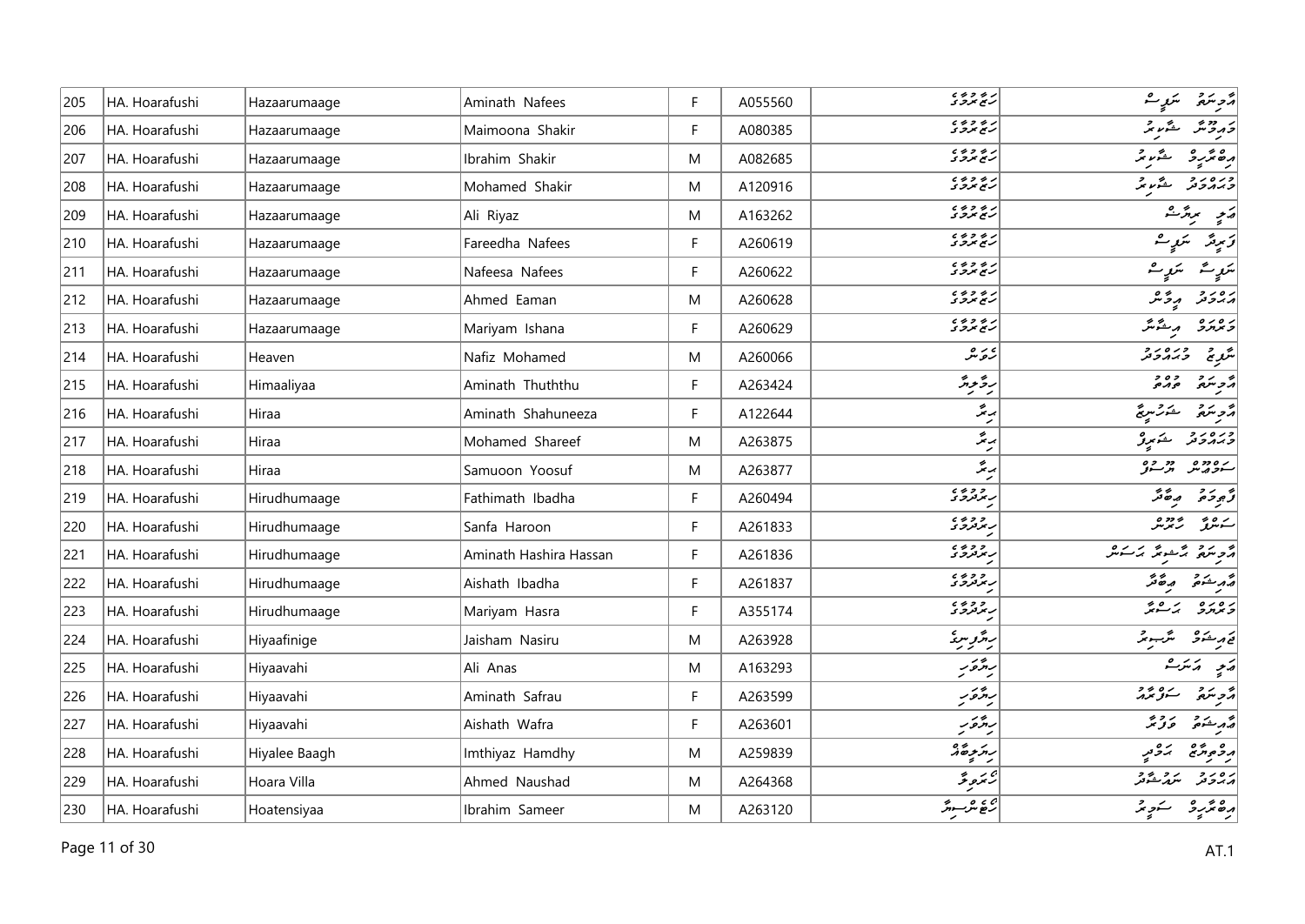| 231 | HA. Hoarafushi | Hudhuhudhaage | Adam Abdul Rahman     | M         | A042749 | و و و ر د<br>ر تور تور                  | پره ره ده ده د و<br>منرچ مان در برگرس                    |
|-----|----------------|---------------|-----------------------|-----------|---------|-----------------------------------------|----------------------------------------------------------|
| 232 | HA. Hoarafushi | Hudhuhudhaage | Mohamed Haisham Ahmed | M         | A260450 | و و و ر د<br>ر تور تور                  | ورەرو رەرشۇ كەردو                                        |
| 233 | HA. Hoarafushi | Hudhuhudhaage | Aishath Niusha Adam   | F         | A261236 | و و و د »<br>ر تور تو ت                 | وكرمشكي سروعة وكرو                                       |
| 234 | HA. Hoarafushi | Hudhumaa      | Adam Hussain          | M         | A067994 | و و په<br>رندو                          | وره چرمهر                                                |
| 235 | HA. Hoarafushi | Hudhuruvaage  | Mohamed Zaheen        | M         | A027871 | و و و د د<br>ر توبوړۍ                   | ورەرو بريد                                               |
| 236 | HA. Hoarafushi | Hudhuruvaage  | Aminath Ali           | F         | A038682 | و و و د  ،<br>رکوبوړۍ                   | أزوينهم أرمع                                             |
| 237 | HA. Hoarafushi | Hudhuruvaage  | Ahmed Rasheed         | ${\sf M}$ | A094380 | و و و د  ي<br>ر تو پرې                  | رەر دىكىشىش                                              |
| 238 | HA. Hoarafushi | Hudhuruvaage  | Ali Irufaan           | ${\sf M}$ | A260646 | و و و د د<br>رکتربوړۍ                   | ە ئور مەترىپ                                             |
| 239 | HA. Hoarafushi | Hudhuruvaage  | Abidha Dhon Thuththu  | F         | A263141 | و و و د د<br>ر توبرو د                  | يو ه و ه و<br>ترسرچ پر ج<br>د گھ تر<br>م                 |
| 240 | HA. Hoarafushi | Hudhuruvaage  | Aishath Ali           | F         | A263143 | و و و د  ،<br>رند برو د                 | مەر خىم كەم                                              |
| 241 | HA. Hoarafushi | Hudhuruvaage  | Mariyam Ali           | F         | A263144 | و و و د  ،<br>رتوبرو <sub>ک</sub>       | أدعدو كمني                                               |
| 242 | HA. Hoarafushi | Hudhuruvaage  | Raufa Ibrahim         | F         | A408057 | و و و د د<br>ر توبرو د                  | بروو مقدره                                               |
| 243 | HA. Hoarafushi | Hulhanguge    | Aminath Shahula       | F         | A067128 | و پر سر و <sup>ي</sup>                  | ومحر المتوسط المستوريخ                                   |
| 244 | HA. Hoarafushi | Husnuheenaage | Shaazna Naseer        | F         | A081498 | ر مەش <sub>رىپ</sub> ىدى<br>مەسرىپە     | شۇرىگە - سەيدىر                                          |
| 245 | HA. Hoarafushi | Husnuheenaage | Gulfishan Naseer      | F         | A082132 | ر مەش <sub>رىپ</sub> ىدىكى<br>مەسىر     | ووريثه لترجيز                                            |
| 246 | HA. Hoarafushi | Husnuheenaage | Ibrahim Ashraf        | ${\sf M}$ | A086647 | ر مەش <sub>رىپ</sub> ىدىكى<br>مەسىر     | دەنزىرو كەشىرو                                           |
| 247 | HA. Hoarafushi | Husnuheenaage | Ajuwad Ashraf         | M         | A086648 | ر مەش <sub>رىپ</sub> ىدىكى<br>مەسىر     | ر ور و کرے ده<br>مقام کر ک                               |
| 248 | HA. Hoarafushi | Husnuheenaage | Arushad Ashraf        | M         | A086650 | ر مەيرى <sub>ر بىرى</sub><br>مەسرىپەتتە | بروردو بره بره                                           |
| 249 | HA. Hoarafushi | Husnuheenaage | Shahiyya Naseer       | F         | A120496 | ج مەمبر يىرى<br>ئەسرىيەتلىكى            | كالروائل الكرسونى                                        |
| 250 | HA. Hoarafushi | Husnuheenaage | Shafana Naseer        | F         | A120497 | <i>ج مەمۇر پىرى</i><br>مەسىر بىرىدىكى   | ئەۋگە ئىكەنچە                                            |
| 251 | HA. Hoarafushi | Husnuheenaage | Ahmed Ashraf          | M         | A121005 | ر مەيرى <sub>ر بىرى</sub><br>مەسرىپەتتە | ره رو بر ۱۵ ره<br>م.رونر بر شویرو                        |
| 252 | HA. Hoarafushi | Husnuheenaage | Shaziyya Naseer       | F         | A259871 | ر مەش <sub>رىپ</sub> ىدىكى<br>مەسىر     | شكورها كرسوند                                            |
| 253 | HA. Hoarafushi | Husnuheenaage | Shahdha Naseer        | F         | A259872 | 2 مەش <sub>رىپ</sub> ىدى.<br>مەسرىپە    | أخور مگر میگر میکند که استفاده به می                     |
| 254 | HA. Hoarafushi | Huvadhumaage  | Adam Saeed            | ${\sf M}$ | A050266 | و ر و » ،<br>ره ترو د                   | پر ده ستهرس                                              |
| 255 | HA. Hoarafushi | Huvadhumaage  | Mohamed Abdul Rahman  | M         | A096732 | و ر و د »<br>ره ترو د                   | ره وه ره د ه<br>پره تربر برر څس<br>و ره ر و<br>د بر د تر |
| 256 | HA. Hoarafushi | Huvadhumaage  | Fathimath Haroon      | F         | A157941 | و ر و د  ،<br>روترو د                   | أو دو ودوه                                               |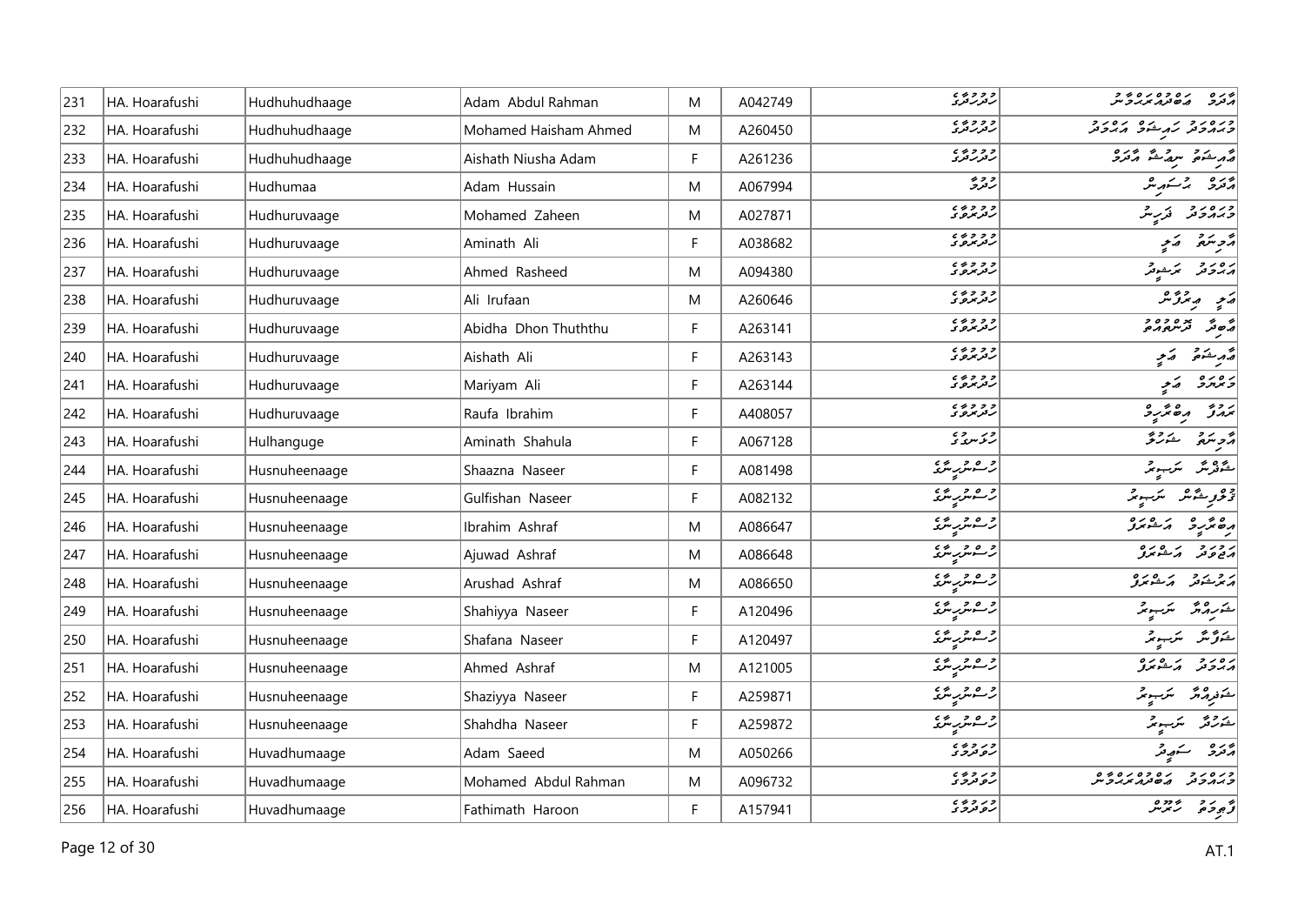| 257 | HA. Hoarafushi | Ilaa               | Mazin Mukhthar        | ${\sf M}$ | A262603 | برمج                                          | و ه و و<br>تر شر هم مر<br>ۇ <sub>ئىچە</sub> شر      |
|-----|----------------|--------------------|-----------------------|-----------|---------|-----------------------------------------------|-----------------------------------------------------|
| 258 | HA. Hoarafushi | Irudheymaage       | Khadeeja              | F         | A062373 | و ده و د و<br>در مونورو د                     | ر<br>ترتويعً                                        |
| 259 | HA. Hoarafushi | Irudheymaage       | Hassan Shiyam         | ${\sf M}$ | A148630 | <br>  پر بوتر پر ی                            | بزسەيىتىر<br>شەدگرى                                 |
| 260 | HA. Hoarafushi | Irudheymaage       | Ali Siyam             | M         | A260373 | و پره پر د<br>در موتور و                      | ړې سرگرد                                            |
| 261 | HA. Hoarafushi | Isthafaage         | Mohamed Waheed        | ${\sf M}$ | A062964 | ەر بەر » »<br>مەسىمى تو ئ                     | ورەر دىر د                                          |
| 262 | HA. Hoarafushi | Jabroalgasdhoshuge | Ahmed Aslam           | M         | A011737 | ر ۵ ۵ ۵ د _ ۵ پو و ٤<br>بی ت تورو کر سوتورو ک | ړه رو پر ۱۵۷۵                                       |
| 263 | HA. Hoarafushi | Jabroalgasdhoshuge | Mohamed Majbood       | M         | A050143 | ر ۵ ۵ ۵ د _ ۵ پو و ٤<br>نئے ت توموی سسوتوموی  | כנים גם גם בס<br>כג <mark>ו</mark> ב בבי <i>ס</i> ת |
| 264 | HA. Hoarafushi | Jabroalgasdhoshuge | Aminath Hassan        | F         | A076615 | ر ۵ 0 0 ر ۔ ۵ پر و c<br>تع ن نوموی سسوتوری    | ړٌ د سره پر کامل                                    |
| 265 | HA. Hoarafushi | Javaahirumaage     | Wafa Murthalo         | F         | A104663 | ئەۋرىزدۇ ئ                                    | ى ئۇ ئەتمەم ئىگە                                    |
| 266 | HA. Hoarafushi | Javaahirumaage     | Mariyam Rifa          | F         | A260530 | پر څر پر چري<br>  پنج مر پر چر <sub>چ</sub>   | ر ه بر ه<br>تر <del>ب</del> ر بر ژ<br>ىجزى          |
| 267 | HA. Hoarafushi | Javaahirumaage     | Aishath Abdul Latheef | F         | A262174 | پر څر پر چري<br>  پنج مر پر چر <sub>چ</sub>   | د در ده ده ده ده و                                  |
| 268 | HA. Hoarafushi | Jazeemaa           | Ibrahim Shifaaz       | ${\sf M}$ | A259429 | تع نیچ تخر                                    | شەۋگى<br>ەر ھەترىر <i>2</i>                         |
| 269 | HA. Hoarafushi | Jihaadhu           | Hafsa Fahmee          | F         | A064687 | ہج تر تو                                      | بروية أورمي                                         |
| 270 | HA. Hoarafushi | Jihaadhu           | Mariyam Ahmed         | F         | A074255 | ہے مرکمتر                                     | پروژو<br>ر ه ر ه<br><del>د</del> بربرگر             |
| 271 | HA. Hoarafushi | Jihaadhu           | Aminath Mohamed Didi  | F         | A093678 | ى <i>ي ر</i> گىر<br>م                         | أثر منهج المحدد والمعروب                            |
| 272 | HA. Hoarafushi | Kaamineege         | Fauziyya Abdulla      | F         | A071207 | مۇجەسىدى<br>س                                 | ترويده محدثة الله                                   |
| 273 | HA. Hoarafushi | Kaannaage          | Farooq Ibrahim        | M         | A090998 | پر ۾ پر ۽<br>پڻ مٿر پٿري                      | ومعتق مصريرة                                        |
| 274 | HA. Hoarafushi | Kaannaage          | Fathimath Saeed       | F         | A113291 | پ <sup>ر ه</sup> رشۍ                          | وحجوحهم<br>سكور قر                                  |
| 275 | HA. Hoarafushi | Kaannaage          | Ahmed Zail            | M         | A148485 | پ <sup>ر ه</sup> ر پېړۍ                       | پروژو<br>ىتى مەش                                    |
| 276 | HA. Hoarafushi | Kadhugasdhoshuge   | Abdul Majeed Ibrahim  | ${\sf M}$ | A068595 | ر و ر ۔ ه پو و ،<br>د تری سسترمری             |                                                     |
| 277 | HA. Hoarafushi | Kadhugasdhoshuge   | Aishath Nasheedha     | F         | A081681 | ر و ر ۔ و پر و ،<br>ر تری سوتر ری             | كەر شكى ھەسكى ئىش                                   |
| 278 | HA. Hoarafushi | Kadhugasdhoshuge   | Aminath Waheeda       | F         | A081683 |                                               | أأزجر سكرة وأراقد                                   |
| 279 | HA. Hoarafushi | Kadhugasdhoshuge   | Inasa Mohamed         | F         | A260764 | ر و ر ره پو و ،<br>د تری سوتر ری              | ەرىتزىتە<br>و ره ر و<br>تر پر ژفر                   |
| 280 | HA. Hoarafushi | Kaseedhaage        | Fathimath Nasra       | F         | A157287 | ر<br>ما سوفری                                 | ۋە ئەڭ ئىر ئىسىر                                    |
| 281 | HA. Hoarafushi | Kaseedhaage        | Nashidha Abdul Hadhee | F         | A160899 | ئەسبەتىرى<br>                                 | ر ۵ ۶ ۵ ۶ مر<br>در ۱۵ مرمر بر مر<br>مگرىشوتگر<br>مر |
| 282 | HA. Hoarafushi | Kashmeeruge        | Saifulla Waleed       | ${\sf M}$ | A260316 | ر ڪ <sub>وچري</sub>                           | سَمَدٍ وَ اللّهِ وَ وَ مِرْتَد                      |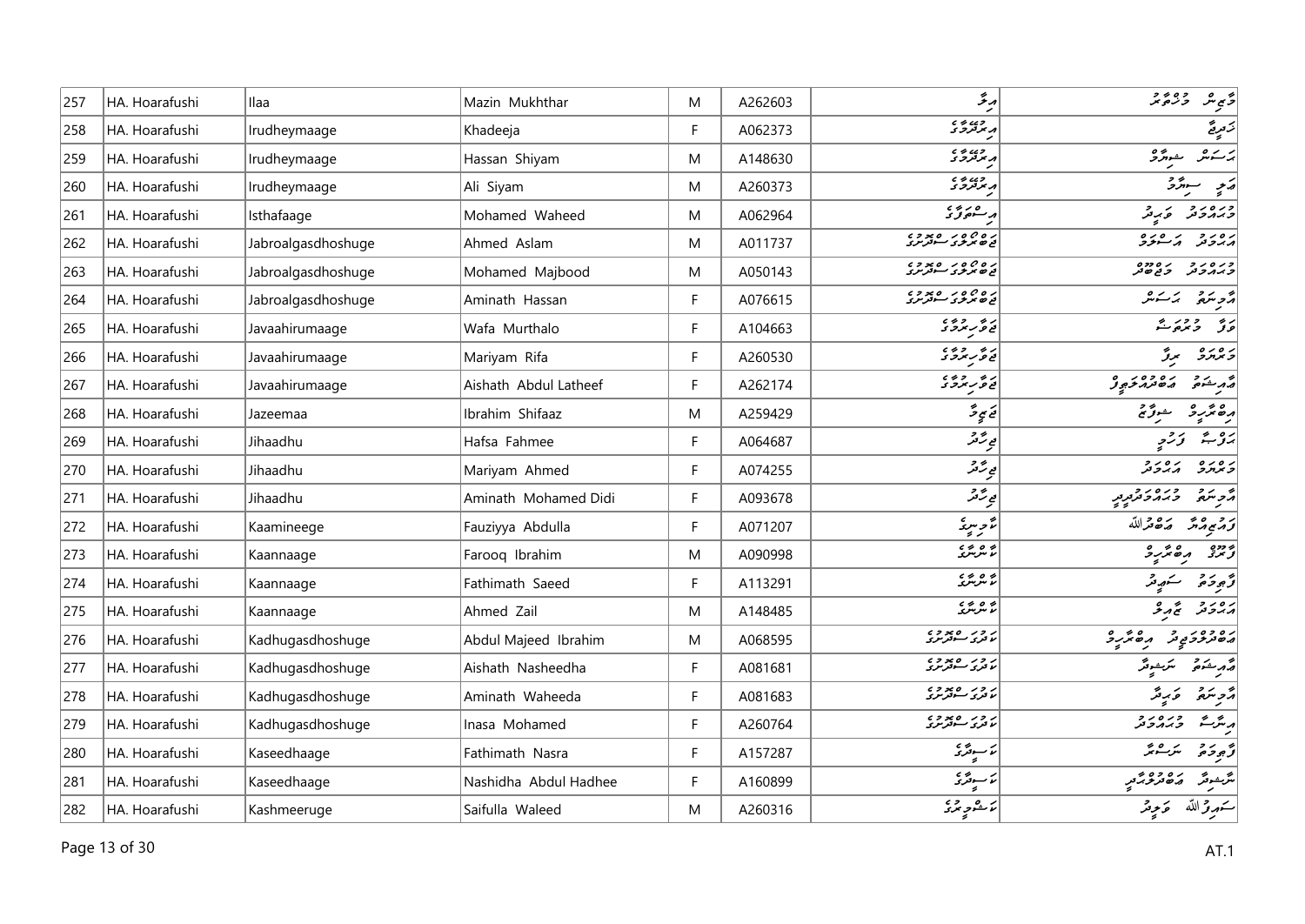| 283 | HA. Hoarafushi | Kashmeeruge    | Shimla Mohamed                | F         | A260317 | مذهبة برد                             | و رە ر د<br>تر پروتر<br>  شوره محمد<br>  __                       |
|-----|----------------|----------------|-------------------------------|-----------|---------|---------------------------------------|-------------------------------------------------------------------|
| 284 | HA. Hoarafushi | Kashmeeruge    | Fathimath Abdul Rahman        | F         | A260334 | ئۈشقە چەترى                           | ر ه د ه د ه د ه<br>پره تربر تر تر تر<br>و مرد<br>ترجو حر          |
| 285 | HA. Hoarafushi | Kashmeeruge    | Aminath Rauna                 | F         | A260339 | ئەيشمو پىرى                           | أأترسكم المراتم                                                   |
| 286 | HA. Hoarafushi | Kashmeeruge    | Mohamed Imran                 | M         | A260340 | ئەشھەر جرى                            | و ر ه ر و<br><i>و بر</i> ډرو تر<br>ەر ئە ئەر                      |
| 287 | HA. Hoarafushi | Kethi          | Hussain Zareer                | M         | A043531 | اءُ مو                                | يزخير شي تمييش                                                    |
| 288 | HA. Hoarafushi | Kethi          | Aishath Nahula                | F         | A043532 | اءِ<br>اعو                            | أمر منسكرة المستركز                                               |
| 289 | HA. Hoarafushi | Kethi          | Khadeeja Ibrahim              | F         | A043533 | ء<br>مومجر                            | كتبيعًا رەمزىر 3                                                  |
| 290 | HA. Hoarafushi | Kinaaraa       | Aishath Parueena Abdul Muhsin | F         | A146842 | ببرشر                                 | و در در در در مدین در ۲۵۶۵۶ در در مدین                            |
| 291 | HA. Hoarafushi | Kinaaraa       | Moomina Abdul Muhsin          | F         | A264537 | ىرىترىتر                              | ככ של הסכסכם הם<br>כתקיית השיתיקפיג היית                          |
| 292 | HA. Hoarafushi | Kudhimaage     | Mohamed Haroon                | M         | A085461 | د په په<br>موبرگر                     | ورەر د ھەدە<br><i>פە</i> مەدىر ئىمەس                              |
| 293 | HA. Hoarafushi | Kudhimaage     | Mohamed Hameed                | M         | A104231 | د وره و<br>ما تورد د                  | ورەرو بەير                                                        |
| 294 | HA. Hoarafushi | Kudhimaage     | Shahumaa Hameed               | F         | A261151 | توریح ی                               | ے زیج<br>برَجه قر                                                 |
| 295 | HA. Hoarafushi | Kudhiraiymaage | Mariyam Hanaa                 | F         | A260558 | د رره و ،<br>مورکوبر                  | ىرتىر<br>ر ه بر ه<br><del>د</del> بربر د                          |
| 296 | HA. Hoarafushi | Kudhiraiymaage | Zaheera Mohamed               | F         | A262668 | و دره و ،<br>مورتره و د               | و ره ر و<br><i>و بر</i> پر تر<br> ئىم پەتتىر                      |
| 297 | HA. Hoarafushi | Kudhiraiymaage | Zahira Mohamed                | F         | A262671 | د مريره و <sup>ي</sup>                | لمج ريد وره د د                                                   |
| 298 | HA. Hoarafushi | Kudhiraiymaage | Ibrahim Thahseen              | M         | A262674 | د به بره و ،<br>ما توبتره و د         | رە ئۆر ئەربىر                                                     |
| 299 | HA. Hoarafushi | Kudhiraiymaage | Hisham Amir                   | ${\sf M}$ | A262677 | د پره وي<br>موږيزه وي                 | رىشۇ ھەرىم                                                        |
| 300 | HA. Hoarafushi | Kudhiraiymaage | Thuhufa Hussain               | F         | A262680 |                                       | ەرەپە ئەسكەپىر                                                    |
| 301 | HA. Hoarafushi | Kuriboashige   | Nasriyya Yoosuf               | F         | A067065 | د مره مرد<br>ما مره مرد               | ת פית היה ידי כם<br>תה תהיה ה                                     |
| 302 | HA. Hoarafushi | Kuriboashige   | Ummu Kulsoom Fathuhiyya       | F         | A143798 | د حرح مر <sub>ئ</sub> م               | 0 9 9 0 9 0 9<br>NNC 4 <del>0</del> 9 0 9<br>ى ئەھمىيە بەرگە<br>ئ |
| 303 | HA. Hoarafushi | Kurikeelage    | Fathimath Zihuna              | F         | A092676 | د بر بر بر ،<br>سربر بر د             | ژودو پرتر                                                         |
| 304 | HA. Hoarafushi | Kurikeelage    | Abdul Hakeem Mohamed Fulhu    | ${\sf M}$ | A092680 | د<br>با مربو بو د                     | ره وه ره در ورو و و<br>په هر ورک در بر و ترو تر                   |
| 305 | HA. Hoarafushi | Kurikeelage    | Haanee Ibrahim                | F         | A126479 | 2 مورو ئوي<br>مسير مور                | ر<br>سر مەمگرى                                                    |
| 306 | HA. Hoarafushi | Kurikeelage    | Aminath Zeena                 | F         | A138352 | 2 مورو تر <sup>ج</sup><br>مسر تر تر ک | أأدجن تمسمح                                                       |
| 307 | HA. Hoarafushi | Kurikeelage    | Hawwa Zarana                  | F         | A263515 | ئەبىر بويى<br>                        | $rac{20}{200}$<br>ىر ئەيگە<br>ئى                                  |
| 308 | HA. Hoarafushi | Liluck House   | Nafeesa Usman                 | F         | A058497 | وۇرەر ئە                              | سَمِي شَمْ مَهْ دَمَنْ رَ                                         |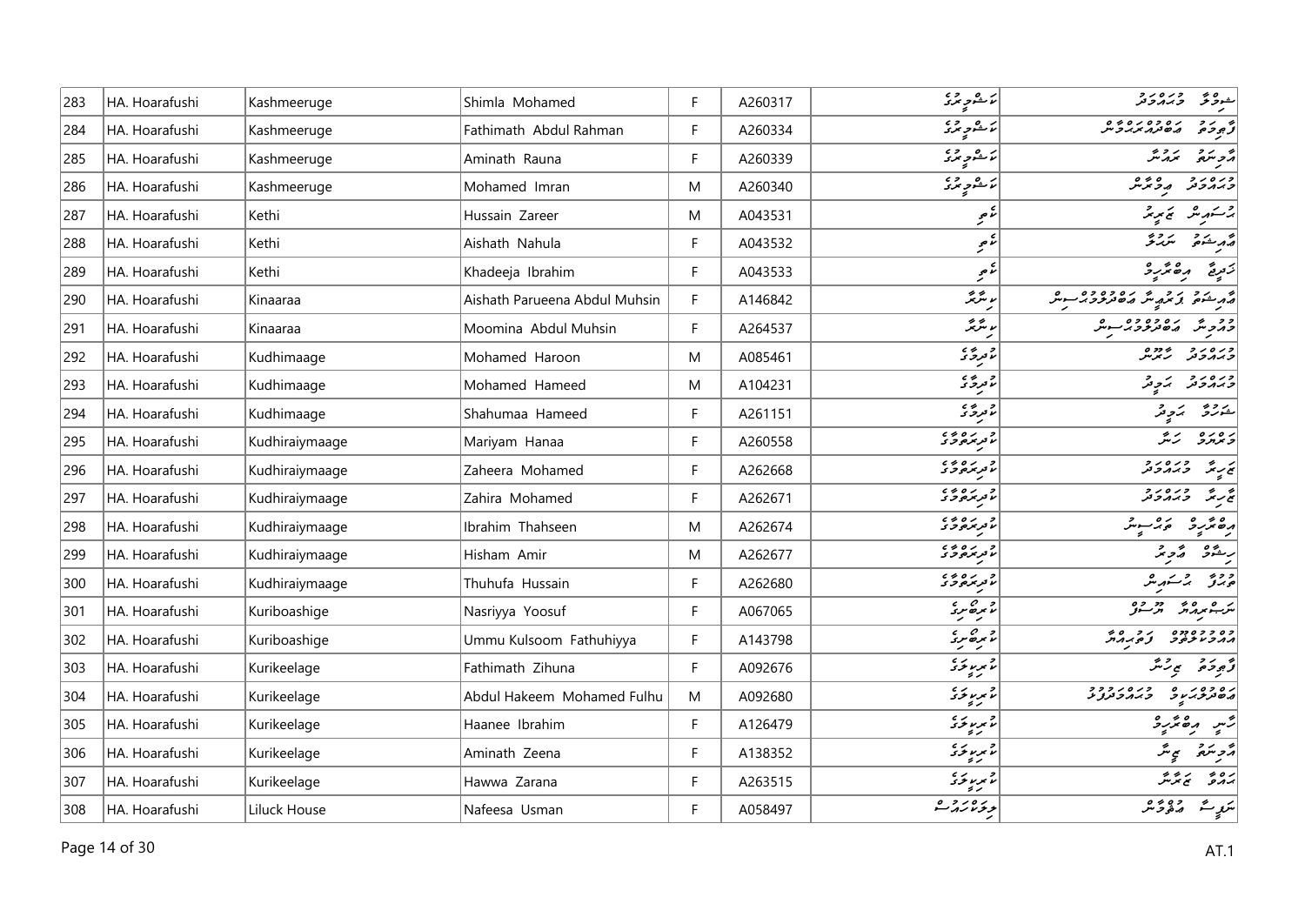| 309 | HA. Hoarafushi | Liluck House   | Aminath Shibana       | F         | A128859 | د ده رد ه                       | شەھ ئىر<br>ب<br>أرمز مترة                                    |
|-----|----------------|----------------|-----------------------|-----------|---------|---------------------------------|--------------------------------------------------------------|
| 310 | HA. Hoarafushi | Liluck House   | Hidhayaa Rasheed      | F         | A157034 | ىر ئەرىر ئە                     |                                                              |
| 311 | HA. Hoarafushi | Liluck House   | Ali Ahsan             | M         | A259685 | د د کار د ه                     |                                                              |
| 312 | HA. Hoarafushi | Lilymaage      | Ahmed Nazim           | M         | A074269 | ووڈ ء<br>ر                      | بر ه بر ج<br>م <i>. بر</i> 5 مر<br>متزەچر                    |
| 313 | HA. Hoarafushi | Lilymaage      | Mahamoodh Riffath     | M         | A260448 | ووڈء                            | برو د د<br>برو د ه<br>ر ر دو و<br>تر <i>پر</i> و تعر         |
| 314 | HA. Hoarafushi | Maadhooni      | Sajuwa Ahmed          | F         | A260712 | وَقَرْسِ                        | ەر دەر<br>ر ره ۶                                             |
| 315 | HA. Hoarafushi | Maafolheyge    | Ahmed Mumthaz         | ${\sf M}$ | A055661 | ه پون تا<br>ترکو تو ت           | נסנכ כסשם<br>הגבת ככתב                                       |
| 316 | HA. Hoarafushi | Maagasdhoshuge | Mohamed Amir          | M         | A091814 | به رحمه و د و<br>و ی سسوتوری    | پر د بر<br>مرد بر<br>و رە ر د<br><i>د بە</i> پەر             |
| 317 | HA. Hoarafushi | Maagasdhoshuge | Ahmed Amir            | ${\sf M}$ | A091815 | به رحمه و د و د<br>ترک سستمرمری | دەر د ئەرب                                                   |
| 318 | HA. Hoarafushi | Maagasdhoshuge | Yaasiraa Abdul Hameed | F         | A259788 | ر در ه پرو د<br>و د سهتر در     | ر ه و و د په د<br>پره ترڅ پر په تر<br> پژسېږ                 |
| 319 | HA. Hoarafushi | Maavaage       | Rahuma Saeed          | F         | A068924 | په ده<br>تر بو ی                | أنروه ستهيتر                                                 |
| 320 | HA. Hoarafushi | Maavaage       | Mariyam Rameesha      | F         | A147320 | پر دی.<br>ترگوک                 | ر ه ر ه<br><del>و</del> بربرو                                |
| 321 | HA. Hoarafushi | Maavaage       | Ahmed Reehan          | ${\sf M}$ | A260322 | و و ء<br>و ه د                  | أرەر ئەرمىر                                                  |
| 322 | HA. Hoarafushi | Maavaage       | Mohamed Rameez        | M         | A260431 | و و ء<br>و ه د                  | <i>د ر</i> ه ر د<br>  <del>د</del> بر پر تر<br>برَدِجْ       |
| 323 | HA. Hoarafushi | Maavel         | Mohamed Muaz          | M         | A259882 | پر ہ<br>تر بر تر                | و د م<br>تر در م<br>و ره ر و<br>تر پر ژ تر                   |
| 324 | HA. Hoarafushi | Maavina        | Ash had Faiz          | M         | A122663 | څوبتر                           | تۇ مەتج<br>ىر شەرىخە<br>مەشقە <i>ر</i> قىر                   |
| 325 | HA. Hoarafushi | Mala           | Ahmed Sharif          | M         | A074870 | رىز                             | رەرد شەر                                                     |
| 326 | HA. Hoarafushi | Mala           | Aminath Rashfa        | F         | A120823 | ۇت                              | ىرشىۋ<br>ړ څر سرچ                                            |
| 327 | HA. Hoarafushi | Mala           | Fathimath Raheema     | F         | A120824 | ترىخە                           | وٌ جو حَرْ حْر<br>بزرد                                       |
| 328 | HA. Hoarafushi | Malaahaa       | Mohamed Farhan        | M         | A206725 | ریوژ                            | ىر جەمبەر<br>ئ <i>ى ئىرىڭ</i> بىر<br>و ر ه ر د<br>تر پر ژ تر |
| 329 | HA. Hoarafushi | Malaaz         | Ameeza Najeeb         | F         | A260547 | ترمج ہ                          | أركاح أأتمام وأحمد وأحراجها                                  |
| 330 | HA. Hoarafushi | Malaaz         | Asadhu Moosa          | ${\sf M}$ | A262623 | ترڅې                            | ى ھەرد جۇڭ                                                   |
| 331 | HA. Hoarafushi | Malaaz         | Usaidh Moosa          | ${\sf M}$ | A262626 | ىر ئۇيج                         | ە ئەسەر قەر تەن ئە                                           |
| 332 | HA. Hoarafushi | Malaaz         | Ismail Najeeb         | ${\sf M}$ | A262627 | ىر ئۇيج                         | بر شۇ پۇ سىپى ق                                              |
| 333 | HA. Hoarafushi | Malhaaru       | Umar Mohamed          | M         | A072483 | ى ۋرىتر                         | 7.77<br>و ر ه ر و<br>تر پر ژ تر                              |
| 334 | HA. Hoarafushi | Malhaaru       | Hassan Amir           | ${\sf M}$ | A073999 | ر ه و و<br>5 گرمگر              | يركسكس مجارحه                                                |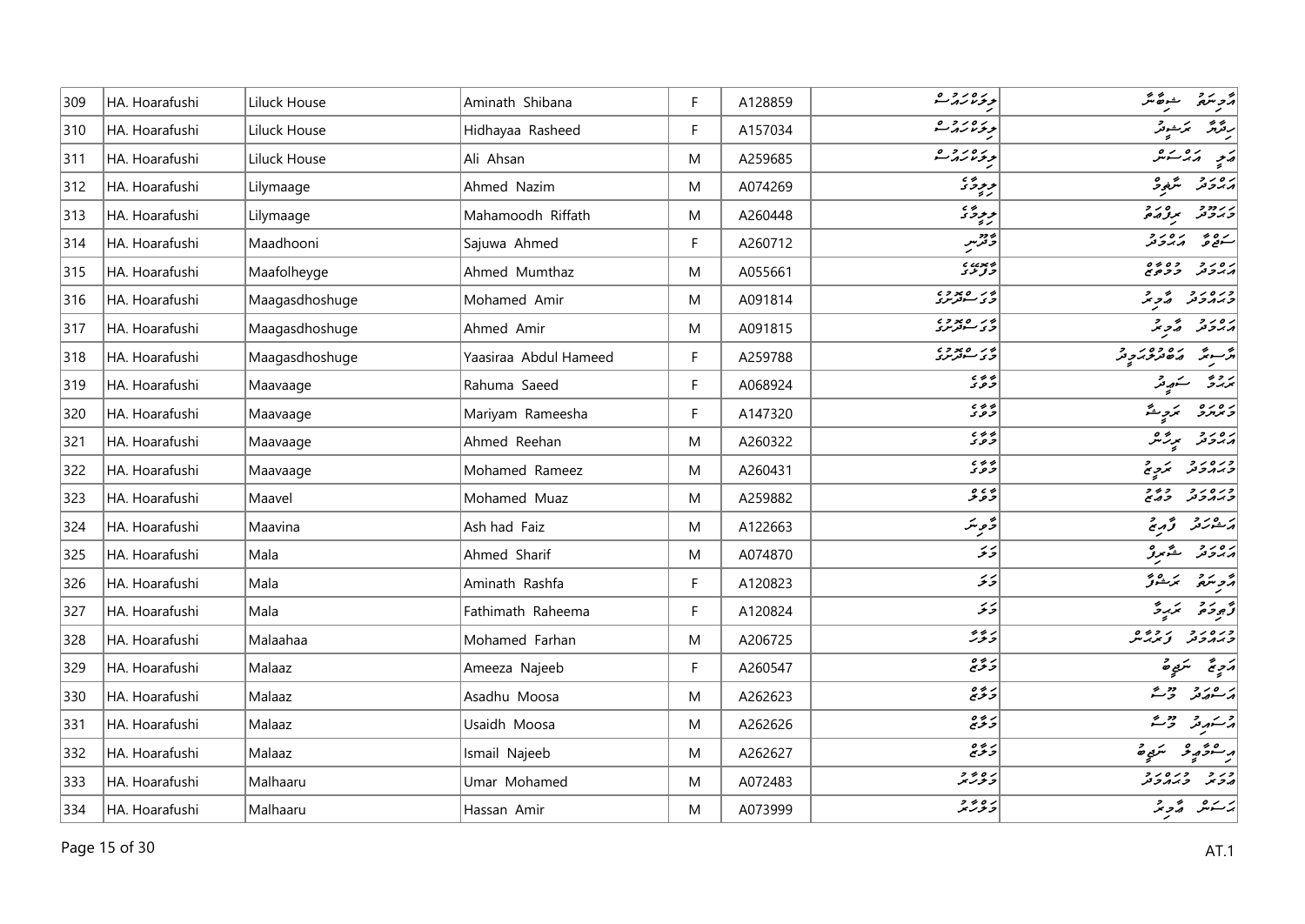| 335 | HA. Hoarafushi | Manas            | Aishath Maeesha Mohamed  | F         | A161763 | ىر ئىر م                                   | أثمر شوه وريد وره دو                          |
|-----|----------------|------------------|--------------------------|-----------|---------|--------------------------------------------|-----------------------------------------------|
| 336 | HA. Hoarafushi | Manzil           | Mohamed Imran            | M         | A155877 | ئەشرىر پۇ                                  | כנים נכנים בים.<br>כממכנים הכיציים            |
| 337 | HA. Hoarafushi | Marine Villa     | Mohamed Adam             | ${\sf M}$ | A154131 | ء <i>َ <sub>مر</sub> مر<sub>عر</sub>وً</i> | כנסנכ שנם<br>כ <i>ה</i> תכנ <sub>י</sub> תנקב |
| 338 | HA. Hoarafushi | Meerange         | Aneesa Ali               | F         | A036066 | حە ئىر ھەمج                                | ئەسرىسى<br> <br>ەتىر                          |
| 339 | HA. Hoarafushi | Meerange         | Naseema Ali              | F         | A036084 | حە ئىر ھەم                                 | للرسوش الأبو                                  |
| 340 | HA. Hoarafushi | Meerange         | Aminath Thahmeena        | F         | A260553 | حە ئىر ھەم                                 | أأرمنهم وبرديد                                |
| 341 | HA. Hoarafushi | Miyalani         | Mariyam Azra             | F         | A113554 | ويز توسر                                   | و مره ده پر                                   |
| 342 | HA. Hoarafushi | Miyalani         | Hussain Waheed           | M         | A261089 | ادِ پرَ دَ سِرِ                            | چە سەر سىر ئەر قى <sub>س</sub> ىر             |
| 343 | HA. Hoarafushi | Moara            | Yasir Ishaaq             | ${\sf M}$ | A157860 | چچ                                         | أثر المحرم والمحققة                           |
| 344 | HA. Hoarafushi | Muniyaage        | Ibrahim Rasheed          | M         | A346190 | و سرگری<br>حر سرگری                        | رەڭرە كەشىھ                                   |
| 345 | HA. Hoarafushi | Muraka           | Hazura Khaleel           | F         | A051978 | ويرز                                       | ) ئەشقا ئىچە                                  |
| 346 | HA. Hoarafushi | Muringu          | Ali Riyaz                | ${\sf M}$ | A157729 | ومرسر                                      | ړې بروگ                                       |
| 347 | HA. Hoarafushi | Muringu          | Mohamed Ayaz             | ${\sf M}$ | A264517 | 3 برسر ح                                   |                                               |
| 348 | HA. Hoarafushi | Muthee           | Mohamed Fariz Fathuhulla | ${\sf M}$ | A157155 | ترمج                                       | وبروبرد وتمريح وتحرجه الله                    |
| 349 | HA. Hoarafushi | Nares            | Abdulla Yaameen          | ${\sf M}$ | A258766 | پڑ پڑ ہے                                   | أصفح قدالله مزتجو مثر                         |
| 350 | HA. Hoarafushi | Naseemeege       | Mohamed Saeed            | ${\sf M}$ | A105450 | ىئەسىرى<br>ئ                               | ورەرو سەرو                                    |
| 351 | HA. Hoarafushi | Naseemeege       | Ahmed Auzam              | ${\sf M}$ | A261054 | ىئرسوچە ئە<br>ئەسىم                        | גפני גבנים                                    |
| 352 | HA. Hoarafushi | Nayaabahaaru     | Mariyam Shifaza          | F         | A260707 | ر و ر و د<br>سرگرفت گر                     | وجرمرو بمسورٌ حج                              |
| 353 | HA. Hoarafushi | Nedhunge         | Ahmed Riyaz              | M         | A100089 | ے و ه ۽<br>سرپرسر                          | رەرد پرگرے                                    |
| 354 | HA. Hoarafushi | Nedhunge         | Mariyam Shaaira          | F         | A260349 | ء ۾ ه ۽<br>سرپرسر <sub>ک</sub>             | رەرە شەرىر                                    |
| 355 | HA. Hoarafushi | Nedhunge         | Ibrahim Ifreen           | ${\sf M}$ | A334040 | ے و ہ ۽<br>سربرسر <sub>ک</sub>             | رەنزىر روپر                                   |
| 356 | HA. Hoarafushi | <b>Neel Star</b> | Mizna Moosa              | F         | A156146 | لىروقىيمىر                                 | دبر بیر می                                    |
| 357 | HA. Hoarafushi | Nees             | Arifa Thuththumaniku     | F         | A093817 | سريہ                                       | י בס כי הייתור<br>הייגר יכולים הייתו          |
| 358 | HA. Hoarafushi | <b>Nees</b>      | Shafeeulla Abdul Wahid   | ${\sf M}$ | A113306 | سريہ                                       | شَوَرٍ هُ اللّه = مِن صَعْرَ حَرَّ مِرْ مَرْ  |
| 359 | HA. Hoarafushi | Nees             | Haashira Abdul Wahid     | F         | A264153 | سريہ                                       | ر ه و ه و .<br>پره تروڅ بر تر<br>بۇ ھوبۇ      |
| 360 | HA. Hoarafushi | New House        | Mariyam Nasraa           | F         | A264567 | سدىردە                                     | رەرە برەپ                                     |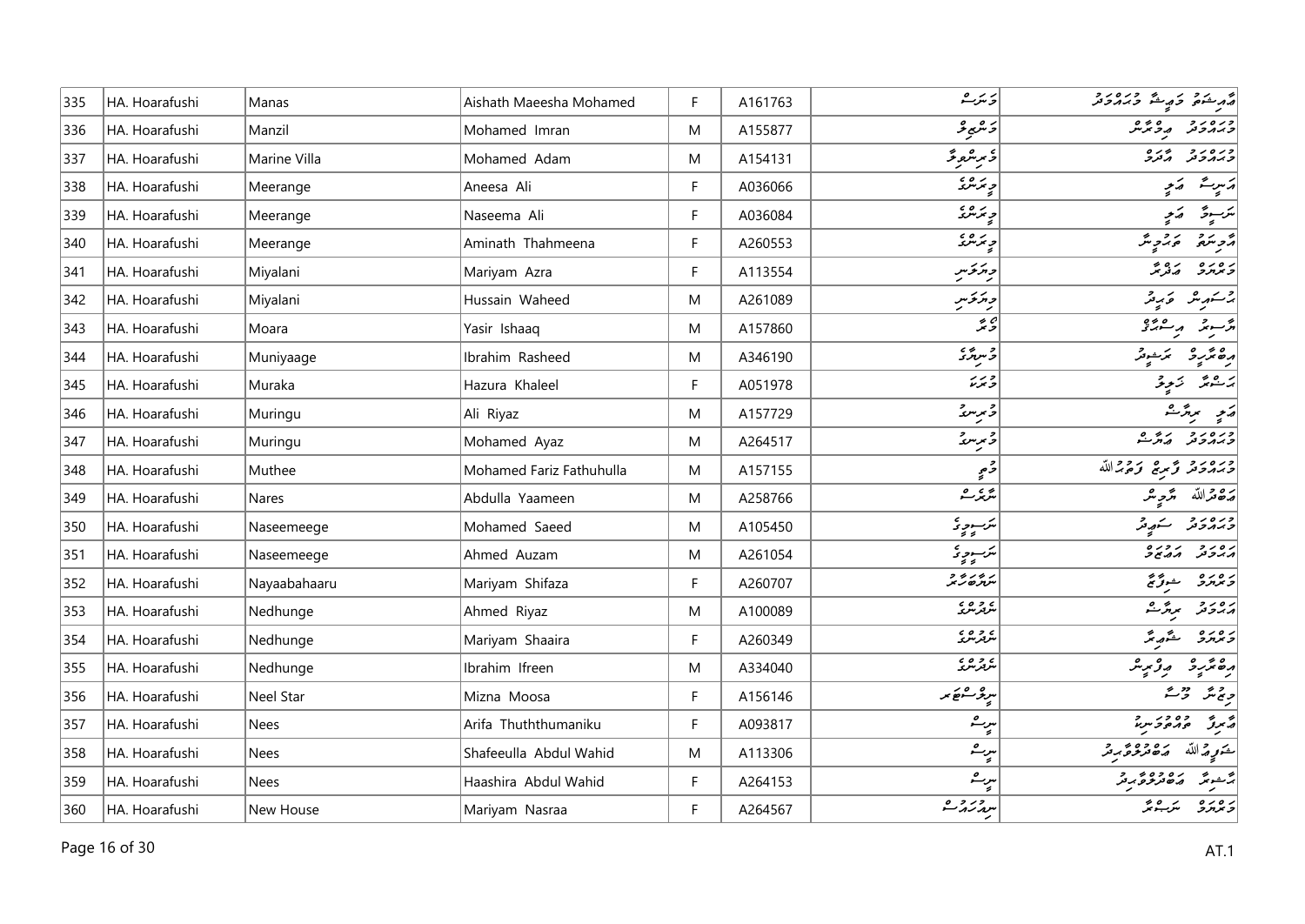|     |                |              |                              |           |         | سرز برژی                                 | ئەنگە<br>قومگر                                              |
|-----|----------------|--------------|------------------------------|-----------|---------|------------------------------------------|-------------------------------------------------------------|
| 361 | HA. Hoarafushi | New House    | Aishath Sara                 | F         | A392024 |                                          | ا پر آمر شوځو<br>ا                                          |
| 362 | HA. Hoarafushi | Night Light  | Aminath Zam'aa               | F         | A358660 | يترجع تخبرهج                             | أرمز شرد<br>بر ه پر<br>پح <del>ر</del> پر                   |
| 363 | HA. Hoarafushi | Nine Star    | Umar Ibrahim                 | M         | A021994 | ىئرىر ىىگرىشكى بىر                       | ور و<br>در تر<br>ەھ ترىرى                                   |
| 364 | HA. Hoarafushi | Nine Star    | Aminath Ibrahim              | F         | A044084 | ىئەر بى <sup>رى</sup> شقى بىر            | ەھ ترىر ۋ<br>ړ ځې شرچ                                       |
| 365 | HA. Hoarafushi | Nine Star    | Mohamed Ibrahim              | ${\sf M}$ | A044899 | سَمبر مثر <sup>م</sup> شقع سر            | ەرھەترىر <sup>9</sup><br>و ر ه ر د<br>د بر پر تر            |
| 366 | HA. Hoarafushi | Nine Star    | Moosa Ibrahim                | M         | A085876 | سَمبر م <sup>ی</sup> ر مشخصے سر          | ەر ھەتىرىرى<br>دی مشتر                                      |
| 367 | HA. Hoarafushi | Nine Star    | Hawwa Abdulla                | F         | A085877 | ا <sub>سکیر</sub> مثر <u>موت</u><br>مسلم | ر ہ ء<br>براد بح<br>مەھىراللە                               |
| 368 | HA. Hoarafushi | Nine Star    | Adam Ibrahim                 | M         | A130732 | لترمر شرعي                               | رە ئۈرۈ<br>پەرە<br>مەنىرى                                   |
| 369 | HA. Hoarafushi | Nine Star    | Asiyath Shahyra              | F         | A155906 | ىئىدىش <sup>ى</sup> ھۆسىم                | و مسود کرد.<br>م<br>ىشكە بەتتىر                             |
| 370 | HA. Hoarafushi | Niru         | Ibrahim Khaleel              | ${\sf M}$ | A043828 | سریڅه                                    | ە ھەترىر <sup>ە</sup><br>تزموقر                             |
| 371 | HA. Hoarafushi | Niru         | Ahmed Simaah                 | M         | A260912 | سرچر                                     | بر و بر د<br>مربر <del>و</del> تر<br>سەۋر                   |
| 372 | HA. Hoarafushi | Noomuthee    | Maryam Uhaamath              | F         | A262596 | دد د<br>سرچ م <sub>ح</sub>               | ەر ئەر ج<br>ر ه ر ه<br><del>ر</del> بربرگ                   |
| 373 | HA. Hoarafushi | Noomuthee    | Ibrahim Arusham              | ${\sf M}$ | A262597 | يزدمج                                    | ەرھەترىرى<br>ر<br>ىر ترىنەۋ                                 |
| 374 | HA. Hoarafushi | Noomuthee    | Ahmed Aalam                  | M         | A264509 | يزدمج                                    | رەر دىرە                                                    |
| 375 | HA. Hoarafushi | Nooran Hiyaa | Abdul Muhusin Abdul Sattar   | M         | A138547 | ددر ه<br>سربر سربر                       | גם כם כם גם, גם כם גם ביבור<br>הסינקיפיג היית הסינג היותם ב |
| 376 | HA. Hoarafushi | Nooran Hiyaa | Ahmed Abdul Sattar           | ${\sf M}$ | A157886 | يتر بحر يرتز                             | נים נים נים נים מים ביים.<br>הגבת הסתה <del>יי</del> תומים  |
| 377 | HA. Hoarafushi | Nooran Villa | Mohamed Nizar Yoosuf         | ${\sf M}$ | A011457 | ترىر م <sub>ى</sub> موقە                 | כמהכנה יישיב מבק                                            |
| 378 | HA. Hoarafushi | Nooran Villa | Zubaida Nizar                | F         | A050363 | يتربر عروقر                              | تم قرم من المرتج من                                         |
| 379 | HA. Hoarafushi | Nooran Villa | Zainuddeen Nizar             | M         | A063165 | يز پر عرو گر                             | ىم ئىقمۇم بىر ئىس                                           |
| 380 | HA. Hoarafushi | Nooran Villa | Aishath Nizar                | F         | A063707 | يتر پر سره ځه                            | وكرو منكور المراكب والمحاجر                                 |
| 381 | HA. Hoarafushi | Nooreege     | Ameera Abdul Ghafoor         | F         | A259748 | دد<br>مترسری                             | د پر دەرەردود                                               |
| 382 | HA. Hoarafushi | Nooreege     | Asra Abdul Ghafoor           | F         | A259751 | دد<br>مترسمي <sup>ى</sup>                | د و د ده دود د                                              |
| 383 | HA. Hoarafushi | Noovilaage   | Shafiu Hussain               | ${\sf M}$ | A260018 | دد<br>متر <sub>حو</sub> غر               | شۇرۇ بىرسىر                                                 |
| 384 | HA. Hoarafushi | Osam         | Ahmed Shameem                | ${\sf M}$ | A262652 | ہ یہ ہ<br>مرسستر                         |                                                             |
| 385 | HA. Hoarafushi | Paradise     | Abdul Faththaah Moosa        | ${\sf M}$ | A026061 | إزىئه مربشه                              | ر ٥ ر ٥ ر ٥ ر و<br>۹. @ تر <del>ت</del> ر تر ۹.             |
| 386 | HA. Hoarafushi | Paradise     | Ahmed Afraah Abdul Faththaah | M         | A263956 | ئۇبتىر ئەمرىشە                           | נסנד נסים נסדסנסיד<br>הגבת הציגו הסתיצוה                    |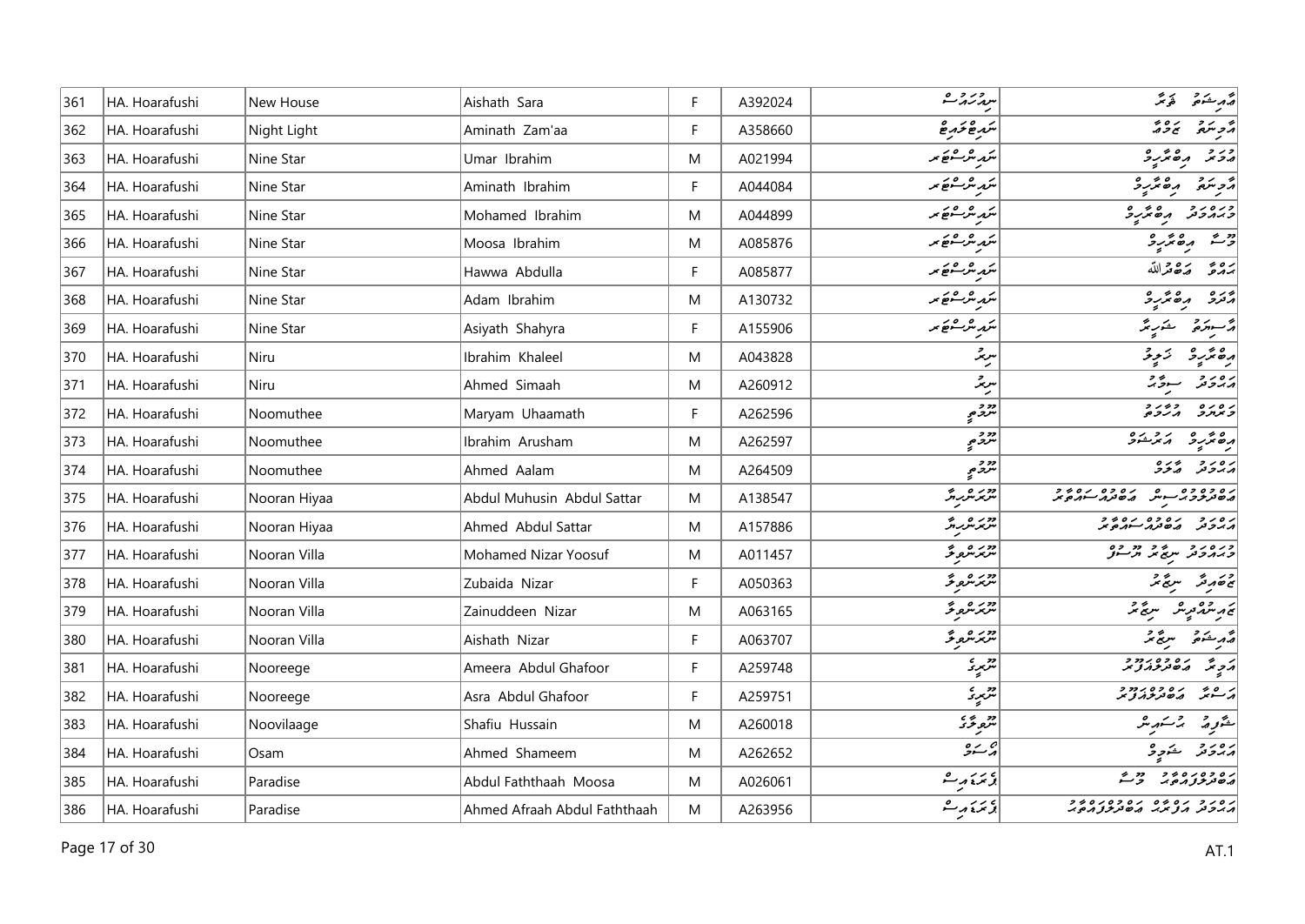| 387 | HA. Hoarafushi | Penzeemaage      | Ibrahim Rasheed         | M         | A041753 | ئۇشپۈ ئەتم                       | ىكەپ يەتىر<br>ئ<br>ەھ ئ <sup>ۆ</sup> ر ۋ              |
|-----|----------------|------------------|-------------------------|-----------|---------|----------------------------------|-------------------------------------------------------|
| 388 | HA. Hoarafushi | <b>Pink Rose</b> | Jameela Moosa           | F         | A085886 | بو م <sup>وړ م</sup> ور ه        | تع تحريحر<br>درمیه                                    |
| 389 | HA. Hoarafushi | Pink Rose        | Yauqoob Ibrahim         | ${\sf M}$ | A085887 | ارپرچين                          | ן כדב ב<br>חקרה בים<br>دە ئەرى                        |
| 390 | HA. Hoarafushi | Pink Rose        | Ali Muaz                | M         | A258753 | ارپرچين                          | أتدمج وحدقر                                           |
| 391 | HA. Hoarafushi | Raamallah        | Mohamed Iqbal           | M         | A034977 | مُحْرَحَ اللّه                   | و ر ه ر و<br>تر پر ژ تر<br>د و څو                     |
| 392 | HA. Hoarafushi | Raasthaa         | Ahmed Mueez             | M         | A260781 | پر مەي<br>ئىرىسى <i>م</i> ۇ      | بروئر تر<br>ترجيح                                     |
| 393 | HA. Hoarafushi | Rabeeu Manzil    | Thoha Saleem            | ${\sf M}$ | A050737 | <i>برَھەد د</i> ېمبر بۇ          | ۾ ئي سنڌ ج                                            |
| 394 | HA. Hoarafushi | Rabeeu Manzil    | Hamid Saleem            | ${\sf M}$ | A064299 | ىر <i>ھەد دى</i> گىرى ئى         | پ <sup>و</sup> و تر<br>مرکز<br>سكوو                   |
| 395 | HA. Hoarafushi | Rabeeu Manzil    | Aamir Saleem            | M         | A075711 | ئەھەر <i>جەشى</i> ر بىر          | ومحرمه الشروع                                         |
| 396 | HA. Hoarafushi | Rabeeu Manzil    | Juveyriya Saleem        | F         | A095724 | ئەھەر ئەشرىي ۋ                   | و که مربردگر<br>م<br>سەرد                             |
| 397 | HA. Hoarafushi | Rabeeu Manzil    | Sauda Saleem            | F         | A138573 | ىر <i>ھەد دى</i> گىرى ئى         | سەدىر<br>سەموۋ                                        |
| 398 | HA. Hoarafushi | Rabeeu Manzil    | Maumoon Saleem          | M         | A157467 | بَدَهِ وَجَهْ شَهْ عَرْ          | ر دود ه<br>د در س<br>سەرچ                             |
| 399 | HA. Hoarafushi | Rabeeuge         | Ahmed Ibrahim Fulhu     | M         | A088973 | ترەمدى                           | رور ده پروور                                          |
| 400 | HA. Hoarafushi | Rabeeuge         | Ibrahim Ahmed           | ${\sf M}$ | A261140 | پر چوه د                         | وه پر ده دره                                          |
| 401 | HA. Hoarafushi | Rabeeuge         | Ahyad Ahmed             | M         | A384295 | پر چوړۍ<br>نو                    | ג כניכן המיכיל<br>המיתים המיכים                       |
| 402 | HA. Hoarafushi | Rabeeuge         | Mariyam Haliyya Ahmed   | F         | A403700 | ترەم                             | י פינוב התחיים הפיביק<br>בינו <i>נב התחיי</i> ל ההכנק |
| 403 | HA. Hoarafushi | Radium           | Fathimath Nasreena      | F         | A052069 | برءبره                           | قرم دو سرگ مرینگر                                     |
| 404 | HA. Hoarafushi | Radium           | Ummu Kulsoom            | F         | A093704 | برءبره                           | c c c c c c c<br><i>R R S L S L</i>                   |
| 405 | HA. Hoarafushi | Radium           | Mohamed Shahid          | ${\sf M}$ | A093705 | بزءبره                           | و ره ر د<br><i>د بر</i> د تر<br>ستەرىر                |
| 406 | HA. Hoarafushi | Radium           | Ibrahim Luthfee         | M         | A162648 | برءبره                           | ەرھەترىر <sup>ى</sup><br>ترجري                        |
| 407 | HA. Hoarafushi | Rahmaanee Hiya   | Abdul Wahid Yoosuf      | M         | A048611 | ىر 2 ئەرىر بىر<br>ئىسىمىسى       | גם כם בי הכי כם<br>המשתפת הבי תי-י                    |
| 408 | HA. Hoarafushi | Rahmaanee Hiya   | Shathira Abdul Wahid    | F         | A068205 | ىر 2 گەسىر بەرگە<br>ئەرگە ئەر    | شگهوند ماه ده در د                                    |
| 409 | HA. Hoarafushi | Rahmaanee Hiya   | Ibaadullah Abdul Waahid | ${\sf M}$ | A081497 | ىر 2 گەرىر مەر<br>مەركە          | و ځې الله ده ده د برو                                 |
| 410 | HA. Hoarafushi | Rahmaanee Hiya   | Shaariya Abdul Wahid    | F         | A122654 | ىر 2 گەرىر بىر<br>مەنبەر كەرىر   | شمرش مەمرومىر                                         |
| 411 | HA. Hoarafushi | Raiybageechaage  | Hussain Naseer          | M         | A144658 | بره ده پرځۍ                      | رحم مسكورها الكرسور                                   |
| 412 | HA. Hoarafushi | Ranbusthaanuge   | Shaaif Mohamed Shareef  | ${\sf M}$ | A164697 | ر و و و ه و و ،<br>برسره سوه سرد | أشهرو ورورو خيرو                                      |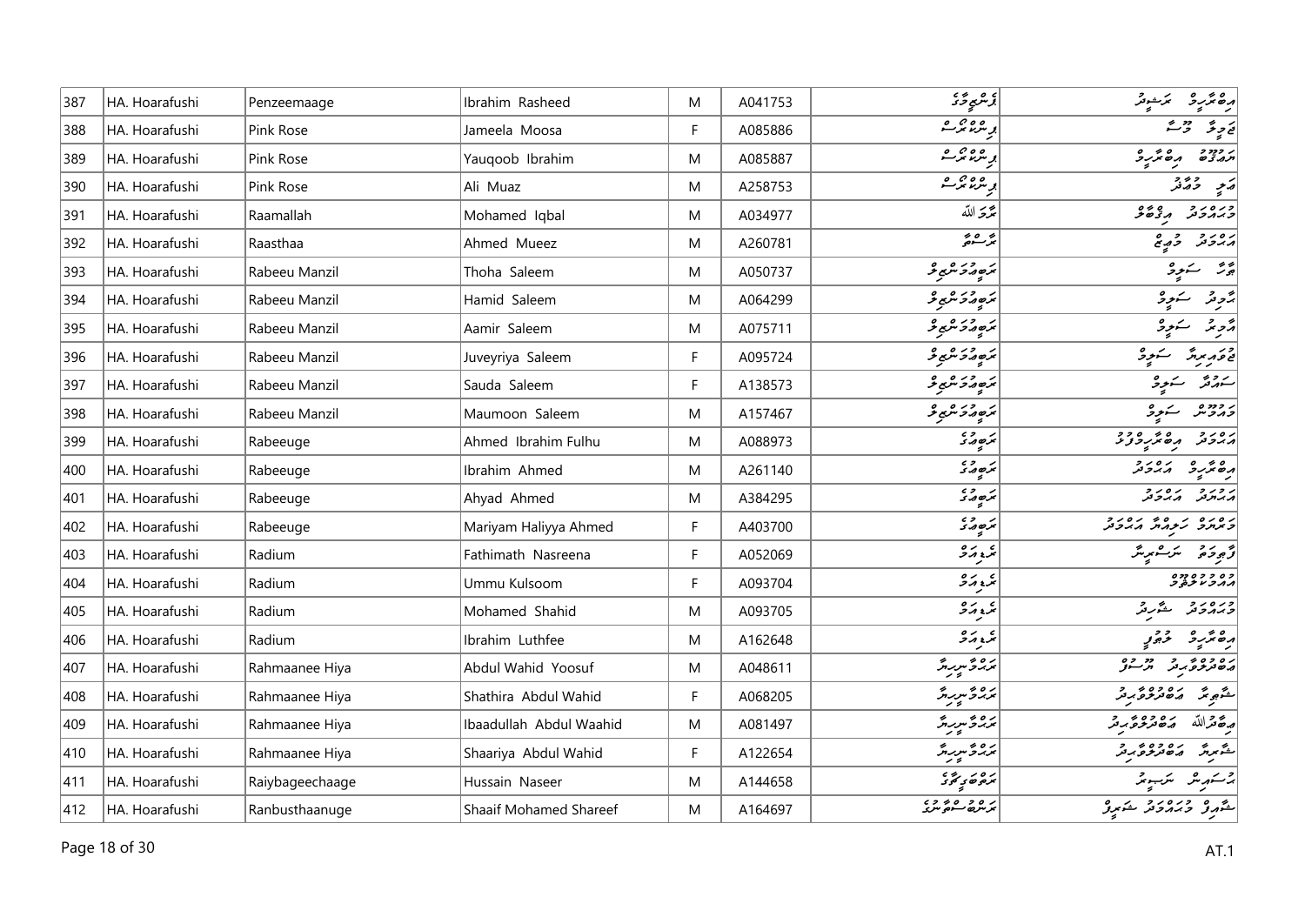| 413 | HA. Hoarafushi | Ranbusthaanuge   | Fathimath Jailama Ibrahim      | F  | A358406 | ر ۵ و ۵ و ۵ و ۷<br>برسره سوه سرو           | وجودة ورذة معتردة                                                                                                                                                                                                                   |
|-----|----------------|------------------|--------------------------------|----|---------|--------------------------------------------|-------------------------------------------------------------------------------------------------------------------------------------------------------------------------------------------------------------------------------------|
| 414 | HA. Hoarafushi | Ranbusthaanuge   | <b>Shaarif Mohamed Shareef</b> | M  | A404283 | ر ه د ه ه و د و                            | أشمرو ورورو خمرو                                                                                                                                                                                                                    |
| 415 | HA. Hoarafushi | Randhoadhi       | Moosa Gasim                    | M  | A039551 | ىر ھەجرىر<br>مەسرىلرىيە                    | قرمسم محمد عمر قرار محمد المسترد                                                                                                                                                                                                    |
| 416 | HA. Hoarafushi | Randhuni         | Mariyam Afa Abbas              | F  | A260454 | بریروژسر                                   | 250/210/0.002                                                                                                                                                                                                                       |
| 417 | HA. Hoarafushi | Rankokaage       | Ali Mohamed Najeeb             | M  | A066851 | ر ٥ پر <i>٤ ٤</i><br>برس <i>لا ڏ</i>       | أرو وبرود و مربح ه                                                                                                                                                                                                                  |
| 418 | HA. Hoarafushi | Rankokaage       | Aminath Mohamed                | F  | A143088 | ر ۵ پر ۵ پر<br>بر سربر رک                  | أروسره وره دو                                                                                                                                                                                                                       |
| 419 | HA. Hoarafushi | Ranthari         | Abdul Hameed Moosa             | M  | A047533 | برەم                                       | ן פיפי פי יידור ביידור ביידור ביידור ביידור ביידור ביידור ביידור ביידור ביידור ביידור ביידור ביידור ביידור ביי<br>המודעות ביידור ביידור ביידור ביידור ביידור ביידור ביידור ביידור ביידור ביידור ביידור ביידור ביידור ביידור בייד    |
| 420 | HA. Hoarafushi | Ranthari         | Zulaikha Ali                   | F  | A072181 | برمريم                                     |                                                                                                                                                                                                                                     |
| 421 | HA. Hoarafushi | Ranthari         | Aminath Shanee                 | F  | A113645 | برەم                                       | ة محمد بين الماسي.<br>المحمد المسيح المسيح المسيح المسيح المسيح المسيح المسيح المسيح المسيح المسيح المسيح المسيح المسيح المسيح المس<br>المسيح المسيح المسيح المسيح المسيح المسيح المسيح المسيح المسيح المسيح المسيح المسيح المسيح ا |
| 422 | HA. Hoarafushi | Ranthari         | Azza Hameed                    | F  | A262630 | برەمرىر                                    | $5 - 201$                                                                                                                                                                                                                           |
| 423 | HA. Hoarafushi | Ranthari         | Ahmed Ashaad                   | M  | A345310 | برەر                                       | ره رو پر دور                                                                                                                                                                                                                        |
| 424 | HA. Hoarafushi | Ranveli          | Mohamed Shahid                 | M  | A067524 | ابرمره بحر                                 | ورەر دېمبر د                                                                                                                                                                                                                        |
| 425 | HA. Hoarafushi | Raskara          | Athifa Ali                     | F  | A082681 | ىر ھەرىر<br>مەسىم ئىر                      | ه چوڙ او پا                                                                                                                                                                                                                         |
| 426 | HA. Hoarafushi | Rasthari         | Hassan Fayaz                   | M  | A258456 | ئەر ھەكىمىيە                               | برسەش بۇرگەشە                                                                                                                                                                                                                       |
| 427 | HA. Hoarafushi | Rathan           | Ismail Ahmed                   | M  | A259710 | بر بر ه<br>مره مثر                         | بر عرصور برورد                                                                                                                                                                                                                      |
| 428 | HA. Hoarafushi | Rathan           | Shimad Ahmed                   | M  | A260292 | برىر ھ                                     | شود قر از کار در د                                                                                                                                                                                                                  |
| 429 | HA. Hoarafushi | <b>Red House</b> | Mohamed Arif                   | M  | A082843 | ، ەر دەپ                                   | ورەر د پرو                                                                                                                                                                                                                          |
| 430 | HA. Hoarafushi | <b>Red House</b> | Hanee Ibrahim                  | F  | A086315 | ، ەر دەپە                                  | ر<br>سر مەمگرى                                                                                                                                                                                                                      |
| 431 | HA. Hoarafushi | Red House        | Zaheera Hamza                  | F  | A103030 | ، ەر دە                                    | $rac{20}{6}$                                                                                                                                                                                                                        |
| 432 | HA. Hoarafushi | Reez             | Aminath Shafaana               | F  | A364106 | سمج                                        | أروبترة<br>شە <b>رَ</b> ئىر                                                                                                                                                                                                         |
| 433 | HA. Hoarafushi | Reward           | Aminath Nuzha                  | F  | A101343 | $rac{1}{2}$                                | سرچ ر<br>ړ څر سرچ                                                                                                                                                                                                                   |
| 434 | HA. Hoarafushi | Riveli           | Mariyam Saliya                 | F  | A261427 | برۂعر                                      | ر ه ر ه<br><del>و</del> بربرو<br>ستحوتر                                                                                                                                                                                             |
| 435 | HA. Hoarafushi | Roalhi           | Fathimath Jauza                | F. | A158714 | $\left  \frac{\delta x}{\delta x} \right $ | توجدة بره بم                                                                                                                                                                                                                        |
| 436 | HA. Hoarafushi | Roalhi           | Ibrahim Fayaz                  | M  | A260872 | $\sqrt{\frac{2}{x}}$                       | برھ ئر پر د<br>تر پژ ک                                                                                                                                                                                                              |
| 437 | HA. Hoarafushi | Roashanee aage   | Hassan Mohamed                 | M  | A102109 | ئۇيسىز مېرىگە ئى                           | بزسەيىتىر<br>و ره ر و<br>تر پر ژ تر                                                                                                                                                                                                 |
| 438 | HA. Hoarafushi | Roashanee aage   | Aishath Ahmed                  | F  | A295706 | ترىشەسردى                                  | مەر ئىستومى ئەركىتى                                                                                                                                                                                                                 |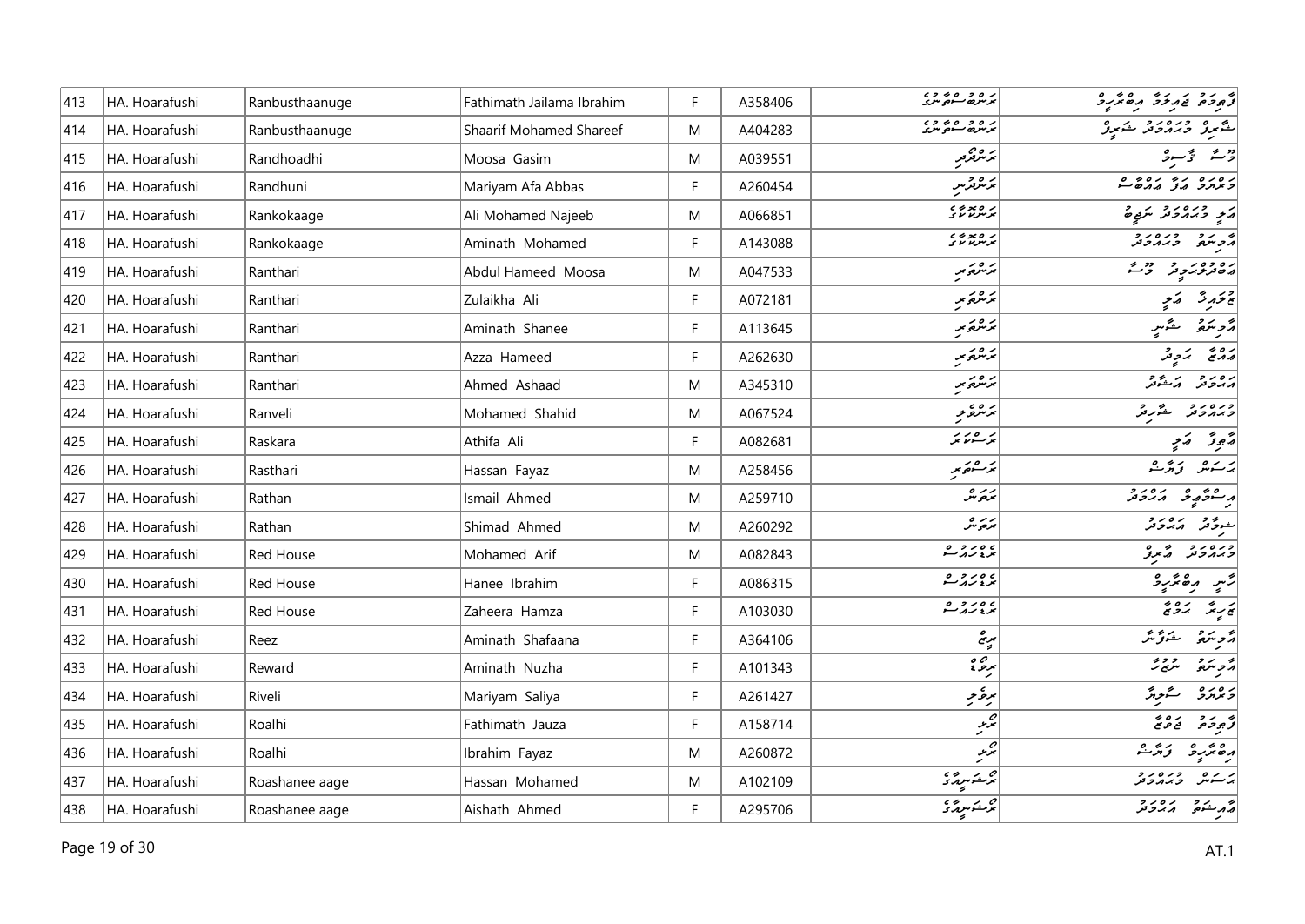| 439 | HA. Hoarafushi | Roashanee aage  | Najuma Hassan          | F         | A295711 | جر شهر سر مرکز<br>مرگ            | بزسەچر<br>ر و د<br>سرچ و                                            |
|-----|----------------|-----------------|------------------------|-----------|---------|----------------------------------|---------------------------------------------------------------------|
| 440 | HA. Hoarafushi | Roashanee aage  | Mariyam Hassan         | F         | A295712 | جر شه سر پر <sup>س</sup> ر<br>مر | ر ه ر ه<br><del>د</del> بربرد                                       |
| 441 | HA. Hoarafushi | Roashanee aage  | Abdulla Fuad           | M         | A295713 | ە<br>ئىرىشەسرى <i>دى</i>         | برە ترالله<br>و ه و<br>تو پر تر                                     |
| 442 | HA. Hoarafushi | Rozee           | Ibrahim Rasheed        | M         | A162615 | جرمج                             | رەنزىر ئىشىر                                                        |
| 443 | HA. Hoarafushi | Rozee           | Ali Haikal             | ${\sf M}$ | A262216 | احيي                             | ەيدى ئىدىكى                                                         |
| 444 | HA. Hoarafushi | Rozee           | Ahmed Shameem          | M         | A262218 | جرمج                             | ره د د شود د                                                        |
| 445 | HA. Hoarafushi | Rozee           | Aminath Rifqa          | F         | A262219 | كهميمج                           | أأروبتهم بروتى                                                      |
| 446 | HA. Hoarafushi | Rozee           | Fathimath Rashfa       | F         | A262222 | لقيمج                            | ۇي <sub>م</sub> وخۇ برىشۇ                                           |
| 447 | HA. Hoarafushi | Saathee         | Ibrahim Waheed         | ${\sf M}$ | A076001 | رهيج                             |                                                                     |
| 448 | HA. Hoarafushi | Saathee         | Ahmed Naweeh           | M         | A260470 | رمحمي                            | رەرد شھر 2                                                          |
| 449 | HA. Hoarafushi | Saathee         | Mohamed Nawaah         | M         | A261460 | اثقوهم                           | وره رو درود<br><i>وبرم</i> وتر سر <i>وب</i>                         |
| 450 | HA. Hoarafushi | Saathee         | Ali Nabaah             | M         | A272570 | التقهج                           | $\begin{bmatrix} 2 & 2 & 3 \\ 2 & 3 & 3 \\ 3 & 3 & 3 \end{bmatrix}$ |
| 451 | HA. Hoarafushi | Saman Villa     | Ali Rasheed            | M         | A128660 | سەد ئىرو ئ                       | ر<br>ماسي الماسي ماسيوند                                            |
| 452 | HA. Hoarafushi | Saman Villa     | Ahmed Abdulla Didi     | M         | A263538 | استوعروقر                        | ره رو ده واللّه ديد                                                 |
| 453 | HA. Hoarafushi | Sameen          | Fathimath Siyama       | F         | A156780 | سەرپىر                           |                                                                     |
| 454 | HA. Hoarafushi | Sanora          | Aishath Sama           | F         | A260546 | ر ۾ پر                           | ۇرمىشمۇ سىۋ                                                         |
| 455 | HA. Hoarafushi | Sea Side        | Ahmed Hamzaa           | M         | A051906 | سەسىدە<br>ئ                      | رەر رەپ                                                             |
| 456 | HA. Hoarafushi | Sea Side        | Mohamed Naaif          | M         | A262601 | سەسىد <sup>ە</sup>               | وره رو شهرو                                                         |
| 457 | HA. Hoarafushi | Seek-inn        | Ratheeba Ibrahim       | F         | A056712 | سەندە<br>ئە                      | بموقع وهتمرد                                                        |
| 458 | HA. Hoarafushi | Shaaraaz        | Abdul Hakeem Amir      | M         | A143824 | ر ديو ه<br>مشو <i>مر</i> بع      | גם כבי עם האת ה                                                     |
| 459 | HA. Hoarafushi | Shabnam         | Ali Waheed Hussain     | M         | A027555 | شەھ ئىرو                         | أرو أورد والمحمد المستمر من                                         |
| 460 | HA. Hoarafushi | Shabnam         | Aishath Inafa Ali      | F         | A260151 | شەھ ئىرو                         |                                                                     |
| 461 | HA. Hoarafushi | Shabnam         | Faheemaa Abdul Latheef | F         | A262113 | شەھ ئىرو                         | ز ده ده ده ده د و                                                   |
| 462 | HA. Hoarafushi | Shabnamge       | Hassan Naeem           | M         | A260149 | شەھ سرچ ئ                        | برە مەش ئىمەد                                                       |
| 463 | HA. Hoarafushi | Shanghai        | Fathimath Iraashy      | F         | A260456 | استورثر                          | وحوزه ويرت                                                          |
| 464 | HA. Hoarafushi | Shareefa Manzil | Hassan Ismail          | M         | A080701 | ىش <i>ە بېرۇ ئا</i> ھىي ئى       | برسكش مسترقية فر                                                    |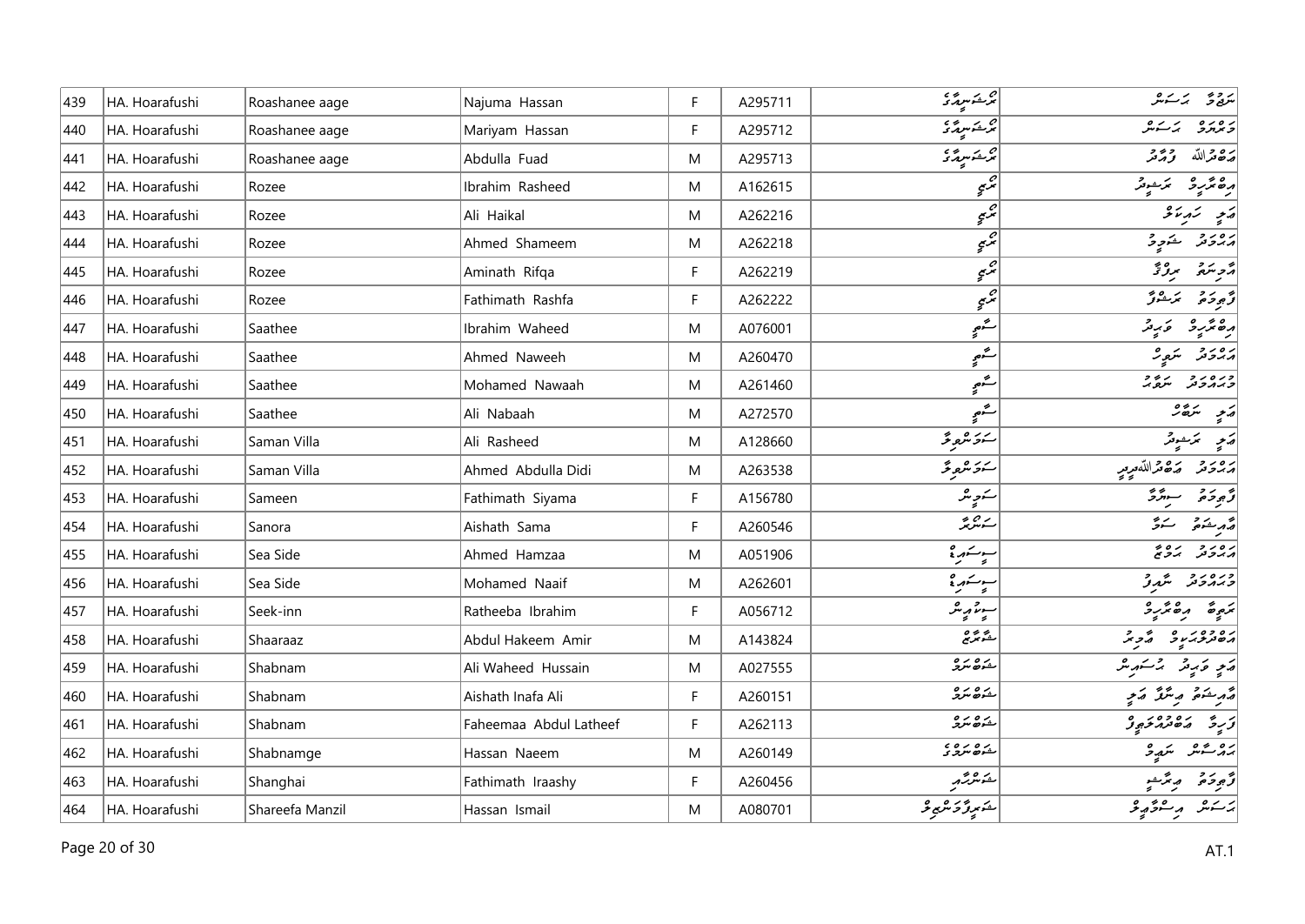| 465 | HA. Hoarafushi | Shareefa Manzil  | Hussain Waheed        | ${\sf M}$ | A085904 | شەبرۇ ئەشرىۋ                        | يز سكر مثل التحرير و التحرير الم   |
|-----|----------------|------------------|-----------------------|-----------|---------|-------------------------------------|------------------------------------|
| 466 | HA. Hoarafushi | Shareefa Manzil  | Ahmadh Nadheem        | ${\sf M}$ | A085905 | ىش <i>تىرۇ ئەنگى</i> رى             | أرور و سربره                       |
| 467 | HA. Hoarafushi | Shareefa Manzil  | Mohamed Niyaz         | ${\sf M}$ | A259378 | شەيرۇ ئەشرىر ۋ                      | و ره ر د<br>تربر رقر<br>سرگرمج     |
| 468 | HA. Hoarafushi | Shareefa Manzil  | Ibrahim Zaidh         | M         | A259381 | <br> شورۇ ئەندى <sub>م</sub> ۇ      | مەھترىر تمەم                       |
| 469 | HA. Hoarafushi | Shareefa Manzil  | Mariyam Asra          | F         | A259383 | خەمپرۇ <i>خى</i> رىمى بى            | رەرە رەپ                           |
| 470 | HA. Hoarafushi | Shiny            | Ahmed Abdulla         | M         | A039496 | احتمدسر                             | برورد بره قرالله                   |
| 471 | HA. Hoarafushi | Shiny            | Hussain Afeef Abdulla | M         | A085901 | اشتم <b>ە</b> سر<br> -              | جستمريند صَوِيرٌ صَصْغَراللّه      |
| 472 | HA. Hoarafushi | Shiny            | Fathmath Nuha         | F         | A259366 | ڪور سر<br>مسمون                     | قرموح مرتز                         |
| 473 | HA. Hoarafushi | Shiro            | Mariyam Shiula        | F         | A158715 | ه په چر                             | دەرە جەدگە                         |
| 474 | HA. Hoarafushi | Shiro            | Saila Ahmed           | F         | A264025 | ڪريمر                               | ستهرقت الابروند                    |
| 475 | HA. Hoarafushi | Sosunge          | Abdulla Saeed         | M         | A112400 | <u>م</u> مەسىرى                     | حدة قدالله سكورتر                  |
| 476 | HA. Hoarafushi | Sosunge          | Ahmed Fuad            | M         | A260218 | <u>مى ئەيتى ي</u>                   | رەر دەر                            |
| 477 | HA. Hoarafushi | Sosunmaage       | Nazima Ahmed          | F         | A049676 | <u>م بە پەرە</u>                    | شُعْرِدَّ 1975 م                   |
| 478 | HA. Hoarafushi | Sosunmaage       | Ibrahim Rasheed       | ${\sf M}$ | A095183 | <u>م ئەيۋې ئ</u>                    | أرەنزىر ئىشىز                      |
| 479 | HA. Hoarafushi | Suvaasaage       | Rugiyya Waheeda       | F         | A068075 | <u>حرم شوي</u>                      | بروم وبرقر                         |
| 480 | HA. Hoarafushi | Suvaasaage       | Nasiha Nasir          | F         | A081310 | <u>ر ژه په پ</u>                    | للرسور الكرسور                     |
| 481 | HA. Hoarafushi | Suvaasaage       | Hussain Nashiz        | M         | A093716 | __ <i>___________</i><br>سىق ئەسىرى | چرىسىمبە ھەر ئىشىر ئىرى<br>مەسىمبە |
| 482 | HA. Hoarafushi | Suvaasaage       | Ali Nasir             | M         | A158473 | <u>ر ژه په پ</u>                    | أوسمع المتمسور                     |
| 483 | HA. Hoarafushi | Suvaasaage       | Mariyam Waheedha      | F         | A260794 | شەۋىسە ئ                            | ر ه ر ه<br>تر بر بر<br>ءَ ٻرِ تَرُ |
| 484 | HA. Hoarafushi | Suvaasaage       | Aminath Waheeda       | F         | A260798 | <u>ر ژه په پ</u>                    | أأدحر والمتمرية                    |
| 485 | HA. Hoarafushi | Suvaasaage       | Sharifa Nasir         | F         | A260800 | <u>ر ژېڅ شوي</u>                    | شەبرۇ شەببەتە                      |
| 486 | HA. Hoarafushi | Suvaasaage       | Mohamed Nawaz         | ${\sf M}$ | A260801 | <u>ر ژېڅ شوي</u>                    | כנסנכ גםם                          |
| 487 | HA. Hoarafushi | Suvaasaage       | Hassan Nasir          | ${\sf M}$ | A260803 | <u>ر ژه په پ</u>                    | ىرىسە ئىش ئىلىدىن                  |
| 488 | HA. Hoarafushi | Suvaasaage       | Aishath Nazza         | F         | A260805 | <u>ر ژه په پ</u>                    | أورشكم سره و                       |
| 489 | HA. Hoarafushi | Thoathaagey Aage | Hassan Shujau         | M         | A263945 | په پری پو بر<br>  پوه پو پو پر      | پر کے مگر مقصورت                   |
| 490 | HA. Hoarafushi | Thuniya          | Khadeeja Ahmed        | F         | A023112 | قموسرتر                             | زَمْرِيحٌ دَبَرَ وَرَ              |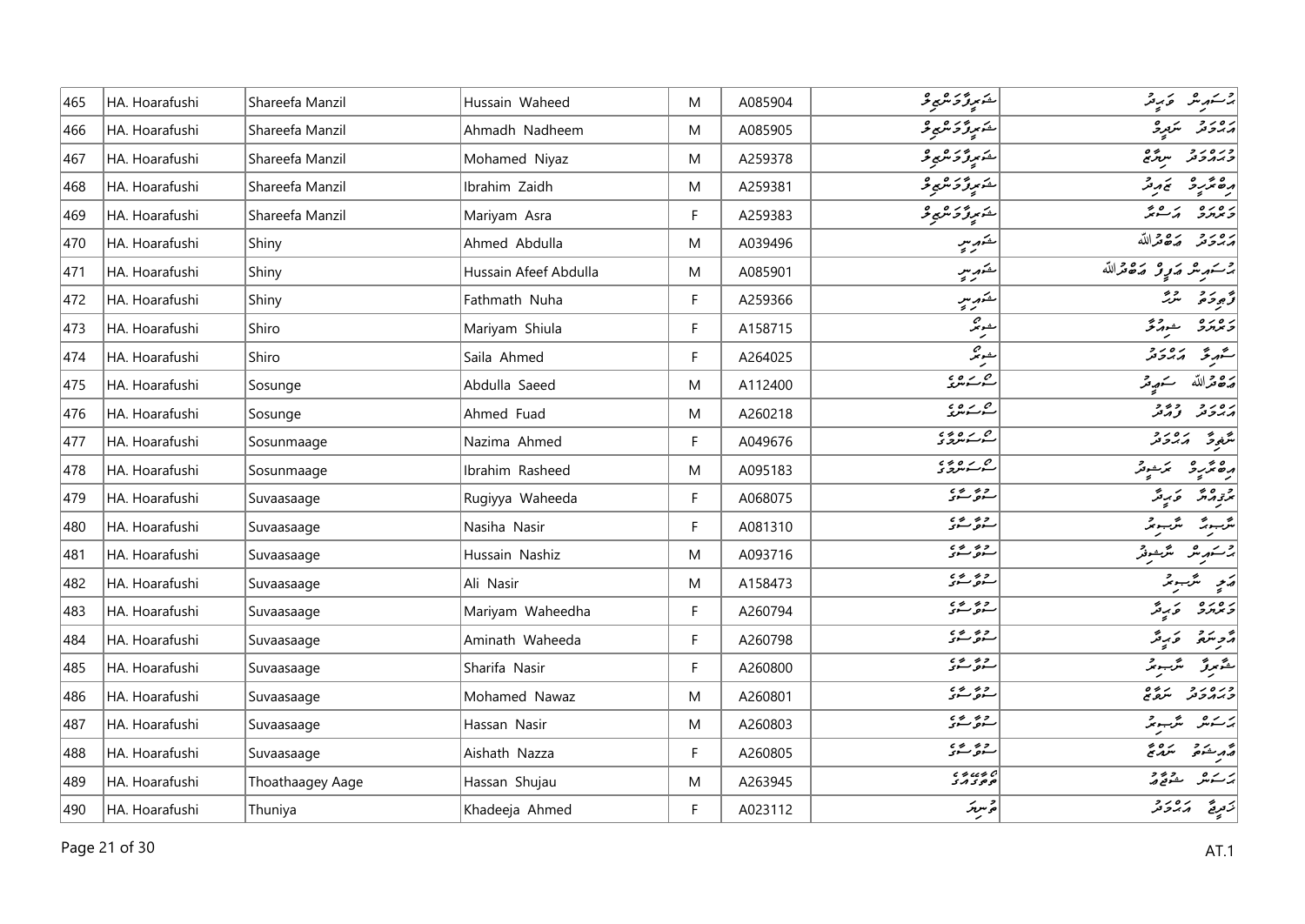| 491 | HA. Hoarafushi | Thuniya      | Aishath Rafiyya           | F         | A076961 | ەتبەر                        | הת בים תקרות                                                      |
|-----|----------------|--------------|---------------------------|-----------|---------|------------------------------|-------------------------------------------------------------------|
| 492 | HA. Hoarafushi | Thuniya      | Ali Razee                 | M         | A163510 | قحم سرمر                     | ړې برېنې<br>مړينې                                                 |
| 493 | HA. Hoarafushi | Thuniya      | Ibrahim Riffath           | M         | A264182 | لمحسر يركه                   | دە ئەبرو<br>بروده                                                 |
| 494 | HA. Hoarafushi | Tulipmaage   | Shamsunnahar Mohamed      | F         | A077123 | $rac{1}{555578}$             | ره وه رو و دره رو<br>شوو سهرس در و برابروتر                       |
| 495 | HA. Hoarafushi | Two Sons     | Mariyam Yusraa            | F         | A260380 | ا <sub>ق</sub> سەمىر مىشە    | رەرە دەپر                                                         |
| 496 | HA. Hoarafushi | Two Sons     | Shausan Hameed            | F         | A260384 | دد پر م <sub>ک</sub> ر شہ    | خىم ئىكى ئىچە قر                                                  |
| 497 | HA. Hoarafushi | Uthuru Aage  | Mohamed Ibrahim           | ${\sf M}$ | A061267 | د د د د ،<br>موموړ د         | כממכני מסיקיקי                                                    |
| 498 | HA. Hoarafushi | Uthuru Aage  | Sofoora Mohamed           | F         | A100829 | כככים<br>גם במגב             | קידו דיקודי<br>התציע במחכנת                                       |
| 499 | HA. Hoarafushi | Uthuru Aage  | Hafsa Mohamed             | F         | A128236 | כככים<br>נמידות ב            | و ره ر د<br>تر پر ژنر<br>برو پژ                                   |
| 500 | HA. Hoarafushi | Uthuru Aage  | Mariyam Sithra Mohamed    | F         | A342158 | כככים<br>נמידות ב            | נים נים מידי כנים ניבי<br>כמונכי הים מידי במארי                   |
| 501 | HA. Hoarafushi | Uthuruge     | Zulaikha Ibrahim          | F         | A260671 | د د د پ<br>پره مرد           | تم تحمير من المستقرر و                                            |
| 502 | HA. Hoarafushi | Vaadheege    | Asima Abdul Rasheed       | F         | A104541 | ءً مرِ ءُ<br> حَ مَرِ ء      | $rac{3}{2}$<br>رە دە ر<br>ھەقرەر <del>ب</del> رىش <sub>ى</sub> قر |
| 503 | HA. Hoarafushi | Vaadheege    | Shaheema Abdul Rasheed    | F         | A122651 | ءِ مريح<br> حوسي پر          | ر د ده ده در د .<br>شور د کاره د کار شودگر                        |
| 504 | HA. Hoarafushi | Vaadheege    | Waseema Abdul Rasheed     | F         | A260722 | ۇ<br>قرىمى                   |                                                                   |
| 505 | HA. Hoarafushi | Vaadheege    | Saathiu Hussain           | ${\sf M}$ | A260726 | ۇ<br>قرىمى                   | ستهورة بالتسكر مثلا                                               |
| 506 | HA. Hoarafushi | Vaarey Villa | Fathuhulla Ali            | ${\sf M}$ | A049288 | ە بىر<br>ھ <sup>ىر</sup> بور | تروح الله كه محي                                                  |
| 507 | HA. Hoarafushi | Vaarey Villa | Jameela Hassan            | F         | A059567 | ۇئىروقر                      | $\frac{1}{2}$                                                     |
| 508 | HA. Hoarafushi | Vaarey Villa | Ahmed Mujthaba            | M         | A093696 | ديم و څه                     | ده در دورد<br>  در دورد دورد                                      |
| 509 | HA. Hoarafushi | Vaarey Villa | Sharafudeen               | ${\sf M}$ | A094757 | و پر<br>و تر <sub>حو</sub> څ | <br> شەئىرتى مەس                                                  |
| 510 | HA. Hoarafushi | Venus        | Shameema Najeeb           | F         | A078619 | ء ٍ سَرَتْ                   | شَوِرَ سَيِي                                                      |
| 511 | HA. Hoarafushi | Vidhuvaruge  | Naasiu Mohamed            | M         | A260320 | <br>  مومرہ بر دی            | ر د دره د در د<br>سرسوړ و بر د و تر                               |
| 512 | HA. Hoarafushi | Villa        | Mohamed Shareef           | M         | A037233 | حريخر                        | وره دو شکړو                                                       |
| 513 | HA. Hoarafushi | Villa        | Aishath Raufath           | F         | A063354 | حريخه                        |                                                                   |
| 514 | HA. Hoarafushi | Villa        | Fathmath Rifaath          | F         | A141254 | حريح                         | و دو پروه و                                                       |
| 515 | HA. Hoarafushi | Villa        | Aminath Rifashath Shareef | F         | A158568 | حريحه                        | أأديني براز المكافح المكبران                                      |
| 516 | HA. Hoarafushi | Viludholhi   | Ahmed Shameem             | ${\sf M}$ | A305540 | وتزمز                        | رەرو ئىرو                                                         |
|     |                |              |                           |           |         |                              |                                                                   |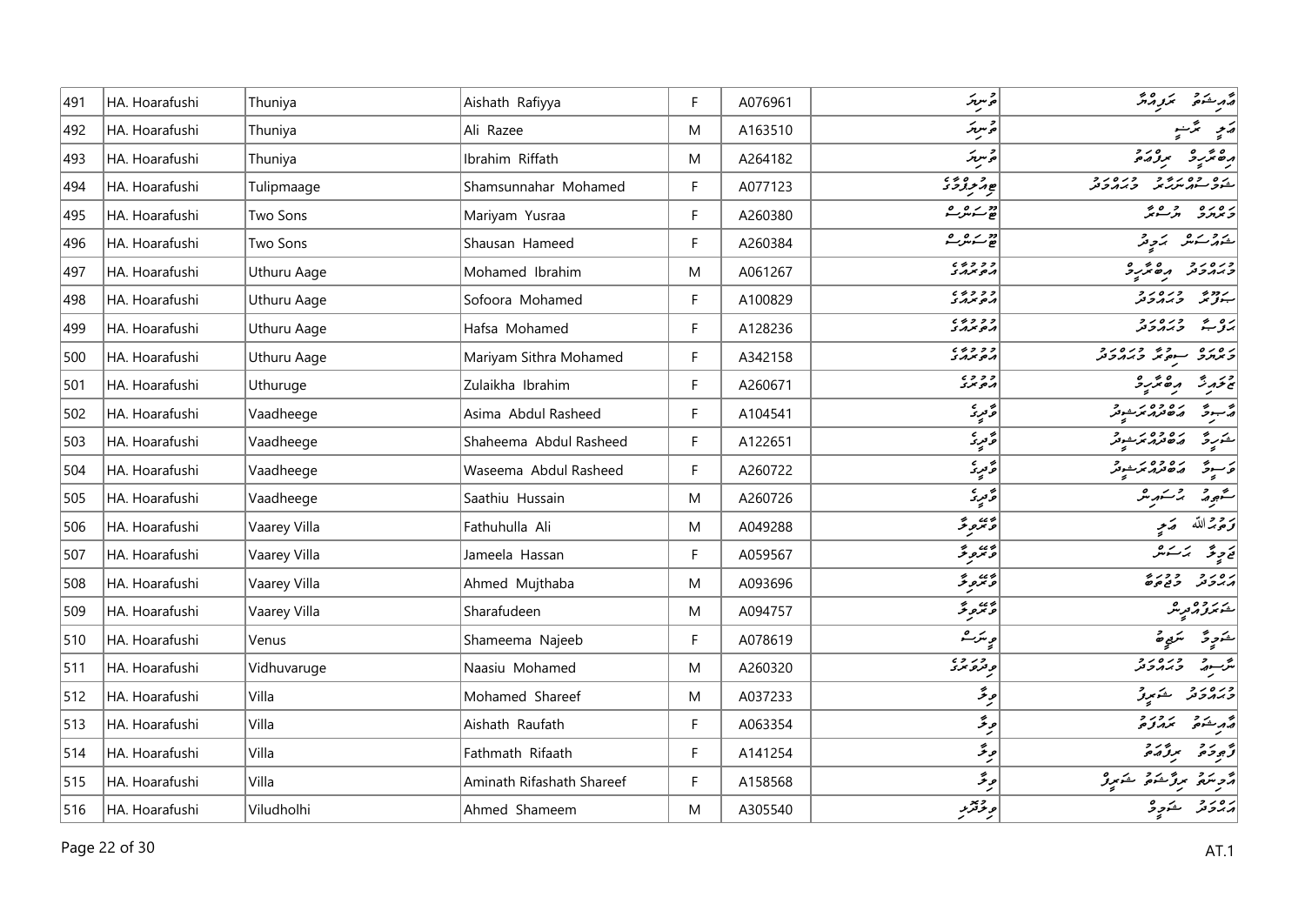| 517 | HA. Hoarafushi | Viludholhi        | Aminath Hana               | F  | A305668 | وتخرد                                                               | أترحر شرحر<br>ئەشر                                                                                                                                                                                                                                                  |
|-----|----------------|-------------------|----------------------------|----|---------|---------------------------------------------------------------------|---------------------------------------------------------------------------------------------------------------------------------------------------------------------------------------------------------------------------------------------------------------------|
| 518 | HA. Hoarafushi | Viludholhi        | Saniyya Haroon             | F. | A305671 | و قرتر د                                                            | سەمدىر<br>0, 22, 6                                                                                                                                                                                                                                                  |
| 519 | HA. Hoarafushi | Viludholhi        | Aishath Nasra              | F. | A359261 | وتخترمر                                                             | و مرکز در در در در این مرکز به این کار در این کار به این کار در این کار در این کار در این کار در این کار در ای<br>مرکز این کار در این کار در این کار در این کار در این کار در این کار در این کار در این کار در این کار در این کا<br>$\rightarrow$ 0 $\,$<br>سرستوسر |
| 520 | HA. Hoarafushi | Viludholhi        | Mohamed Ali Maniku         | M  | A364180 | و قرقر و                                                            | 7,0,12<br><i>و بر ۸ و</i> تر<br>وتبوحه سربذ                                                                                                                                                                                                                         |
| 521 | HA. Hoarafushi | Vinakara          | Abida Zakariyya            | F. | A055125 | ء مترئمة تتر                                                        | ה שני הז את ה                                                                                                                                                                                                                                                       |
| 522 | HA. Hoarafushi | Vinakara          | Ahmed Arsham Abdhul Samadh | M  | A348266 | ء مترىم تىر                                                         |                                                                                                                                                                                                                                                                     |
| 523 | HA. Hoarafushi | Vinakara          | Ibrahim Arshal             | M  | A348267 | ويترما تئر                                                          | رەپرىر مىر دو                                                                                                                                                                                                                                                       |
| 524 | HA. Hoarafushi | Vinakara          | Fathimath Arusha           | F  | A348268 | ويتزئد تئر                                                          | توجوحر المركز منظم                                                                                                                                                                                                                                                  |
| 525 | HA. Hoarafushi | Vinares           | Mariyam Azza               | F. | A260565 | ە ئىرىزىشە                                                          | پر ه پر ه<br>$\bullet$ 0 $\hspace{0.1cm}$<br>صاريخ                                                                                                                                                                                                                  |
| 526 | HA. Hoarafushi | Vinares           | Aishath Minha              | F. | A260566 | ریئر پڑے                                                            | أور مسكوم ويثرث                                                                                                                                                                                                                                                     |
| 527 | HA. Hoarafushi | Vinares           | Ali Ajwad                  | M  | A262973 | پەئىرىگە                                                            | أتكمح أترقى وترحم                                                                                                                                                                                                                                                   |
| 528 | HA. Hoarafushi | Vinsan            | Aminath Zahir              | F. | A260624 | پەشرىسىگە                                                           | ړ د سره<br>سمع سر بخر                                                                                                                                                                                                                                               |
| 529 | HA. Hoarafushi | Vinsan            | Miduhath Zahir             | F. | A306558 | ە بىر يە ئىر                                                        | د تربر د<br>سے سر ہیں                                                                                                                                                                                                                                               |
| 530 | HA. Hoarafushi | Vish              | Waheedha Ismail            | F. | A098351 | ح شو                                                                | كوبرنثر المسترقه فحر                                                                                                                                                                                                                                                |
| 531 | HA. Hoarafushi | Vish              | Fathimath Ihsaana          | F. | A258480 | ح شہ                                                                | ەر ئەشە<br>ا تو پر د                                                                                                                                                                                                                                                |
| 532 | HA. Hoarafushi | <b>White Rose</b> | Fathimath Shadiya          | F. | A157588 | $\begin{vmatrix} 0 & 0 & 0 \\ 0 & 0 & 0 \\ 0 & 0 & 0 \end{vmatrix}$ | سُتَوَتر پُرُ<br>ا تو پر د                                                                                                                                                                                                                                          |
| 533 | HA. Hoarafushi | Yaagoothuge       | Mohamed Ismail             | M  | A000313 | پر دو و بر<br>هر ی حو ی                                             | <i>و بر ۹ ز و</i><br>بر ستوتر بر قر                                                                                                                                                                                                                                 |
| 534 | HA. Hoarafushi | Yellow Heaven     | Aminath Saeeda             | F. | A052237 | ، <i>ہ ، ر</i> ہ<br>د نور تو س                                      | لأحرشهم<br>سسوچر تعر                                                                                                                                                                                                                                                |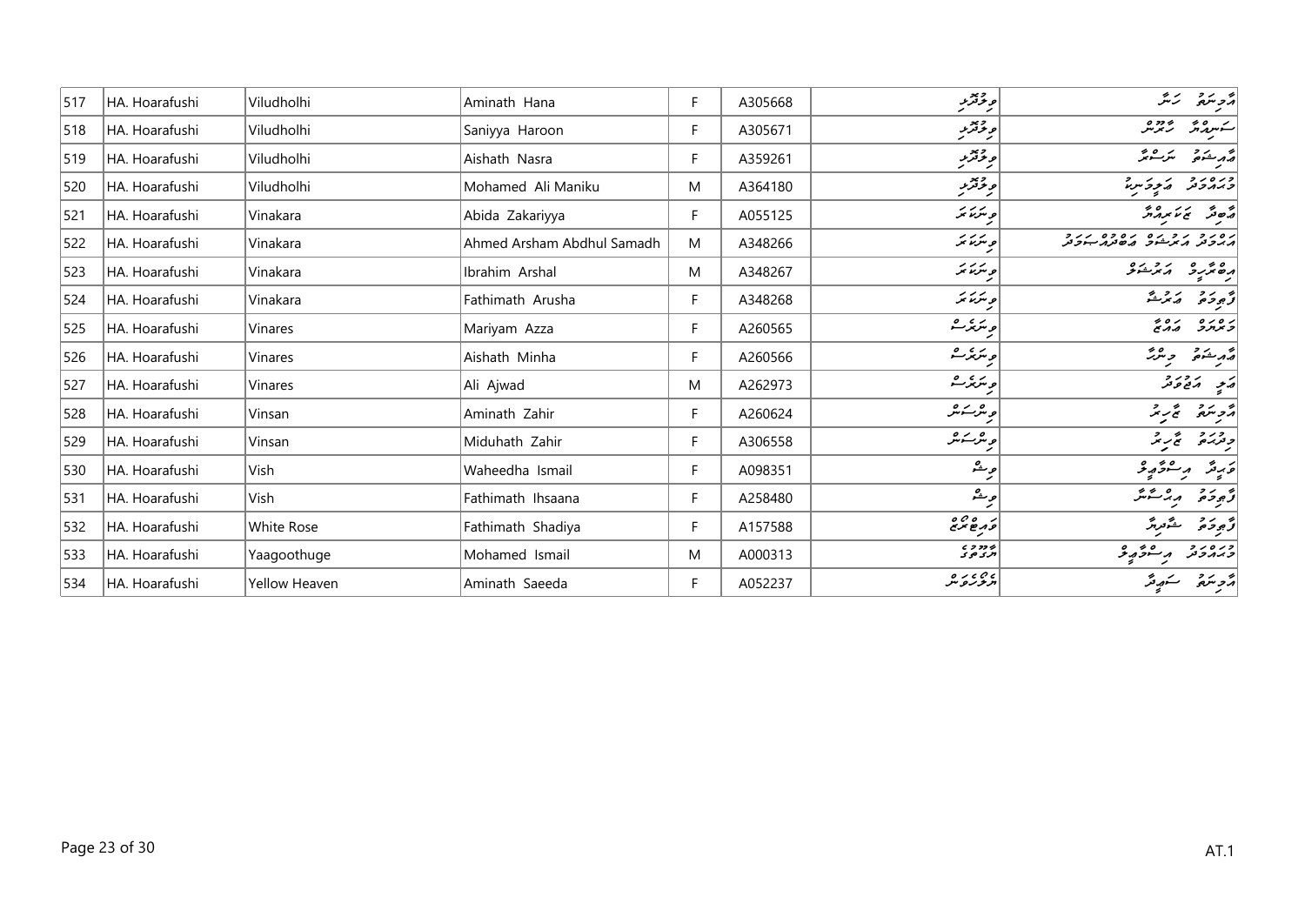## *w7qAn8m? sCw7mRo>u; wEw7mRw;sBo<*

| ' مرمر | 'يئرىثر: |
|--------|----------|
|        |          |
|        |          |
|        |          |

## *w7q9r@w7m> sCw7qHtFoFw7s; mAm=q7 w7qHtFoFw7s;*

| ىر تە | $\mathcal{O} \times$<br>$\sim$ | $\sim$<br>. . | لترنثر |
|-------|--------------------------------|---------------|--------|
|       |                                |               |        |
|       |                                |               |        |
|       |                                |               |        |

| انترنثر: | $^{\circ}$ | يبرهر | $^{\circ}$<br>سرسر |
|----------|------------|-------|--------------------|
|          |            |       |                    |
|          |            |       |                    |
|          |            |       |                    |

| ىرتىر: | 。<br>سر سر | .,<br>مرسر |
|--------|------------|------------|
|        |            |            |
|        |            |            |
|        |            |            |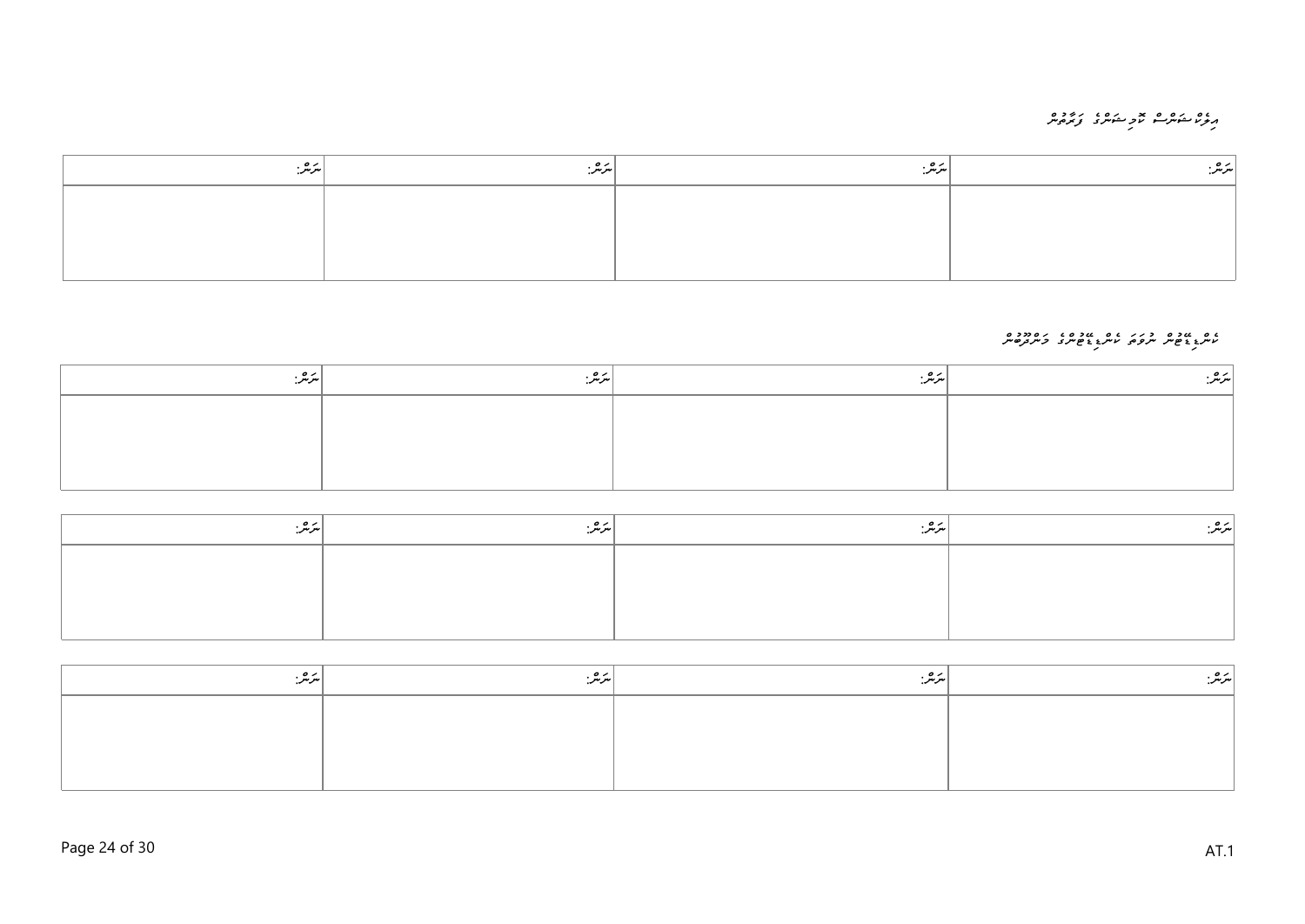| يره. | ο. | ا ير ه |  |
|------|----|--------|--|
|      |    |        |  |
|      |    |        |  |
|      |    |        |  |

| <sup>.</sup> سرسر. |  |
|--------------------|--|
|                    |  |
|                    |  |
|                    |  |

| ىئرىتر. | $\sim$ | ا بر هه. | لىرىش |
|---------|--------|----------|-------|
|         |        |          |       |
|         |        |          |       |
|         |        |          |       |

| 。<br>مرس. | $\overline{\phantom{a}}$<br>مر سر | يتريثر |
|-----------|-----------------------------------|--------|
|           |                                   |        |
|           |                                   |        |
|           |                                   |        |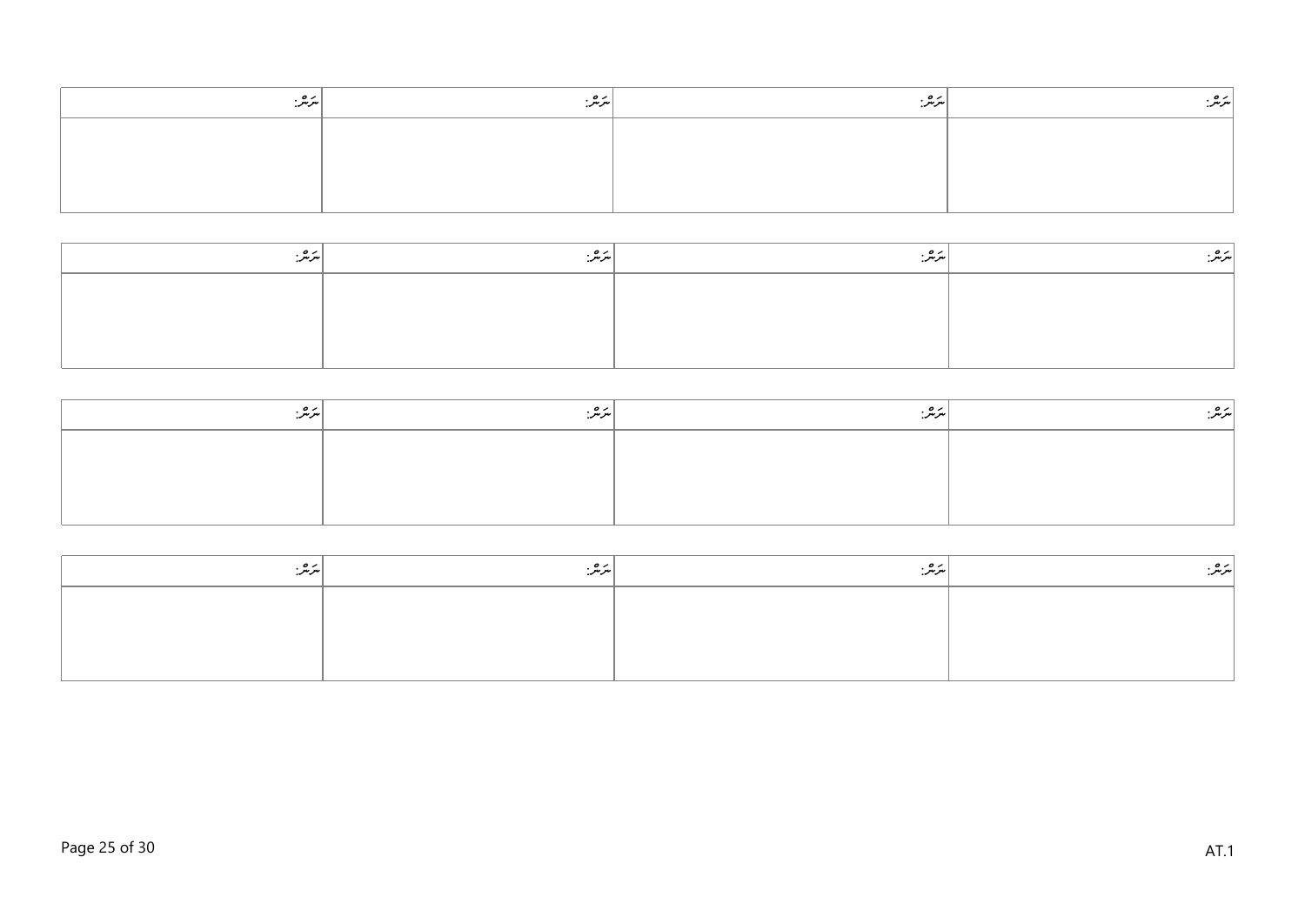| ير هو . | $\overline{\phantom{a}}$ | يرمر | اير هنه. |
|---------|--------------------------|------|----------|
|         |                          |      |          |
|         |                          |      |          |
|         |                          |      |          |

| ىر تىر: | $\circ$ $\sim$<br>" سرسر . | يبرحه | o . |
|---------|----------------------------|-------|-----|
|         |                            |       |     |
|         |                            |       |     |
|         |                            |       |     |

| الترنثر: | ' مرتكز: | الترنثر: | .,<br>سرسر. |
|----------|----------|----------|-------------|
|          |          |          |             |
|          |          |          |             |
|          |          |          |             |

|  | . ه |
|--|-----|
|  |     |
|  |     |
|  |     |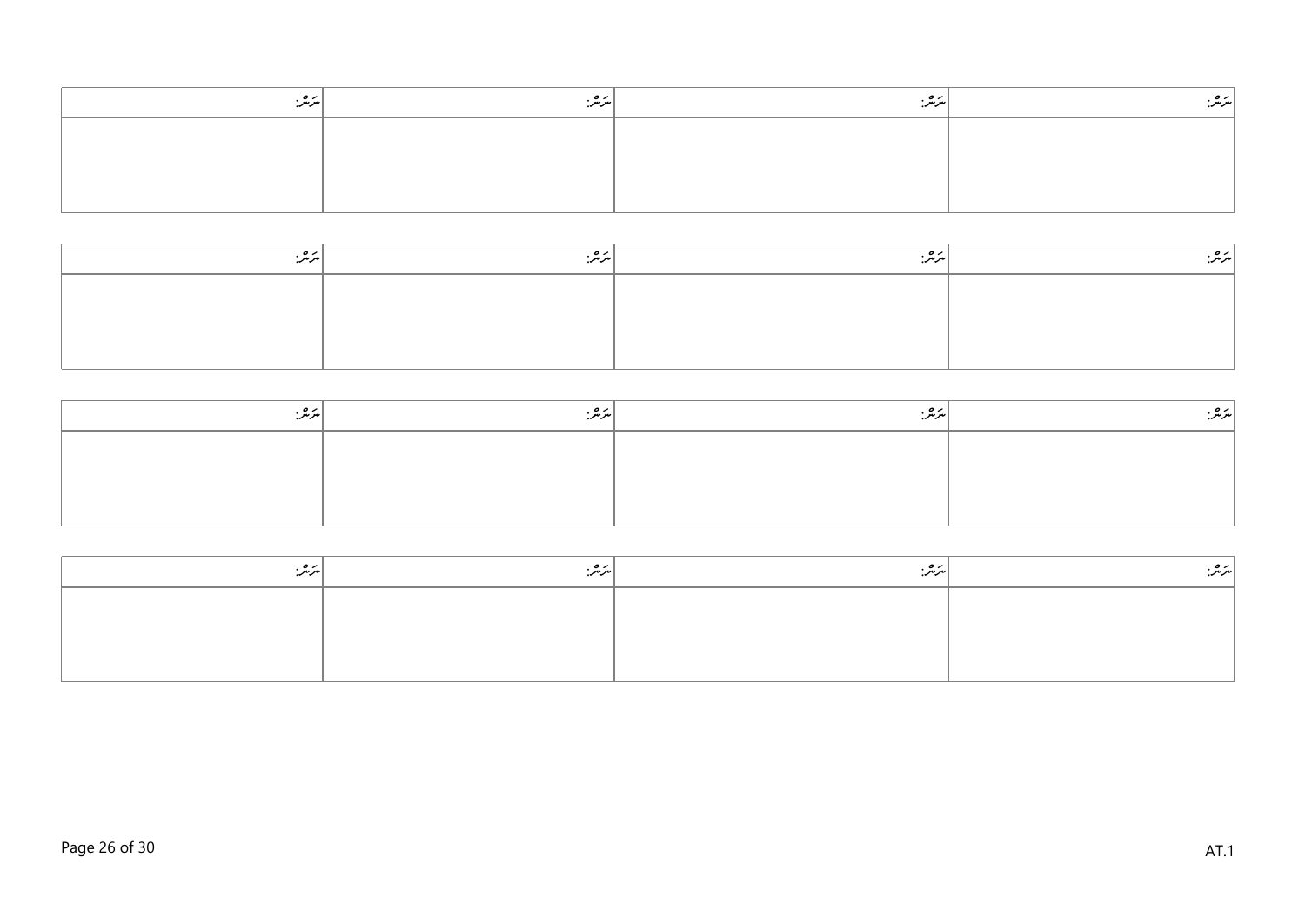| ير هو . | $\overline{\phantom{a}}$ | يرمر | اير هنه. |
|---------|--------------------------|------|----------|
|         |                          |      |          |
|         |                          |      |          |
|         |                          |      |          |

| ىر ھ | $\circ$ $\sim$<br>ا سرسر. | $\circ$ $\sim$<br>' سرسر . | o <i>~</i><br>سرسر. |
|------|---------------------------|----------------------------|---------------------|
|      |                           |                            |                     |
|      |                           |                            |                     |
|      |                           |                            |                     |

| انترنثر: | ر ه |  |
|----------|-----|--|
|          |     |  |
|          |     |  |
|          |     |  |

|  | . ه |
|--|-----|
|  |     |
|  |     |
|  |     |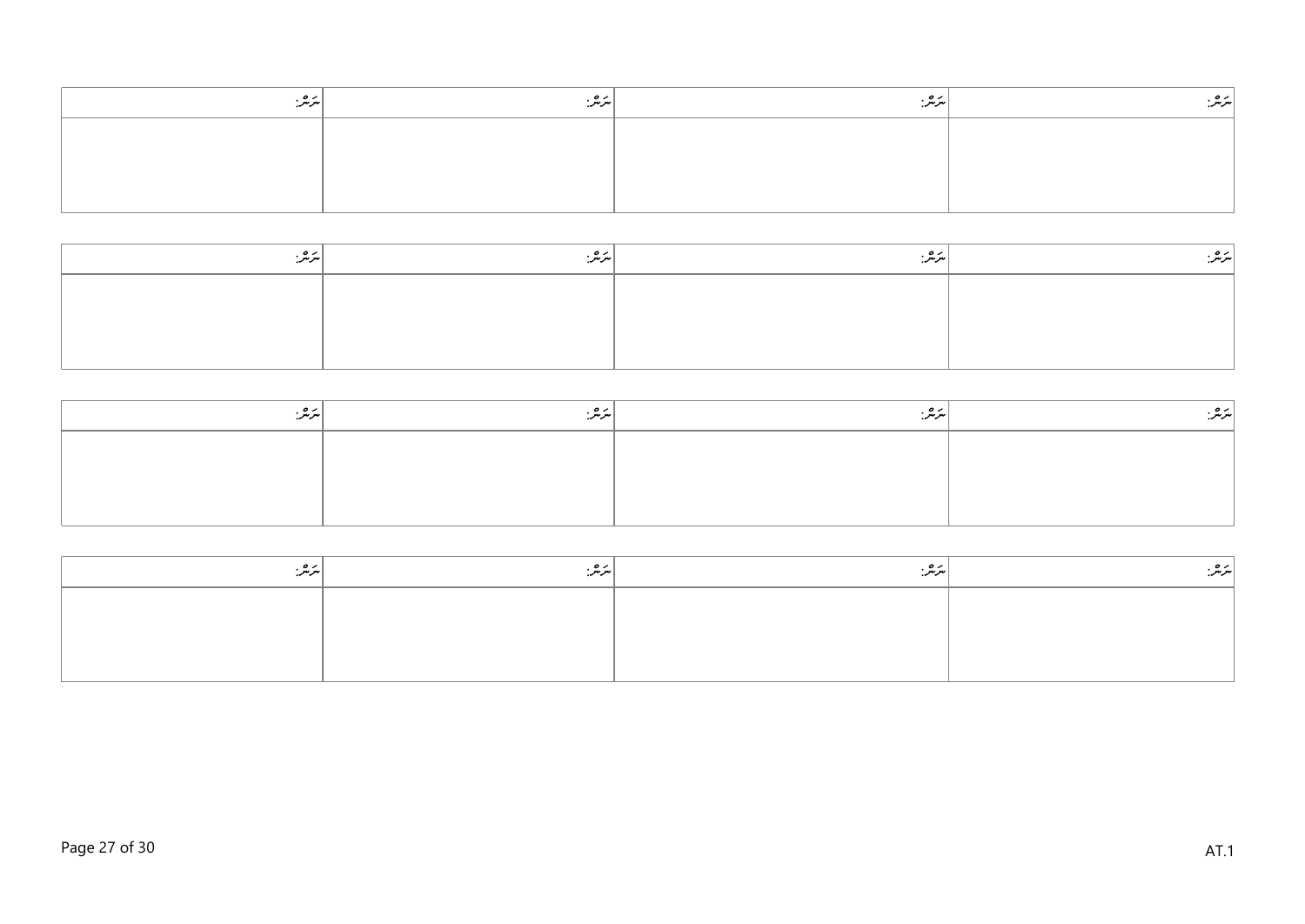| $\cdot$ | ο. | $\frac{\circ}{\cdot}$ | $\sim$<br>سرسر |
|---------|----|-----------------------|----------------|
|         |    |                       |                |
|         |    |                       |                |
|         |    |                       |                |

| يريثن | ' سرسر . |  |
|-------|----------|--|
|       |          |  |
|       |          |  |
|       |          |  |

| بر ه | 。 | $\sim$<br>َ سومس. |  |
|------|---|-------------------|--|
|      |   |                   |  |
|      |   |                   |  |
|      |   |                   |  |

| 。<br>. س | ىرىىر |  |
|----------|-------|--|
|          |       |  |
|          |       |  |
|          |       |  |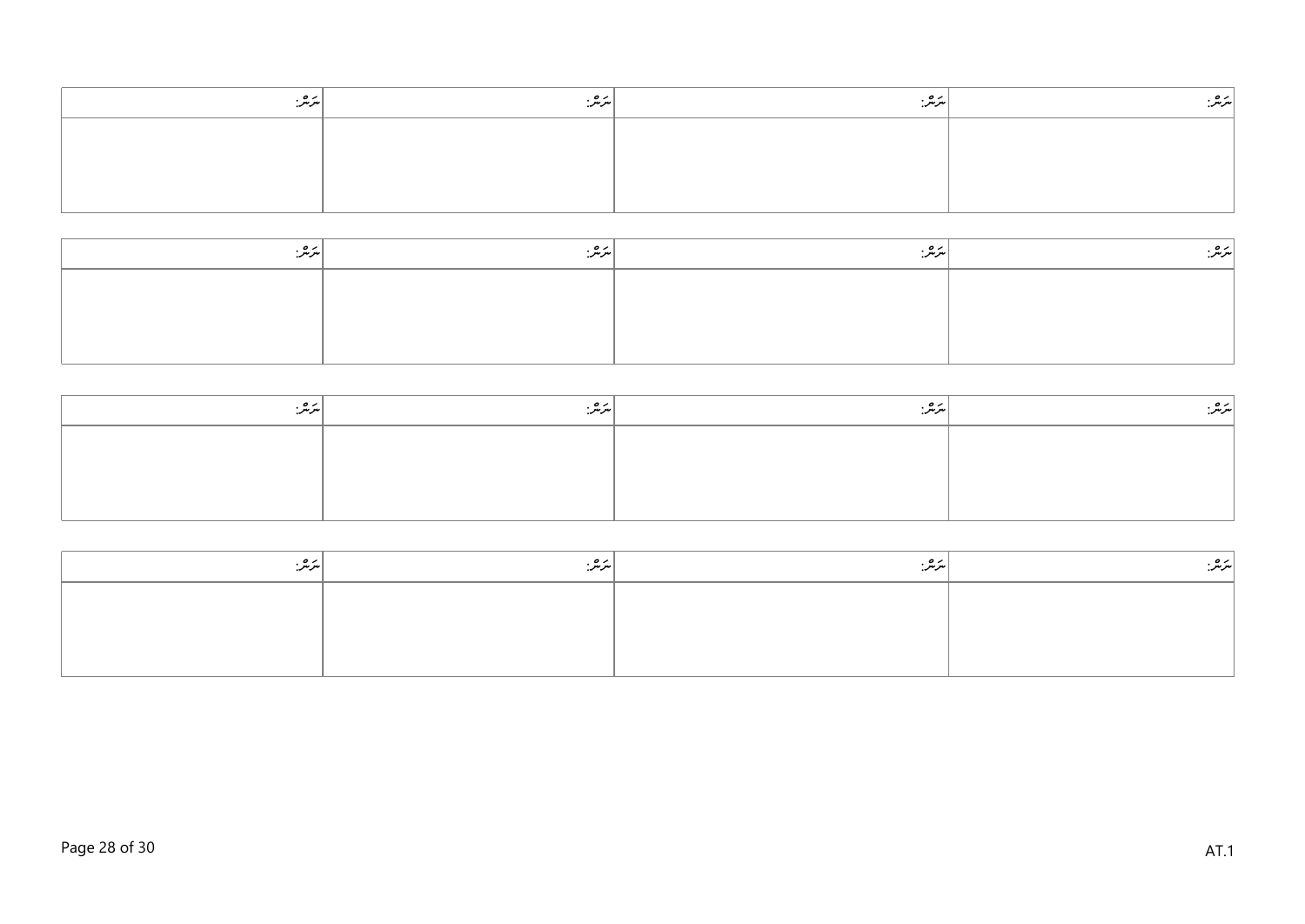| ير هو . | $\overline{\phantom{a}}$ | يرمر | لتزمثن |
|---------|--------------------------|------|--------|
|         |                          |      |        |
|         |                          |      |        |
|         |                          |      |        |

| ىر تىر: | $\circ$ $\sim$<br>" سرسر . | يبرحه | o . |
|---------|----------------------------|-------|-----|
|         |                            |       |     |
|         |                            |       |     |
|         |                            |       |     |

| 'تترنثر: | 。<br>,,,, |  |
|----------|-----------|--|
|          |           |  |
|          |           |  |
|          |           |  |

|  | . ه |
|--|-----|
|  |     |
|  |     |
|  |     |